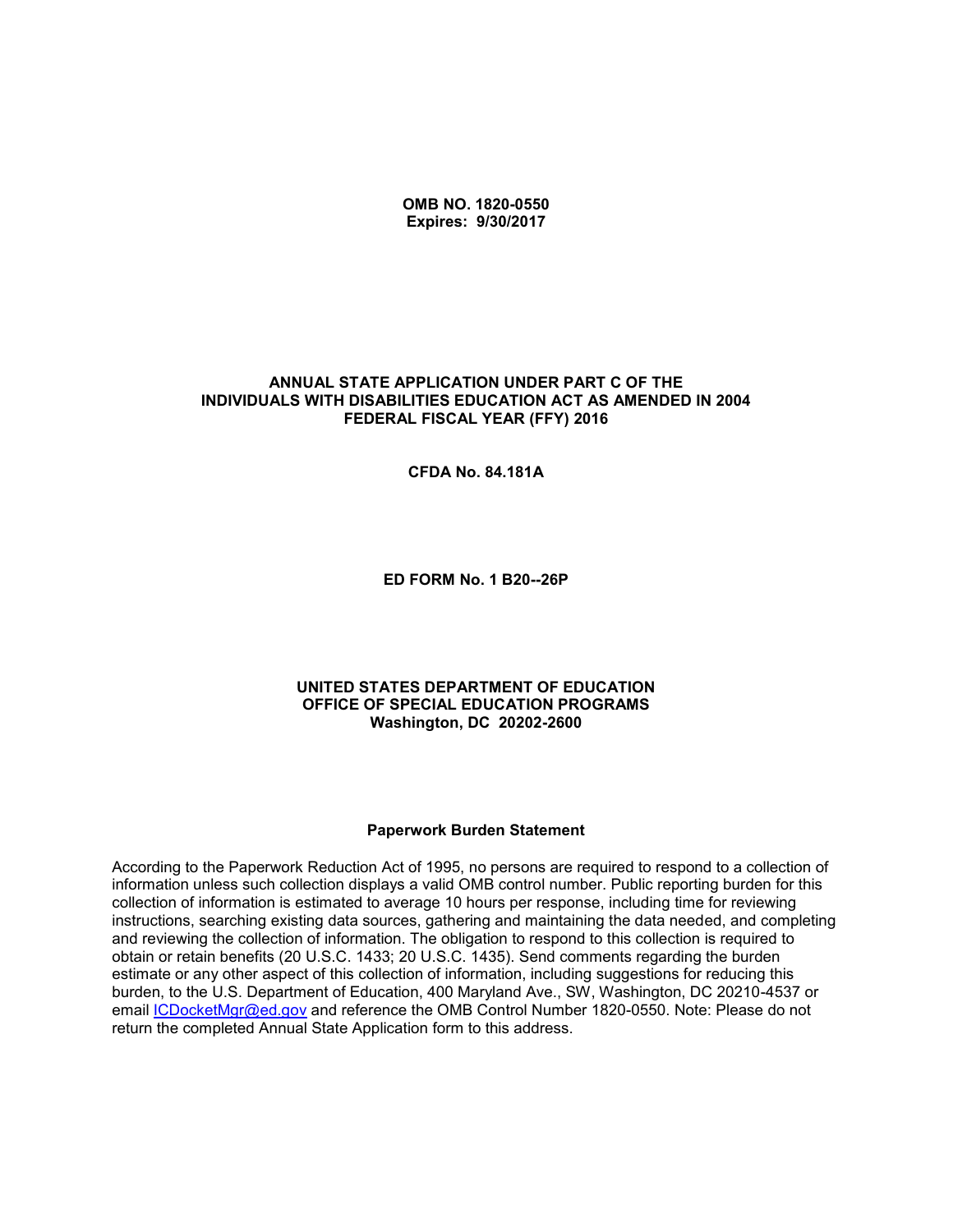### **Section I**

### **A. Submission Statements for Part C of IDEA**

Select 1 or 2 below. Check 3 if appropriate.

1.  $X$  The State's policies, procedures, methods, descriptions, certifications, and assurances meet all application requirements of Part C of the Act as found in the Individuals with Disabilities Education Act (IDEA), codified at 20 U.S.C. 1431 through 1443 and the Part C regulations in 34 CFR Part 303. The State is able to provide and/or meet all policies, procedures, methods, descriptions, and assurances, found in Sections II.A and II.B of this Application.

> By selecting this submission statement the State either has on file with the Secretary or has submitted new or revised State policies, procedures, methods, and descriptions that meet all requirements found in Section II.A.

2.  $\Box$  The State cannot provide the policies, procedures, methods, descriptions, and/or assurances for all application requirements of Part C of the Act as found in Part C of the IDEA, 20 U.S.C. 1431 through 1443 and the Part C regulations in 34 CFR Part 303. The State has determined that it is unable to provide the policies, procedures, methods, descriptions, and/or assurances that are checked 'No' in Sections II.A and II.B. However, the State assures that throughout the period of this grant award the State will operate consistent with all requirements of IDEA in 20 U.S.C. 1431 through 1443 and the final Part C regulations in 34 CFR Part 303. The State will develop and/or make such changes to existing policies, procedures, methods, descriptions, and assurances as are necessary to bring the policies, procedures, methods, descriptions, and assurances into compliance with the requirements of the IDEA Part C Act and regulations, as amended, as soon as possible, and not later than June 30, 2017. The State has included the date by which it expects to complete necessary changes associated with policies, procedures, methods, descriptions, and assurances marked 'No'. The items checked 'Yes' in Section II.A are enclosed with this application as revised or new or are identified as "OF" already on file with the Secretary.<sup>1</sup>

#### Optional:

3. The State is submitting new or modified State policies and procedures previously submitted to the Department and checked in Section II.A, "N", "R" or "OF" cell(s) found in the 'Yes' column. These modifications are a result of: (1) the State revising its applicable State law or regulations; (2) changes required by the Secretary due to new interpretation of the Act or regulations by a Federal court or the State's highest court; and/or (3) because of an official finding of noncompliance with Federal law or regulation.

### **B. Conditional Approval for Current Grant Year**

**If the State received conditional approval for the current grant year, check the statement(s) below:**

#### **1. Conditional Approval Related to Assurances in Section II.A:**

- a. Sections II.A and II.B reflect completion of all issues identified in the FFY 2015 conditional approval letter (attach any additional documentation required by the FFY 2015 letter).
- \_\_\_\_\_ b. As noted in Sections II.A and II.B, the State has not completed all issues identified in the FFY 2015 conditional approval letter.

### 2. **Conditional Approval Related to Other Issues:**

- \_\_\_\_\_ a. The State previously submitted documentation of completion of all issues identified in the FFY 2015 conditional approval letter.
- \_\_\_\_\_ b. The State is attaching documentation of completion of all issues identified in the FFY 2015 conditional approval letter. *(Attach documentation showing completion of all issues.)*
	- c. The State has not completed all issues identified in the FFY 2015 conditional approval letter. *(Attach documentation showing completion of any issues and a list of items not yet completed.)*

Part C Annual State Application: FFY 2016 Section I -1 l 1 If Option 2 is checked, the State is to provide dates in Sections II.A and II.B as to when the required policies, procedures, methods, descriptions, and assurances will be provided, which date can be no later than June 30, 2017.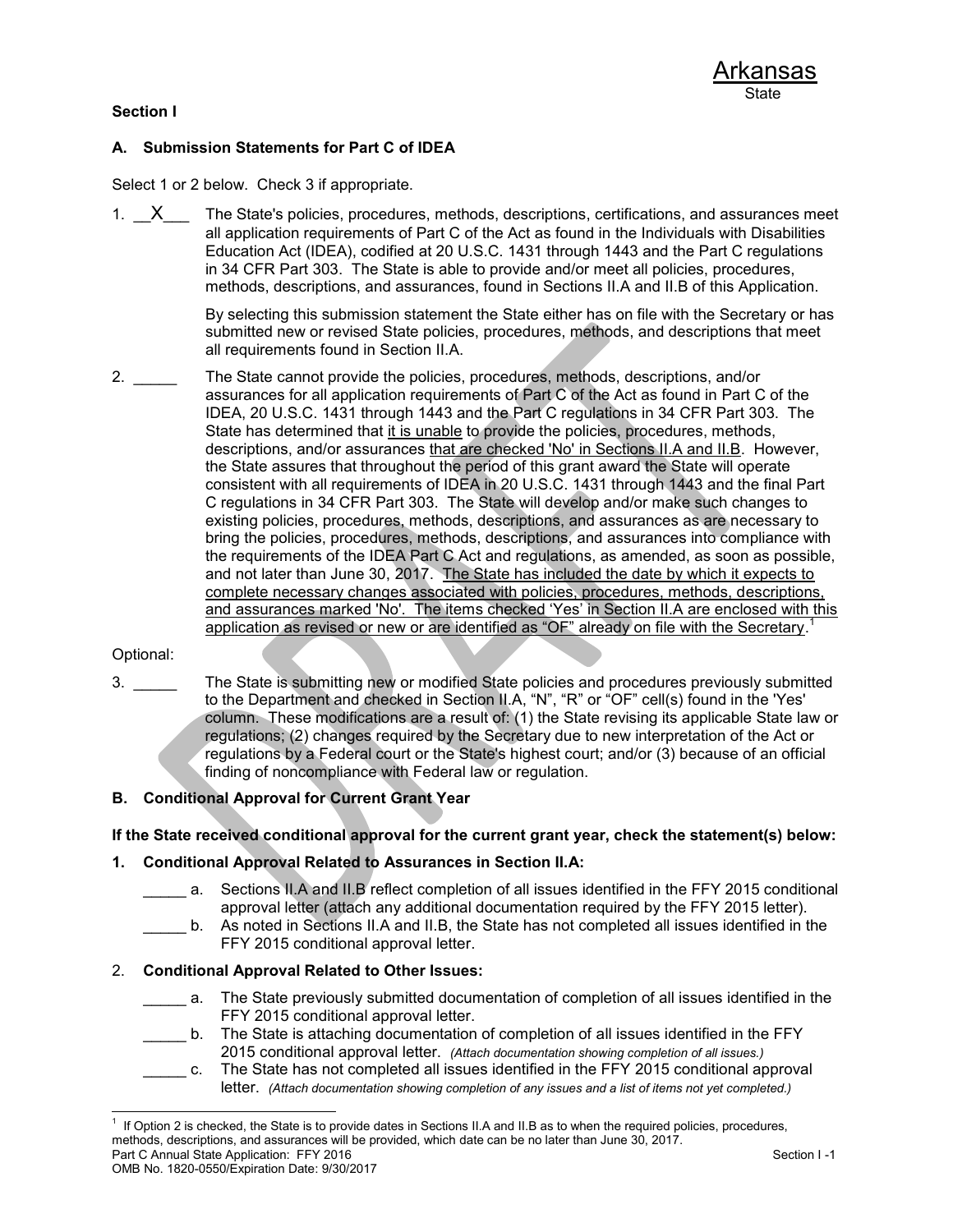### **Section II**

### **A. State Policies, Procedures, Methods, and Descriptions**

As checked below, the State hereby declares that it has or has not filed the following policies, procedures, methods, and descriptions with the U.S. Department of Education, and, as of the date of the signature below, affirms and incorporates by reference those policies, procedures, methods, and descriptions with respect to Part C of the Individuals with Disabilities Education Act (IDEA or Act) in 20 U.S.C. 1431 - 1443 and the final Part C regulations in 34 CFR Part 303 (Part C). By submission of this Section II, the State assures that throughout the period of this FFY 2016 grant award, the State will operate consistent with all requirements of Part C of the IDEA in 20 U.S.C. 1431 through 1443 and the final Part C regulations in 34 CFR Part 303. The State will develop and/or make such changes to existing policies, procedures, methods, descriptions, and assurances as are necessary to bring the policies, procedures, methods, descriptions, and assurances into compliance with the requirements of the IDEA Part C Act and final regulations by the date indicated below and not later than June 30, 2017.

|                                                       |                                                                                                                                             |           | Check and enter date(s) as applicable.<br>Enclose relevant documents.                                                                                                                                                                           |    | $N = 'New' Policy and/or Procedure$<br>R = 'Revised' Policy and/or Procedure<br>OF = Policy and/or Procedure is already 'On File' with the USDE                                                                                                                                                                             |
|-------------------------------------------------------|---------------------------------------------------------------------------------------------------------------------------------------------|-----------|-------------------------------------------------------------------------------------------------------------------------------------------------------------------------------------------------------------------------------------------------|----|-----------------------------------------------------------------------------------------------------------------------------------------------------------------------------------------------------------------------------------------------------------------------------------------------------------------------------|
| and descriptions with this<br>application. If already | Yes<br>(If New or Revised is<br>checked, the State is<br>submitting policies,<br>procedures, methods,<br>'On File with OSEP',<br>check OF.) |           | No<br>(Policies,<br>procedures,<br>methods, and<br>descriptions have<br>not been<br>provided.<br>Provide date by<br>which State will<br>submit to OSEP<br>required<br>documentation,<br>which date shall<br>be no later than<br>June 30, 2017.) |    |                                                                                                                                                                                                                                                                                                                             |
| N                                                     | R.                                                                                                                                          | <b>OF</b> |                                                                                                                                                                                                                                                 |    | <b>State Policies, Procedures, Methods, and Descriptions</b>                                                                                                                                                                                                                                                                |
|                                                       |                                                                                                                                             |           |                                                                                                                                                                                                                                                 |    | <b>Subpart C - State Policies and Procedures</b>                                                                                                                                                                                                                                                                            |
|                                                       |                                                                                                                                             | X         |                                                                                                                                                                                                                                                 | 1. | Each application must include the name of the State<br>lead agency, as designated under §303.120, that will<br>be responsible for the administration of funds provided<br>under this part. (34 CFR §303.201)                                                                                                                |
|                                                       |                                                                                                                                             | X         |                                                                                                                                                                                                                                                 | 2. | Each application must include a description of<br>services to be provided under Part C to infants and<br>toddlers with disabilities and their families through the<br>State's system. (34 CFR §303.203(a))                                                                                                                  |
|                                                       |                                                                                                                                             |           |                                                                                                                                                                                                                                                 | 3. | Each application must include the State's policies and<br>procedures regarding the identification and<br>coordination of all available resources within the State<br>from Federal, State, local, and private sources as<br>required under subpart F of 34 CFR Part 303.<br>The State must have policies and procedures that |
|                                                       |                                                                                                                                             |           |                                                                                                                                                                                                                                                 |    | meet the requirements listed in 3(a) and the methods<br>identified in 3(b), and must provide responses to those                                                                                                                                                                                                             |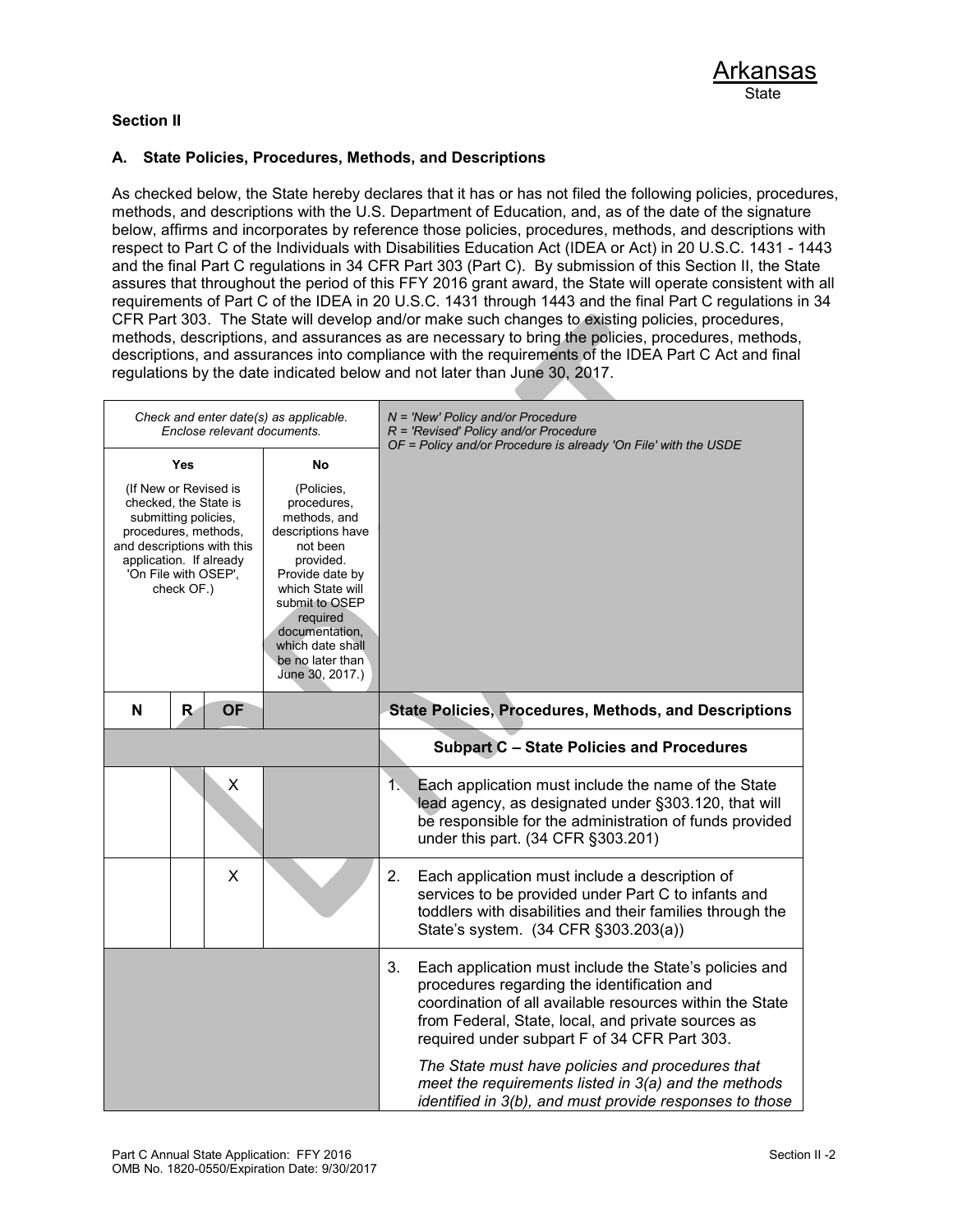| Check and enter date(s) as applicable.<br>Enclose relevant documents.                                                                                                                         |   |                                                                                                                                                                                                                                           |                                                                 | N = 'New' Policy and/or Procedure<br>$R$ = 'Revised' Policy and/or Procedure                                                                                                                                                                                                                                                                                                                                                                                                                                                                                                                                                                                                                                                                                                                                                                                                                                                                                               |
|-----------------------------------------------------------------------------------------------------------------------------------------------------------------------------------------------|---|-------------------------------------------------------------------------------------------------------------------------------------------------------------------------------------------------------------------------------------------|-----------------------------------------------------------------|----------------------------------------------------------------------------------------------------------------------------------------------------------------------------------------------------------------------------------------------------------------------------------------------------------------------------------------------------------------------------------------------------------------------------------------------------------------------------------------------------------------------------------------------------------------------------------------------------------------------------------------------------------------------------------------------------------------------------------------------------------------------------------------------------------------------------------------------------------------------------------------------------------------------------------------------------------------------------|
| Yes<br>No                                                                                                                                                                                     |   |                                                                                                                                                                                                                                           | OF = Policy and/or Procedure is already 'On File' with the USDE |                                                                                                                                                                                                                                                                                                                                                                                                                                                                                                                                                                                                                                                                                                                                                                                                                                                                                                                                                                            |
| (If New or Revised is<br>checked, the State is<br>submitting policies,<br>procedures, methods,<br>and descriptions with this<br>application. If already<br>'On File with OSEP',<br>check OF.) |   | (Policies,<br>procedures,<br>methods, and<br>descriptions have<br>not been<br>provided.<br>Provide date by<br>which State will<br>submit to OSEP<br>required<br>documentation,<br>which date shall<br>be no later than<br>June 30, 2017.) |                                                                 |                                                                                                                                                                                                                                                                                                                                                                                                                                                                                                                                                                                                                                                                                                                                                                                                                                                                                                                                                                            |
| N                                                                                                                                                                                             | R | <b>OF</b>                                                                                                                                                                                                                                 |                                                                 | <b>State Policies, Procedures, Methods, and Descriptions</b>                                                                                                                                                                                                                                                                                                                                                                                                                                                                                                                                                                                                                                                                                                                                                                                                                                                                                                               |
|                                                                                                                                                                                               |   |                                                                                                                                                                                                                                           |                                                                 | entries. If the State has not adopted a system of<br>payments, it may respond "NA" to 3(a).                                                                                                                                                                                                                                                                                                                                                                                                                                                                                                                                                                                                                                                                                                                                                                                                                                                                                |
|                                                                                                                                                                                               |   | X                                                                                                                                                                                                                                         |                                                                 | If the State has adopted a system of payments,<br>(a)<br>each application must include any policies or<br>procedures adopted by the State as its system of<br>payments and those policies and procedures<br>must meet the requirements in §§303.510,<br>303.520 and 303.521 (regarding the use of public<br>insurance or benefits, private insurance, or family<br>costs or fees).<br>$(34$ CFR §303.203(b)(1))<br>The policies and procedures listed in 3(a) are<br>optional. Enter 'NA' in the cells to the left if the<br>State has elected not to adopt a system of<br>payments (which includes a system to use public<br>insurance or benefits or private insurance or<br>family fees to pay for Part C services); otherwise<br>check the appropriate response under the 'Yes'<br>column and, if checking 'N' or 'R', attach policies<br>and procedures.<br>The State's response under 3(a) of Section II.A<br>must match the State's response under Section<br>IV.A. |
|                                                                                                                                                                                               |   |                                                                                                                                                                                                                                           | 'N/A'                                                           | (b) Each application must include the methods (State<br>law, regulation, signed interagency or intra-<br>agency agreements or other appropriate written<br>method(s) approved by the Secretary) used by<br>the State to implement the payor of last resort<br>and fiscal responsibility requirements in<br>§303.511(b)(2) and (3).                                                                                                                                                                                                                                                                                                                                                                                                                                                                                                                                                                                                                                         |
|                                                                                                                                                                                               |   |                                                                                                                                                                                                                                           |                                                                 | $(34$ CFR §303.203(b)(2))                                                                                                                                                                                                                                                                                                                                                                                                                                                                                                                                                                                                                                                                                                                                                                                                                                                                                                                                                  |
|                                                                                                                                                                                               |   |                                                                                                                                                                                                                                           |                                                                 | If the State uses signed interagency agreements<br>or "other appropriate written method(s)" to meet                                                                                                                                                                                                                                                                                                                                                                                                                                                                                                                                                                                                                                                                                                                                                                                                                                                                        |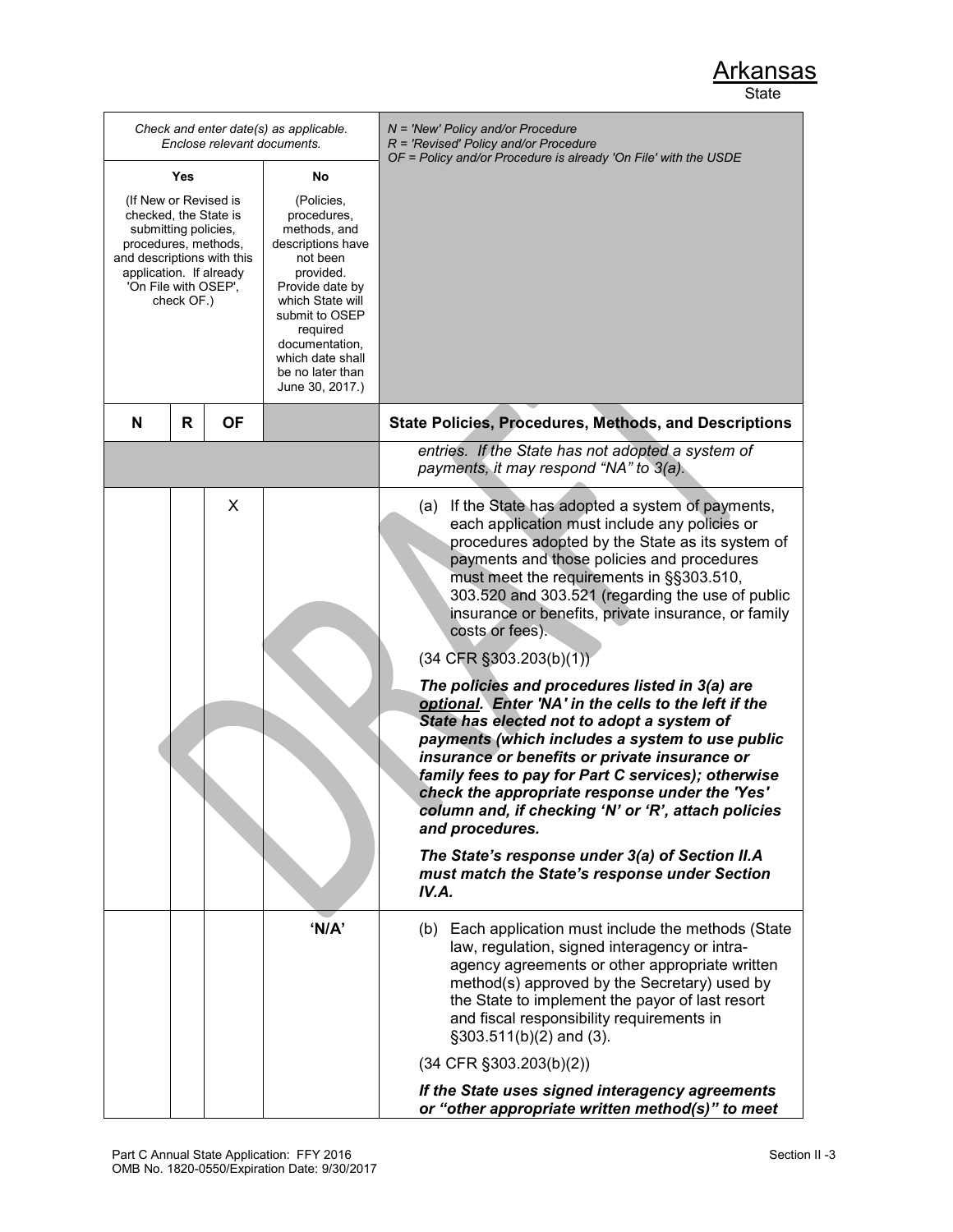*Check and enter date(s) as applicable. Enclose relevant documents. N = 'New' Policy and/or Procedure R = 'Revised' Policy and/or Procedure OF = Policy and/or Procedure is already 'On File' with the USDE* **Yes** (If New or Revised is checked, the State is submitting policies, procedures, methods, and descriptions with this application. If already 'On File with OSEP', check OF.) **No** (Policies, procedures, methods, and descriptions have not been provided. Provide date by which State will submit to OSEP required documentation, which date shall be no later than June 30, 2017.) **N R OF State Policies, Procedures, Methods, and Descriptions** *the requirements in 3(b), please check 'N' or 'R' and submit with the application. If the State's method is a State statute or regulation, the State does not need to submit that method (the statute or regulation) with its application.*  $\times$   $\vert$  4. Each application must include the State's rigorous definition of developmental delay as required under §§303.10 and 303.111. Each Statewide system must include the State's rigorous definition of developmental delay, consistent with §§303.10 and 303.203(c), that will be used by the State in carrying out programs under Part C of the Act in order to appropriately identify infants and toddlers with disabilities who are in need of services under Part C of the Act. The definition must-- (a) Describe, for each of the areas listed in §303.21(a)(1), the evaluation and assessment procedures, consistent with §303.321, that will be used to measure a child's development; and (b) Specify the level of developmental delay in functioning or other comparable criteria that constitute a developmental delay in one or more of the developmental areas identified in §303.21(a)(1). (34 CFR §§303.203(c) & 303.111)  **'N/A'** 5. If the State provides services under Part C to at-risk infants and toddlers through the statewide system, the application must include-- (a) The State's definition of at-risk infants and toddlers with disabilities who are eligible in the State for services under Part C (consistent with §§303.5 and 303.21(b)); and (b) A description of the early intervention services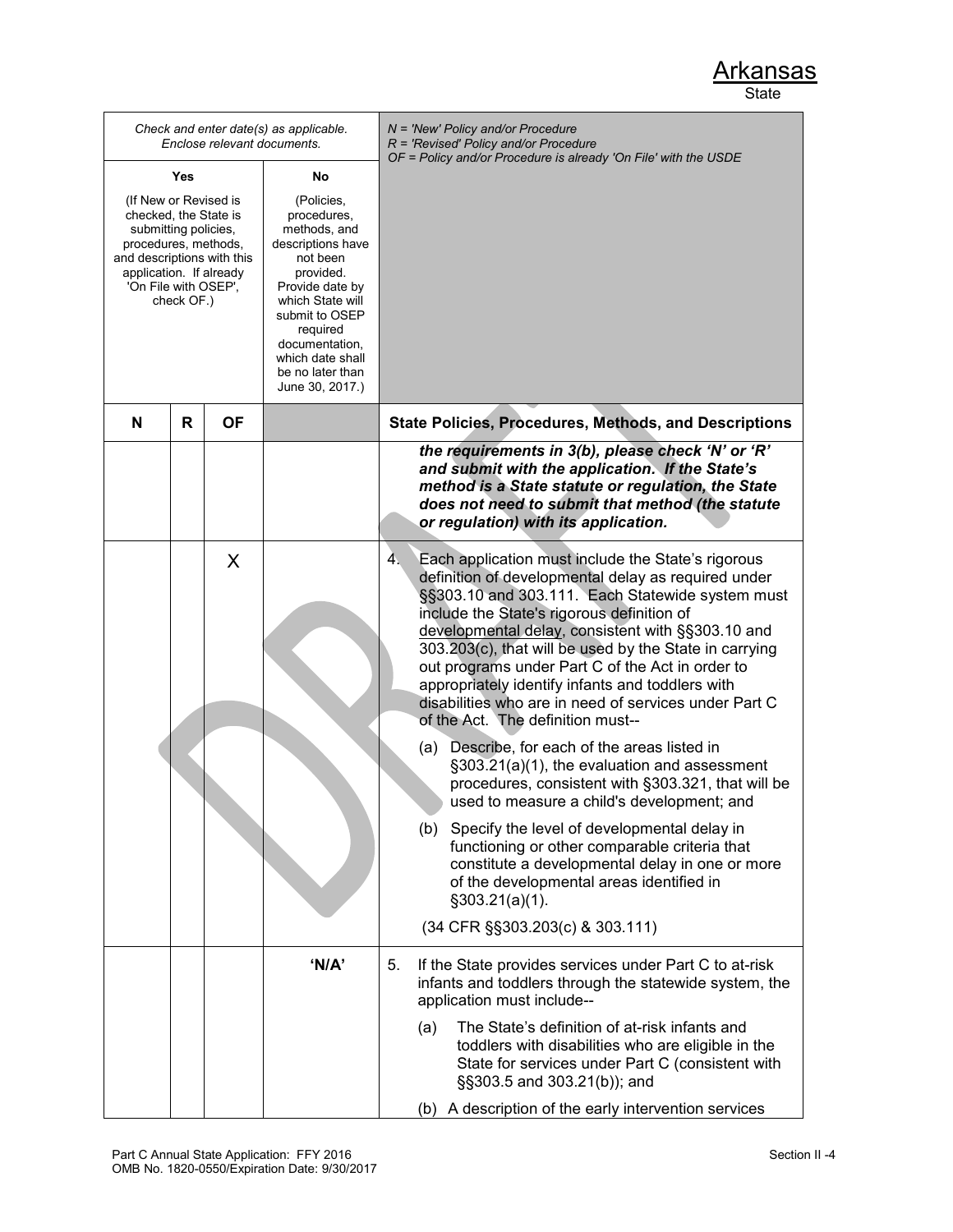| Check and enter date(s) as applicable.<br>Enclose relevant documents.                                                                                                                         |   |           |                                                                                                                                                                                                                                           | N = 'New' Policy and/or Procedure<br>$R$ = 'Revised' Policy and/or Procedure<br>OF = Policy and/or Procedure is already 'On File' with the USDE                                                                                                                                                                                                                                                                                                                            |
|-----------------------------------------------------------------------------------------------------------------------------------------------------------------------------------------------|---|-----------|-------------------------------------------------------------------------------------------------------------------------------------------------------------------------------------------------------------------------------------------|----------------------------------------------------------------------------------------------------------------------------------------------------------------------------------------------------------------------------------------------------------------------------------------------------------------------------------------------------------------------------------------------------------------------------------------------------------------------------|
| Yes<br>No                                                                                                                                                                                     |   |           |                                                                                                                                                                                                                                           |                                                                                                                                                                                                                                                                                                                                                                                                                                                                            |
| (If New or Revised is<br>checked, the State is<br>submitting policies,<br>procedures, methods,<br>and descriptions with this<br>application. If already<br>'On File with OSEP',<br>check OF.) |   |           | (Policies,<br>procedures,<br>methods, and<br>descriptions have<br>not been<br>provided.<br>Provide date by<br>which State will<br>submit to OSEP<br>required<br>documentation,<br>which date shall<br>be no later than<br>June 30, 2017.) |                                                                                                                                                                                                                                                                                                                                                                                                                                                                            |
| N                                                                                                                                                                                             | R | <b>OF</b> |                                                                                                                                                                                                                                           | <b>State Policies, Procedures, Methods, and Descriptions</b>                                                                                                                                                                                                                                                                                                                                                                                                               |
|                                                                                                                                                                                               |   |           |                                                                                                                                                                                                                                           | provided under Part C to at-risk infants and<br>toddlers with disabilities who meet the State's<br>definition described in §303.204(a).                                                                                                                                                                                                                                                                                                                                    |
|                                                                                                                                                                                               |   |           |                                                                                                                                                                                                                                           | (34 CFR §303.204).                                                                                                                                                                                                                                                                                                                                                                                                                                                         |
|                                                                                                                                                                                               |   |           |                                                                                                                                                                                                                                           | The policies and procedures listed in 5 are<br>optional (i.e., they only apply if the State opts to<br>serve at-risk children). Enter 'NA' in the cells to<br>the left if the State has elected not to provide<br>services under Part C to at-risk infants and<br>toddlers; otherwise check the appropriate<br>response under the 'Yes' column and, if checking<br>'N' or 'R', attach the definition and description.                                                      |
|                                                                                                                                                                                               |   | X         |                                                                                                                                                                                                                                           | Each State application must include a description of<br>6.<br>the State's use of funds under Part C for the fiscal<br>year or years covered by the application. The<br>description must be presented separately for the lead<br>agency and the State Interagency Coordinating<br>Council (Council), and include the information required<br>in attached Section III of this application. (34 CFR<br>§303.205)                                                              |
|                                                                                                                                                                                               |   | X         |                                                                                                                                                                                                                                           | 7.<br>Each application must include the State's policies and<br>procedures that require the referral for early<br>intervention services under Part C of specific children<br>under the age of three, as described in §303.303(b)<br>(which includes children who are the subject of a<br>substantiated case of abuse or neglect, or directly<br>affected by illegal substance abuse or withdrawal<br>symptoms resulting from prenatal drug exposure). (34<br>CFR §303.206) |
|                                                                                                                                                                                               |   | X         |                                                                                                                                                                                                                                           | 8.<br>Each application must include a description of the<br>procedure used by the State to ensure that resources<br>are made available under Part C for all geographic<br>areas within the State. (34 CFR §303.207)                                                                                                                                                                                                                                                        |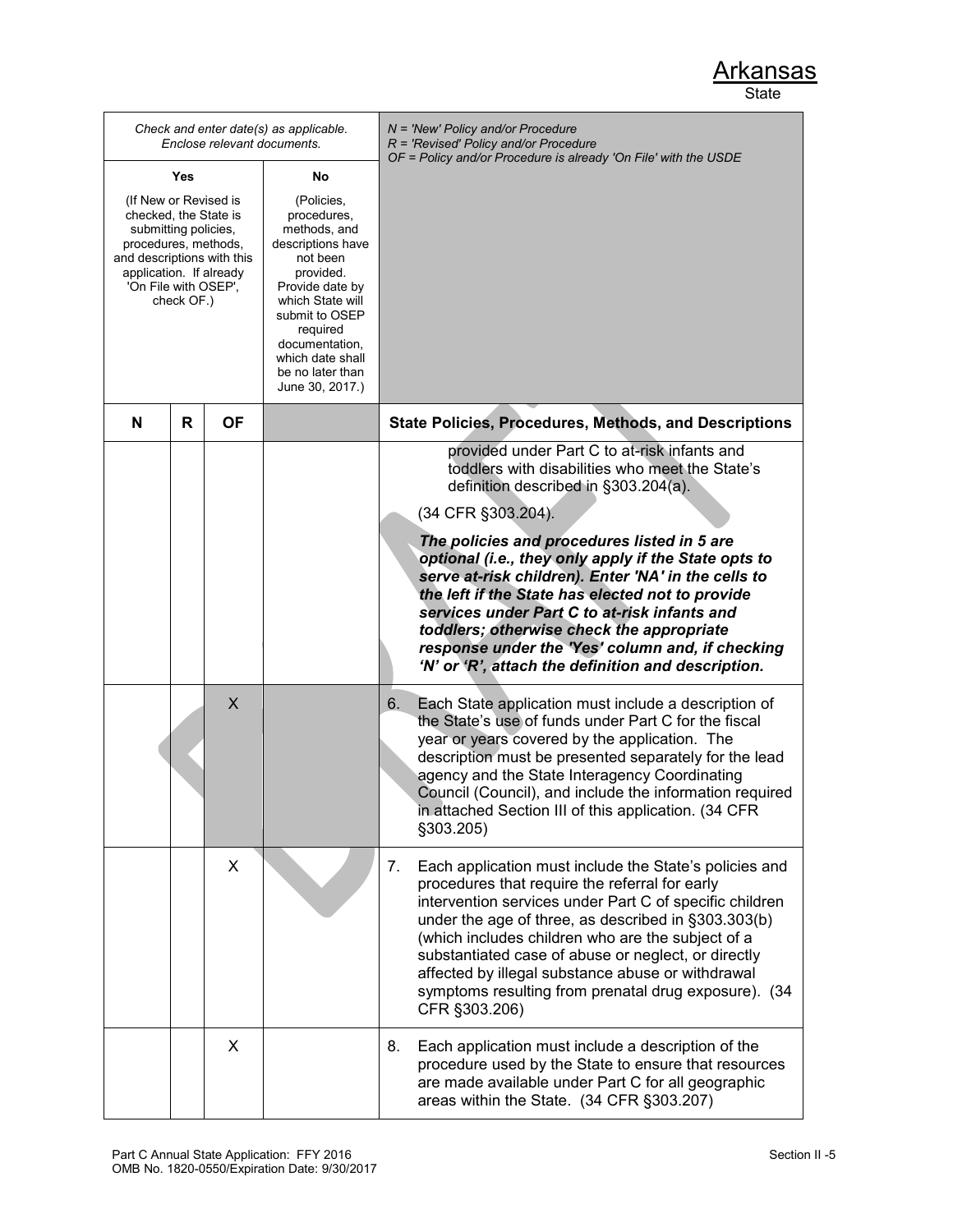|                                                                                                                                                                                               |     |           | Check and enter date(s) as applicable.<br>Enclose relevant documents.                                                                                                                                                                     | $N =$ 'New' Policy and/or Procedure<br>$R$ = 'Revised' Policy and/or Procedure                                                                                                                                                                                                                                                                                                                                                                                                                                                                                                                                                                                                                                                                                                                                                                                                                                                                                                                                                                                                              |
|-----------------------------------------------------------------------------------------------------------------------------------------------------------------------------------------------|-----|-----------|-------------------------------------------------------------------------------------------------------------------------------------------------------------------------------------------------------------------------------------------|---------------------------------------------------------------------------------------------------------------------------------------------------------------------------------------------------------------------------------------------------------------------------------------------------------------------------------------------------------------------------------------------------------------------------------------------------------------------------------------------------------------------------------------------------------------------------------------------------------------------------------------------------------------------------------------------------------------------------------------------------------------------------------------------------------------------------------------------------------------------------------------------------------------------------------------------------------------------------------------------------------------------------------------------------------------------------------------------|
|                                                                                                                                                                                               | Yes |           | No                                                                                                                                                                                                                                        | OF = Policy and/or Procedure is already 'On File' with the USDE                                                                                                                                                                                                                                                                                                                                                                                                                                                                                                                                                                                                                                                                                                                                                                                                                                                                                                                                                                                                                             |
| (If New or Revised is<br>checked, the State is<br>submitting policies,<br>procedures, methods,<br>and descriptions with this<br>application. If already<br>'On File with OSEP',<br>check OF.) |     |           | (Policies,<br>procedures,<br>methods, and<br>descriptions have<br>not been<br>provided.<br>Provide date by<br>which State will<br>submit to OSEP<br>required<br>documentation,<br>which date shall<br>be no later than<br>June 30, 2017.) |                                                                                                                                                                                                                                                                                                                                                                                                                                                                                                                                                                                                                                                                                                                                                                                                                                                                                                                                                                                                                                                                                             |
| N                                                                                                                                                                                             | R   | <b>OF</b> |                                                                                                                                                                                                                                           | <b>State Policies, Procedures, Methods, and Descriptions</b>                                                                                                                                                                                                                                                                                                                                                                                                                                                                                                                                                                                                                                                                                                                                                                                                                                                                                                                                                                                                                                |
|                                                                                                                                                                                               |     | X         |                                                                                                                                                                                                                                           | Each application must include a description of the<br>9.<br>policies and procedures used by the State to ensure<br>that, before adopting any new policy or procedure<br>(including any revision to an existing policy or<br>procedure) needed to comply with Part C of the Act<br>and 34 CFR Part 303, the lead agency--<br>(1) Holds public hearings on the new policy or<br>procedure (including any revision to an<br>existing policy or procedure);<br>Provides notice of the hearings held in<br>(2)<br>accordance with §303.208(b)(1) at least 30<br>days before the hearings are conducted to<br>enable public participation; and<br>Provides an opportunity for the general<br>(3)<br>public, including individuals with disabilities,<br>parents of infants and toddlers with<br>disabilities, EIS providers, and the members<br>of the Council, to comment for at least 30<br>days on the new policy or procedure<br>(including any revision to an existing policy or<br>procedure) needed to comply with Part C of<br>the Act and 34 CFR Part 303.<br>$(34$ CFR $\S 303.208(b))$ |
|                                                                                                                                                                                               |     | X         |                                                                                                                                                                                                                                           | 10. (a) Application Requirements: Each State must<br>include the following in its application:<br>(1) A description of the policies and procedures it<br>will use to ensure a smooth transition for<br>infants and toddlers with disabilities under the<br>age of three and their families from receiving<br>early intervention services under Part C to<br>preschool or other appropriate services (for<br>toddlers with disabilities) or exiting the<br>program for infants and toddlers with<br>disabilities.                                                                                                                                                                                                                                                                                                                                                                                                                                                                                                                                                                            |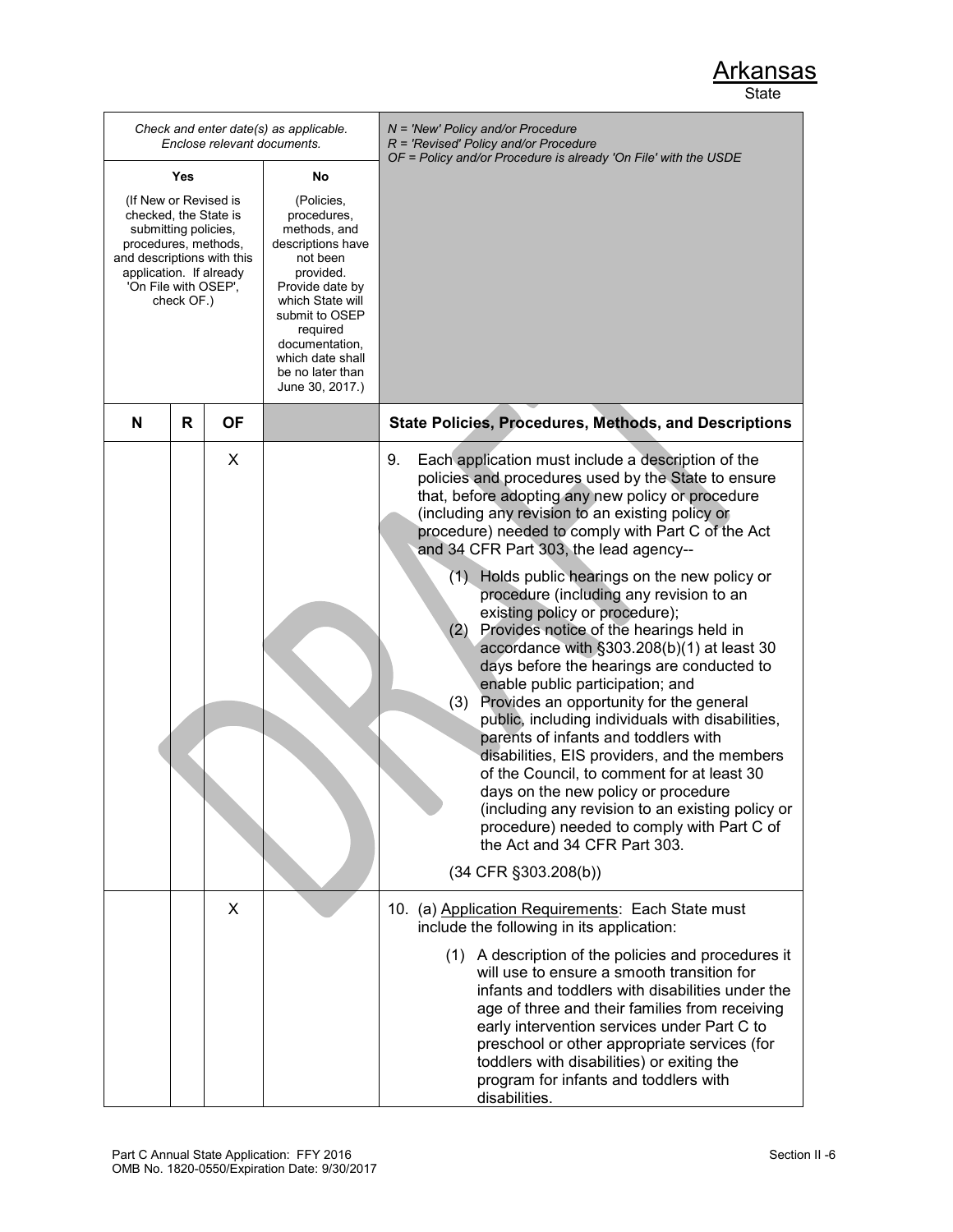|                                                                                                                                                                                               |   |           | Check and enter date(s) as applicable.<br>Enclose relevant documents.                                                                                                                                                                     |     | N = 'New' Policy and/or Procedure<br>$R$ = 'Revised' Policy and/or Procedure<br>OF = Policy and/or Procedure is already 'On File' with the USDE                                                                                                                                                                                                                                                                                                                                                                                                                                                                                                                                                                                                                                                                                                                                                                                                                                                                                                                                                                                                                                                                                                                                                                                                                                                                                                                                                                                                                                                                                                                                                                                                                           |
|-----------------------------------------------------------------------------------------------------------------------------------------------------------------------------------------------|---|-----------|-------------------------------------------------------------------------------------------------------------------------------------------------------------------------------------------------------------------------------------------|-----|---------------------------------------------------------------------------------------------------------------------------------------------------------------------------------------------------------------------------------------------------------------------------------------------------------------------------------------------------------------------------------------------------------------------------------------------------------------------------------------------------------------------------------------------------------------------------------------------------------------------------------------------------------------------------------------------------------------------------------------------------------------------------------------------------------------------------------------------------------------------------------------------------------------------------------------------------------------------------------------------------------------------------------------------------------------------------------------------------------------------------------------------------------------------------------------------------------------------------------------------------------------------------------------------------------------------------------------------------------------------------------------------------------------------------------------------------------------------------------------------------------------------------------------------------------------------------------------------------------------------------------------------------------------------------------------------------------------------------------------------------------------------------|
| Yes                                                                                                                                                                                           |   | No        |                                                                                                                                                                                                                                           |     |                                                                                                                                                                                                                                                                                                                                                                                                                                                                                                                                                                                                                                                                                                                                                                                                                                                                                                                                                                                                                                                                                                                                                                                                                                                                                                                                                                                                                                                                                                                                                                                                                                                                                                                                                                           |
| (If New or Revised is<br>checked, the State is<br>submitting policies,<br>procedures, methods,<br>and descriptions with this<br>application. If already<br>'On File with OSEP',<br>check OF.) |   |           | (Policies,<br>procedures,<br>methods, and<br>descriptions have<br>not been<br>provided.<br>Provide date by<br>which State will<br>submit to OSEP<br>required<br>documentation,<br>which date shall<br>be no later than<br>June 30, 2017.) |     |                                                                                                                                                                                                                                                                                                                                                                                                                                                                                                                                                                                                                                                                                                                                                                                                                                                                                                                                                                                                                                                                                                                                                                                                                                                                                                                                                                                                                                                                                                                                                                                                                                                                                                                                                                           |
| N                                                                                                                                                                                             | R | <b>OF</b> |                                                                                                                                                                                                                                           |     | State Policies, Procedures, Methods, and Descriptions                                                                                                                                                                                                                                                                                                                                                                                                                                                                                                                                                                                                                                                                                                                                                                                                                                                                                                                                                                                                                                                                                                                                                                                                                                                                                                                                                                                                                                                                                                                                                                                                                                                                                                                     |
|                                                                                                                                                                                               |   |           |                                                                                                                                                                                                                                           | (b) | A description of how the State will meet each<br>(2)<br>requirement in §303.209(b) through (f).<br>$(i)(A)$ If the lead agency is not the SEA, an<br>(3)<br>interagency agreement between the lead<br>agency and the SEA; or (B) If the lead<br>agency is the SEA, an intra-agency<br>agreement between the program within that<br>agency that administers Part C of the Act and<br>the program within the agency that<br>administers section 619 of the Act<br>(ii) To ensure a seamless transition between<br>services under Part C and under Part B of the<br>Act, an interagency agreement under<br>paragraph (a)(3)(i)(A) of this section or an<br>intra-agency agreement under paragraph<br>$(a)(3)(i)(B)$ of this section must address how<br>the lead agency and the SEA will meet the<br>requirements of paragraphs (b) through (f) of<br>this section (including any policies adopted by<br>the lead agency under $\S303.401(d)$ and (e)),<br>§303.344(h), and 34 CFR 300.101(b),<br>300.124, 300.321(f) and 300.323(b).<br>(4) Any policy the lead agency has adopted<br>under §303.401(d) and (e).<br>Notification to the SEA and appropriate LEA. The<br>State must ensure that--<br>$(1)$ Subject to paragraph $(b)(4)$ of this section, not<br>fewer than 90 days before the third birthday<br>of the toddler with a disability if that toddler<br>may be eligible for preschool services under<br>Part B of the Act, the lead agency notifies the<br>SEA and the LEA for the area in which the<br>toddler resides that the toddler on his or her<br>third birthday will reach the age of eligibility<br>for services under Part B of the Act, as<br>determined in accordance with State law; or<br>Subject to paragraph (b)(4) of this section, if<br>(2) |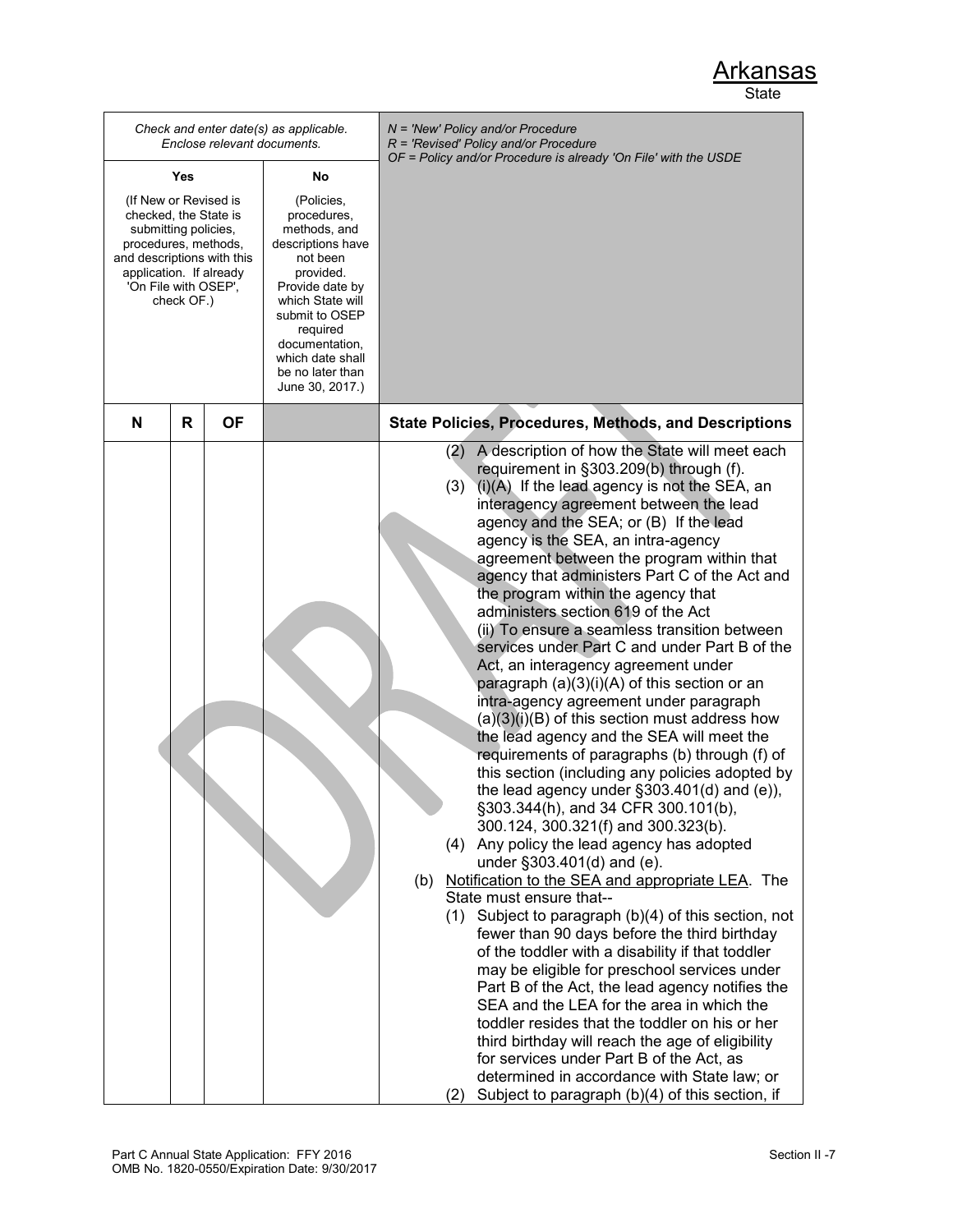|                                                                                                                                                                                               |     |   | Enclose relevant documents. | Check and enter date(s) as applicable.                                                                                                                                                                                                    | $N =$ 'New' Policy and/or Procedure<br>$R$ = 'Revised' Policy and/or Procedure                                                                                                                                                                                                                                                                                                                                                                                                                                                                                                                                                                                                                                                                                                                                                                                                                                                                                                                                                                                                                                                                                                                                                                                                                                                                                                                                                                                                                                                                                                                                                                                                                                                                   |
|-----------------------------------------------------------------------------------------------------------------------------------------------------------------------------------------------|-----|---|-----------------------------|-------------------------------------------------------------------------------------------------------------------------------------------------------------------------------------------------------------------------------------------|--------------------------------------------------------------------------------------------------------------------------------------------------------------------------------------------------------------------------------------------------------------------------------------------------------------------------------------------------------------------------------------------------------------------------------------------------------------------------------------------------------------------------------------------------------------------------------------------------------------------------------------------------------------------------------------------------------------------------------------------------------------------------------------------------------------------------------------------------------------------------------------------------------------------------------------------------------------------------------------------------------------------------------------------------------------------------------------------------------------------------------------------------------------------------------------------------------------------------------------------------------------------------------------------------------------------------------------------------------------------------------------------------------------------------------------------------------------------------------------------------------------------------------------------------------------------------------------------------------------------------------------------------------------------------------------------------------------------------------------------------|
|                                                                                                                                                                                               | Yes |   |                             | No                                                                                                                                                                                                                                        | OF = Policy and/or Procedure is already 'On File' with the USDE                                                                                                                                                                                                                                                                                                                                                                                                                                                                                                                                                                                                                                                                                                                                                                                                                                                                                                                                                                                                                                                                                                                                                                                                                                                                                                                                                                                                                                                                                                                                                                                                                                                                                  |
| (If New or Revised is<br>checked, the State is<br>submitting policies,<br>procedures, methods,<br>and descriptions with this<br>application. If already<br>'On File with OSEP',<br>check OF.) |     |   |                             | (Policies,<br>procedures,<br>methods, and<br>descriptions have<br>not been<br>provided.<br>Provide date by<br>which State will<br>submit to OSEP<br>required<br>documentation,<br>which date shall<br>be no later than<br>June 30, 2017.) |                                                                                                                                                                                                                                                                                                                                                                                                                                                                                                                                                                                                                                                                                                                                                                                                                                                                                                                                                                                                                                                                                                                                                                                                                                                                                                                                                                                                                                                                                                                                                                                                                                                                                                                                                  |
|                                                                                                                                                                                               | N   | R | <b>OF</b>                   |                                                                                                                                                                                                                                           | <b>State Policies, Procedures, Methods, and Descriptions</b>                                                                                                                                                                                                                                                                                                                                                                                                                                                                                                                                                                                                                                                                                                                                                                                                                                                                                                                                                                                                                                                                                                                                                                                                                                                                                                                                                                                                                                                                                                                                                                                                                                                                                     |
|                                                                                                                                                                                               |     |   |                             |                                                                                                                                                                                                                                           | the lead agency determines that the toddler is<br>eligible for early intervention services under<br>Part C of the Act more than 45 but less than<br>90 days before that toddler's third birthday<br>and if that toddler may be eligible for<br>preschool services under Part B of the Act,<br>the lead agency, as soon as possible after<br>determining the child's eligibility, notifies the<br>SEA and the LEA for the area in which the<br>toddler with a disability resides that the<br>toddler on his or her third birthday will reach<br>the age of eligibility for services under Part B<br>of the Act, as determined in accordance with<br>State law; or<br>(3)<br>Subject to paragraph (b)(4) of this section, if a<br>toddler is referred to the lead agency fewer<br>than 45 days before that toddler's third<br>birthday and that toddler may be eligible for<br>preschool services under Part B of the Act,<br>the lead agency, with parental consent<br>required under §303.414, refers the toddler to<br>the SEA and the LEA for the area in which<br>the toddler resides; but, the lead agency is<br>not required to conduct an evaluation,<br>assessment, or an initial IFSP meeting under<br>these circumstances;<br>The notification required under paragraphs<br>(4)<br>$(b)(1)$ , $(2)$ , and $(3)$ of this section is consistent<br>with any policy that the State has adopted,<br>under §303.401(e), permitting a parent to<br>object to disclosure of personally identifiable<br>information.<br>(c) Conference to discuss services. The State must<br>ensure that-<br>(1)<br>If a toddler with a disability may be eligible<br>for preschool services under Part B of the<br>Act, the lead agency, with the approval of |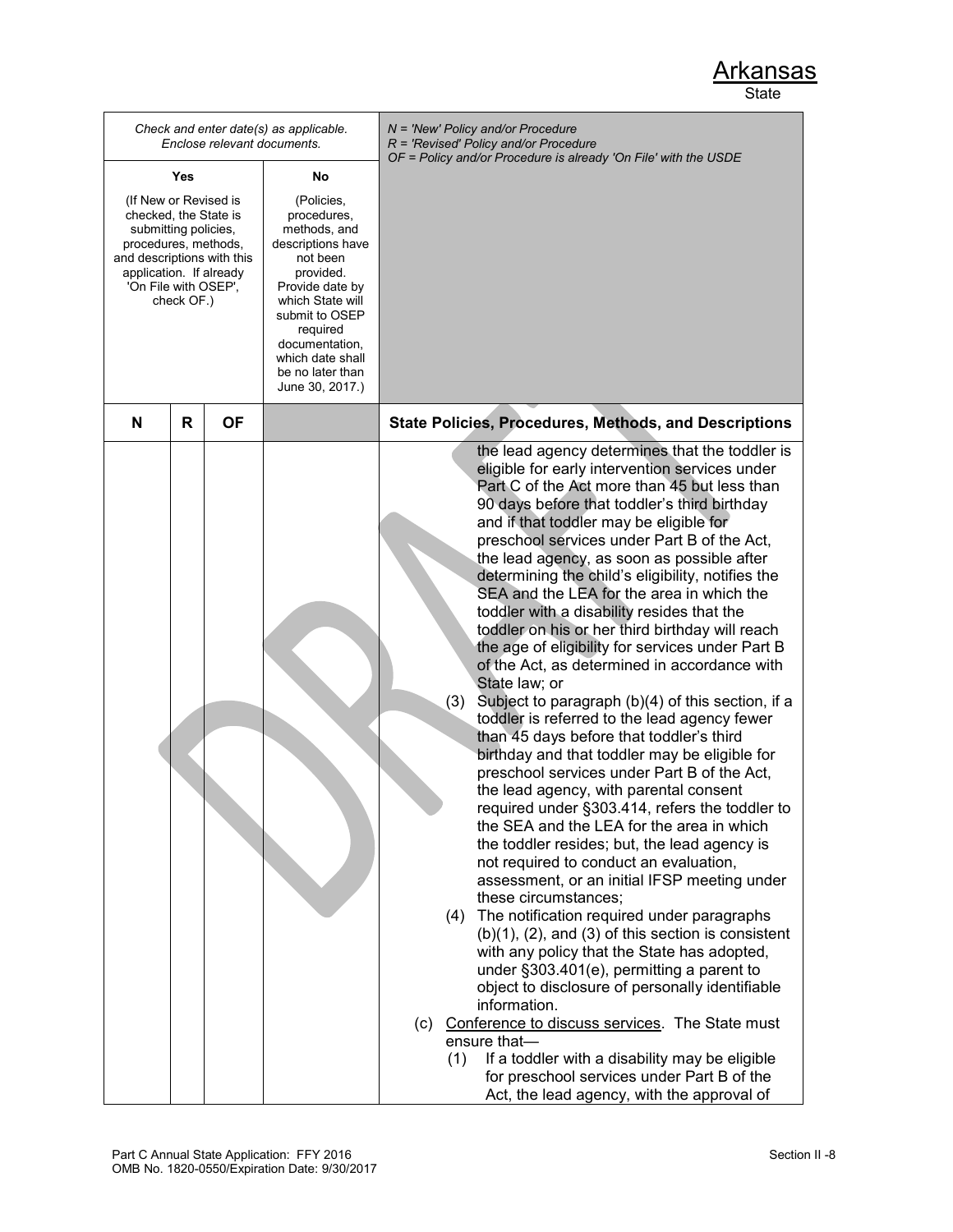|                                                                                                                                                                                               | Enclose relevant documents. | Check and enter date(s) as applicable.                                                                                                                                                                                                    | $N = 'New' Policy and/or Procedure$<br>$R$ = 'Revised' Policy and/or Procedure<br>OF = Policy and/or Procedure is already 'On File' with the USDE                                                                                                                                                                                                                                                                                                                                                                                                                                                                                                                                                                                                                                                                                                                                                                                                                                                                                                                                                                                                                                                                                                                                                                                                                                                                                                                                                                                                                                                                                     |
|-----------------------------------------------------------------------------------------------------------------------------------------------------------------------------------------------|-----------------------------|-------------------------------------------------------------------------------------------------------------------------------------------------------------------------------------------------------------------------------------------|---------------------------------------------------------------------------------------------------------------------------------------------------------------------------------------------------------------------------------------------------------------------------------------------------------------------------------------------------------------------------------------------------------------------------------------------------------------------------------------------------------------------------------------------------------------------------------------------------------------------------------------------------------------------------------------------------------------------------------------------------------------------------------------------------------------------------------------------------------------------------------------------------------------------------------------------------------------------------------------------------------------------------------------------------------------------------------------------------------------------------------------------------------------------------------------------------------------------------------------------------------------------------------------------------------------------------------------------------------------------------------------------------------------------------------------------------------------------------------------------------------------------------------------------------------------------------------------------------------------------------------------|
| Yes                                                                                                                                                                                           |                             | No                                                                                                                                                                                                                                        |                                                                                                                                                                                                                                                                                                                                                                                                                                                                                                                                                                                                                                                                                                                                                                                                                                                                                                                                                                                                                                                                                                                                                                                                                                                                                                                                                                                                                                                                                                                                                                                                                                       |
| (If New or Revised is<br>checked, the State is<br>submitting policies,<br>procedures, methods,<br>and descriptions with this<br>application. If already<br>'On File with OSEP',<br>check OF.) |                             | (Policies,<br>procedures,<br>methods, and<br>descriptions have<br>not been<br>provided.<br>Provide date by<br>which State will<br>submit to OSEP<br>required<br>documentation,<br>which date shall<br>be no later than<br>June 30, 2017.) |                                                                                                                                                                                                                                                                                                                                                                                                                                                                                                                                                                                                                                                                                                                                                                                                                                                                                                                                                                                                                                                                                                                                                                                                                                                                                                                                                                                                                                                                                                                                                                                                                                       |
| R<br>N                                                                                                                                                                                        | <b>OF</b>                   |                                                                                                                                                                                                                                           | <b>State Policies, Procedures, Methods, and Descriptions</b>                                                                                                                                                                                                                                                                                                                                                                                                                                                                                                                                                                                                                                                                                                                                                                                                                                                                                                                                                                                                                                                                                                                                                                                                                                                                                                                                                                                                                                                                                                                                                                          |
|                                                                                                                                                                                               |                             |                                                                                                                                                                                                                                           | the family of the toddler, convenes a<br>conference, among the lead agency, the<br>family, and the LEA not fewer than 90 days--<br>and, at the discretion of all of the parties, not<br>more than 9 months--before the toddler's<br>third birthday to discuss any services the<br>toddler may receive under Part B of the Act.<br>(2)<br>If a toddler with a disability is determined to<br>not be potentially eligible for preschool<br>services under Part B of the Act, the lead<br>agency, with the approval of the family of<br>that toddler, makes reasonable efforts to<br>convene a conference among the lead<br>agency, the family, and providers of other<br>appropriate services for the toddler to<br>discuss appropriate services that the toddler<br>may receive.<br>(d)<br>Transition plan. The State must ensure that for all<br>toddlers with disabilities -<br>$(1)(i)$ It reviews the program options for the<br>toddler with a disability for the period from<br>the toddler's third birthday through the<br>remainder of the school year; and<br>Each family of a toddler with a<br>(ii)<br>disability who is served under Part C is<br>included in the development of the<br>transition plan required under this<br>section and §303.344(h);<br>It establishes a transition plan in the IFSP<br>(2)<br>not fewer than 90 days--and, at the<br>discretion of all of the parties, not more than<br>9 months--before the toddler's third birthday;<br>and<br>The transition plan in the IFSP includes,<br>(3)<br>consistent with §303.344(h), as<br>appropriate-<br>Steps for the toddler with a disability<br>(i) |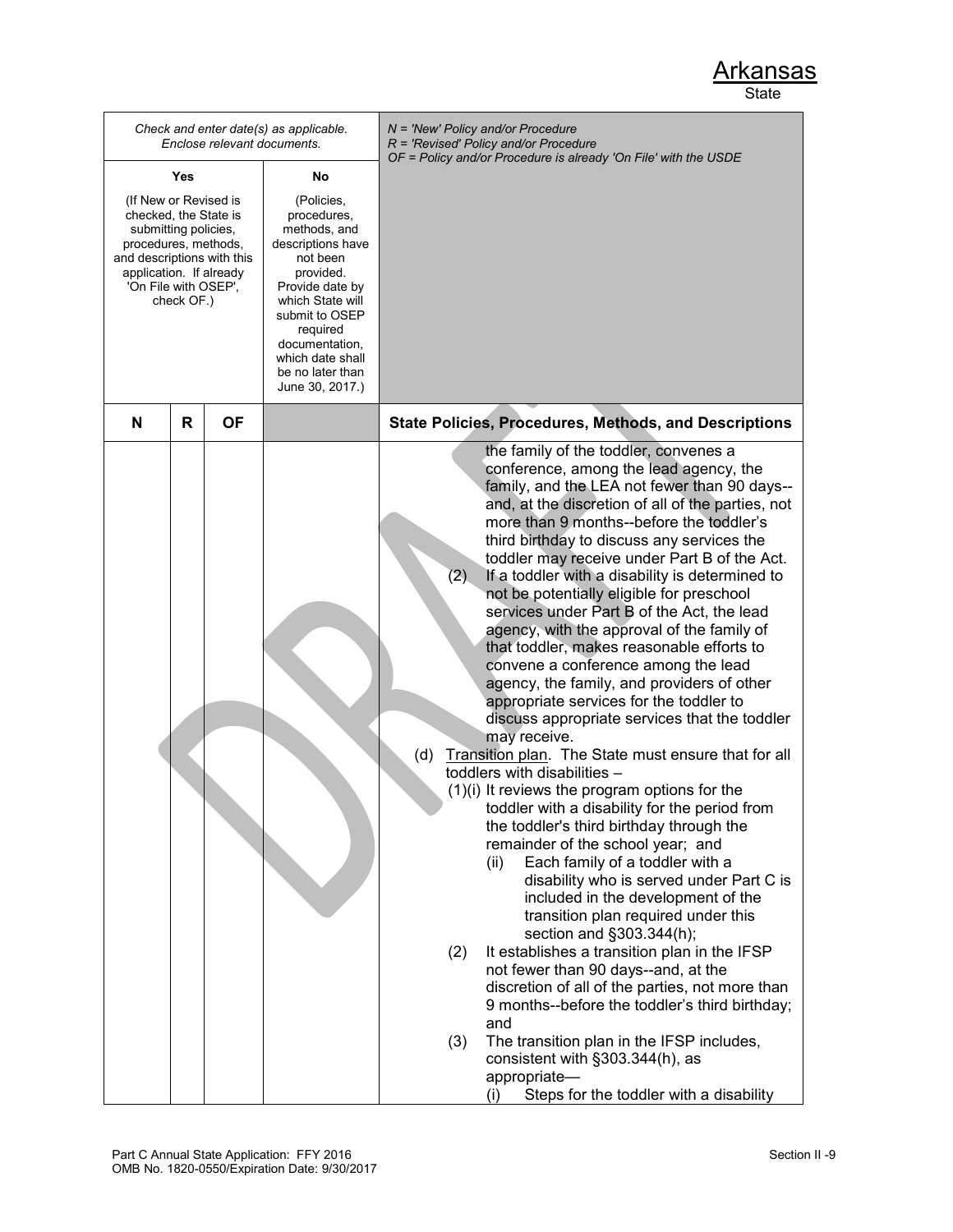|                                                                                                                                                                                               |           | Check and enter date(s) as applicable.<br>Enclose relevant documents.                                                                                                                                                                     | $N = 'New' Policy and/or Procedure$<br>$R$ = 'Revised' Policy and/or Procedure<br>OF = Policy and/or Procedure is already 'On File' with the USDE                                                                                                                                                                                                                                                                                                                                                                                                                                                                                                                                                                                                                                                                                                                                                                                                                                                                                                                                                                                                                                                                                                                                                                                                                                                                                                                                                                                                                                                                                                                                                                                                                             |
|-----------------------------------------------------------------------------------------------------------------------------------------------------------------------------------------------|-----------|-------------------------------------------------------------------------------------------------------------------------------------------------------------------------------------------------------------------------------------------|-------------------------------------------------------------------------------------------------------------------------------------------------------------------------------------------------------------------------------------------------------------------------------------------------------------------------------------------------------------------------------------------------------------------------------------------------------------------------------------------------------------------------------------------------------------------------------------------------------------------------------------------------------------------------------------------------------------------------------------------------------------------------------------------------------------------------------------------------------------------------------------------------------------------------------------------------------------------------------------------------------------------------------------------------------------------------------------------------------------------------------------------------------------------------------------------------------------------------------------------------------------------------------------------------------------------------------------------------------------------------------------------------------------------------------------------------------------------------------------------------------------------------------------------------------------------------------------------------------------------------------------------------------------------------------------------------------------------------------------------------------------------------------|
| Yes                                                                                                                                                                                           |           | No                                                                                                                                                                                                                                        |                                                                                                                                                                                                                                                                                                                                                                                                                                                                                                                                                                                                                                                                                                                                                                                                                                                                                                                                                                                                                                                                                                                                                                                                                                                                                                                                                                                                                                                                                                                                                                                                                                                                                                                                                                               |
| (If New or Revised is<br>checked, the State is<br>submitting policies,<br>procedures, methods,<br>and descriptions with this<br>application. If already<br>'On File with OSEP',<br>check OF.) |           | (Policies,<br>procedures,<br>methods, and<br>descriptions have<br>not been<br>provided.<br>Provide date by<br>which State will<br>submit to OSEP<br>required<br>documentation,<br>which date shall<br>be no later than<br>June 30, 2017.) |                                                                                                                                                                                                                                                                                                                                                                                                                                                                                                                                                                                                                                                                                                                                                                                                                                                                                                                                                                                                                                                                                                                                                                                                                                                                                                                                                                                                                                                                                                                                                                                                                                                                                                                                                                               |
| R<br>N                                                                                                                                                                                        | <b>OF</b> |                                                                                                                                                                                                                                           | <b>State Policies, Procedures, Methods, and Descriptions</b>                                                                                                                                                                                                                                                                                                                                                                                                                                                                                                                                                                                                                                                                                                                                                                                                                                                                                                                                                                                                                                                                                                                                                                                                                                                                                                                                                                                                                                                                                                                                                                                                                                                                                                                  |
|                                                                                                                                                                                               |           |                                                                                                                                                                                                                                           | and his or her family to exit from the<br>Part C program; and<br>Any transition services that the IFSP<br>(ii)<br>Team identifies as needed by that<br>toddler and his or her family.<br>(e) Transition conference and plan meeting<br>requirements. Any conference conducted under<br>paragraph (c) of this section or meeting to develop<br>the transition plan under paragraph (d) of this<br>section (which conference and meeting may be<br>combined into one meeting) must meet the<br>requirements in §§303.342(d) and (e) and<br>$303.343(a)$ .<br>(f) Applicability of transition requirements.<br>(1) The transition requirements in paragraphs<br>$(b)(1)$ and $(2)$ , $(c)(1)$ , and $(d)$ of this section apply<br>to all toddlers with disabilities receiving services<br>under this part before those toddlers turn age<br>three, including any toddler with a disability under<br>the age of three who is served by a State that<br>offers services under §303.211.<br>(2) In a State that offers services under §303.211,<br>for toddlers with disabilities identified in paragraph<br>$(b)(1)$ of this section, the parent must be provided<br>at the transition conference conducted under<br>paragraph (c)(1) of this section: (i) An<br>explanation, consistent with §303.211(b)(1)(ii), of<br>the toddler's options to continue to receive early<br>intervention services under this part or preschool<br>services under section 619 of the Act; (ii) The<br>initial annual notice referenced in §303.211(b)(1).<br>(3) For children with disabilities age three and<br>older who receive services pursuant to §303.211,<br>the State must ensure that it satisfies the separate<br>transition requirements in §303.211(b)(6)(ii).<br>(34 CFR §303.209) |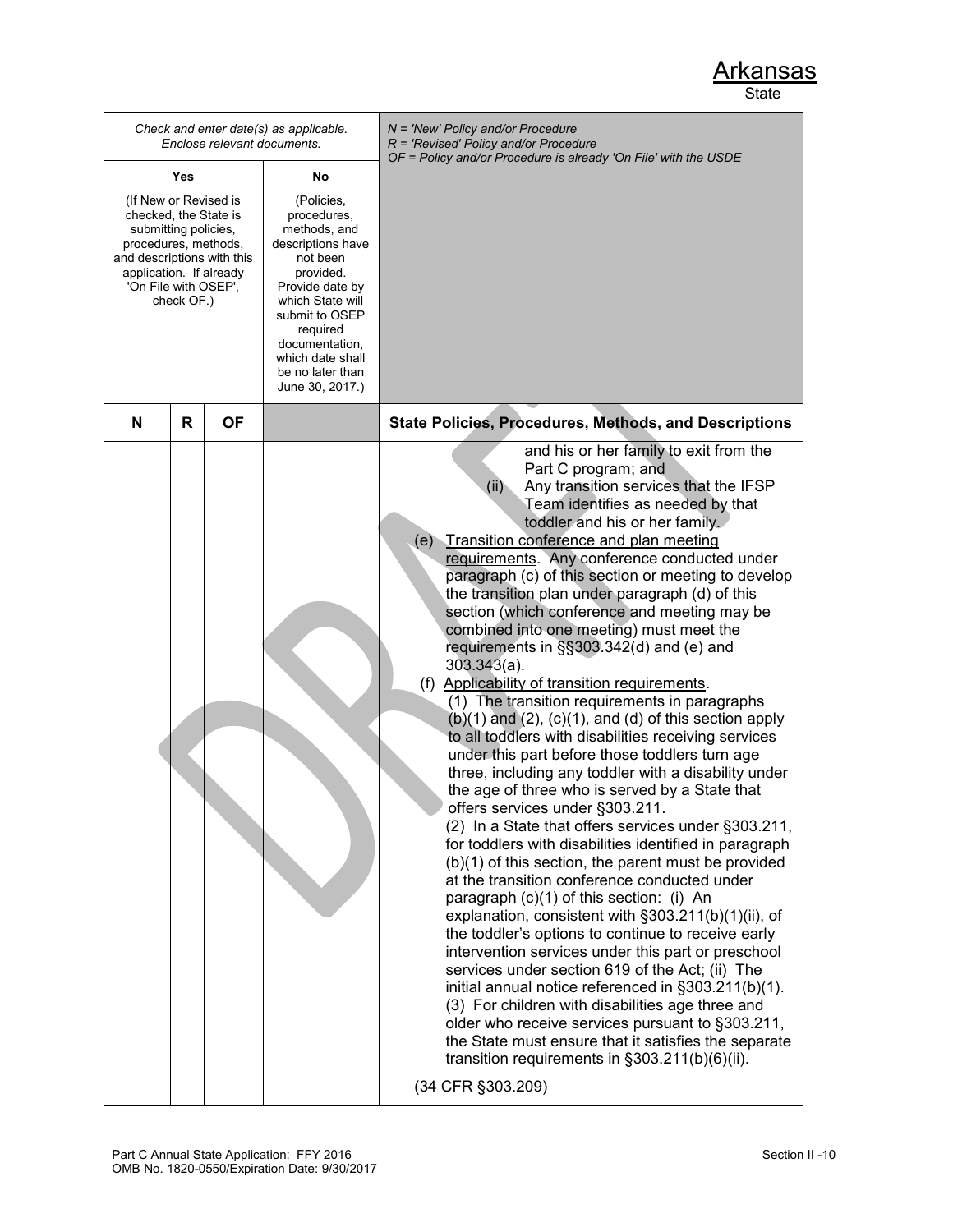|                                                                                                                                                                                               |     |           | Check and enter date(s) as applicable.<br>Enclose relevant documents.                                                                                                                                                                     | N = 'New' Policy and/or Procedure<br>$R$ = 'Revised' Policy and/or Procedure                                                                                                                                                                                                                                                                                                                                                                                                                                                                                                                                                                                                                                                                                                                                                                                                                                                                                                                                                                                                                                  |
|-----------------------------------------------------------------------------------------------------------------------------------------------------------------------------------------------|-----|-----------|-------------------------------------------------------------------------------------------------------------------------------------------------------------------------------------------------------------------------------------------|---------------------------------------------------------------------------------------------------------------------------------------------------------------------------------------------------------------------------------------------------------------------------------------------------------------------------------------------------------------------------------------------------------------------------------------------------------------------------------------------------------------------------------------------------------------------------------------------------------------------------------------------------------------------------------------------------------------------------------------------------------------------------------------------------------------------------------------------------------------------------------------------------------------------------------------------------------------------------------------------------------------------------------------------------------------------------------------------------------------|
|                                                                                                                                                                                               | Yes |           | No                                                                                                                                                                                                                                        | OF = Policy and/or Procedure is already 'On File' with the USDE                                                                                                                                                                                                                                                                                                                                                                                                                                                                                                                                                                                                                                                                                                                                                                                                                                                                                                                                                                                                                                               |
| (If New or Revised is<br>checked, the State is<br>submitting policies,<br>procedures, methods,<br>and descriptions with this<br>application. If already<br>'On File with OSEP',<br>check OF.) |     |           | (Policies,<br>procedures,<br>methods, and<br>descriptions have<br>not been<br>provided.<br>Provide date by<br>which State will<br>submit to OSEP<br>required<br>documentation,<br>which date shall<br>be no later than<br>June 30, 2017.) |                                                                                                                                                                                                                                                                                                                                                                                                                                                                                                                                                                                                                                                                                                                                                                                                                                                                                                                                                                                                                                                                                                               |
| N                                                                                                                                                                                             | R   | <b>OF</b> |                                                                                                                                                                                                                                           | <b>State Policies, Procedures, Methods, and Descriptions</b>                                                                                                                                                                                                                                                                                                                                                                                                                                                                                                                                                                                                                                                                                                                                                                                                                                                                                                                                                                                                                                                  |
|                                                                                                                                                                                               |     | X         |                                                                                                                                                                                                                                           | 11. Each application must contain a description of State<br>efforts to promote collaboration among Head Start and<br>Early Head Start programs under the Head Start Act<br>(42 U.S.C. 9801, et seq., as amended), early<br>education and child care programs, and services<br>under Part C. (34 CFR §303.210)                                                                                                                                                                                                                                                                                                                                                                                                                                                                                                                                                                                                                                                                                                                                                                                                 |
|                                                                                                                                                                                               |     | X         |                                                                                                                                                                                                                                           | 12. Each application must include, as required by Section<br>427 of the General Education Provisions Act (GEPA),<br>a description of how the State has identified barriers<br>and developed strategies to address the barriers and<br>has provided a description of the steps the State is<br>taking to ensure equitable access to, and participation<br>in, Part C. (34 CFR §303.212(a))                                                                                                                                                                                                                                                                                                                                                                                                                                                                                                                                                                                                                                                                                                                     |
|                                                                                                                                                                                               |     |           | 'N/A'                                                                                                                                                                                                                                     | 13. (a) (1) A State may elect to include in its application<br>for a grant under Part C a State policy, developed and<br>implemented jointly by the lead agency and the SEA,<br>under which a parent of a child with a disability who is<br>eligible for preschool services under section 619 of the<br>Act and who previously received early intervention<br>services under Part C, may choose the continuation of<br>early intervention services under Part C for his or her<br>child after the child turns three until the child enters, or<br>is eligible under State law to enter, kindergarten or<br>elementary school.<br>(2) A State that adopts the policy described in<br>paragraph (a)(1) of this section may determine whether<br>it applies to children with disabilities--<br>(i) From age three until the beginning of the<br>school year following the child's third<br>birthday;<br>(ii) From age three until the beginning of the<br>school year following the child's fourth<br>birthday; or<br>(iii) From age three until the beginning of the<br>school year following the child's fifth |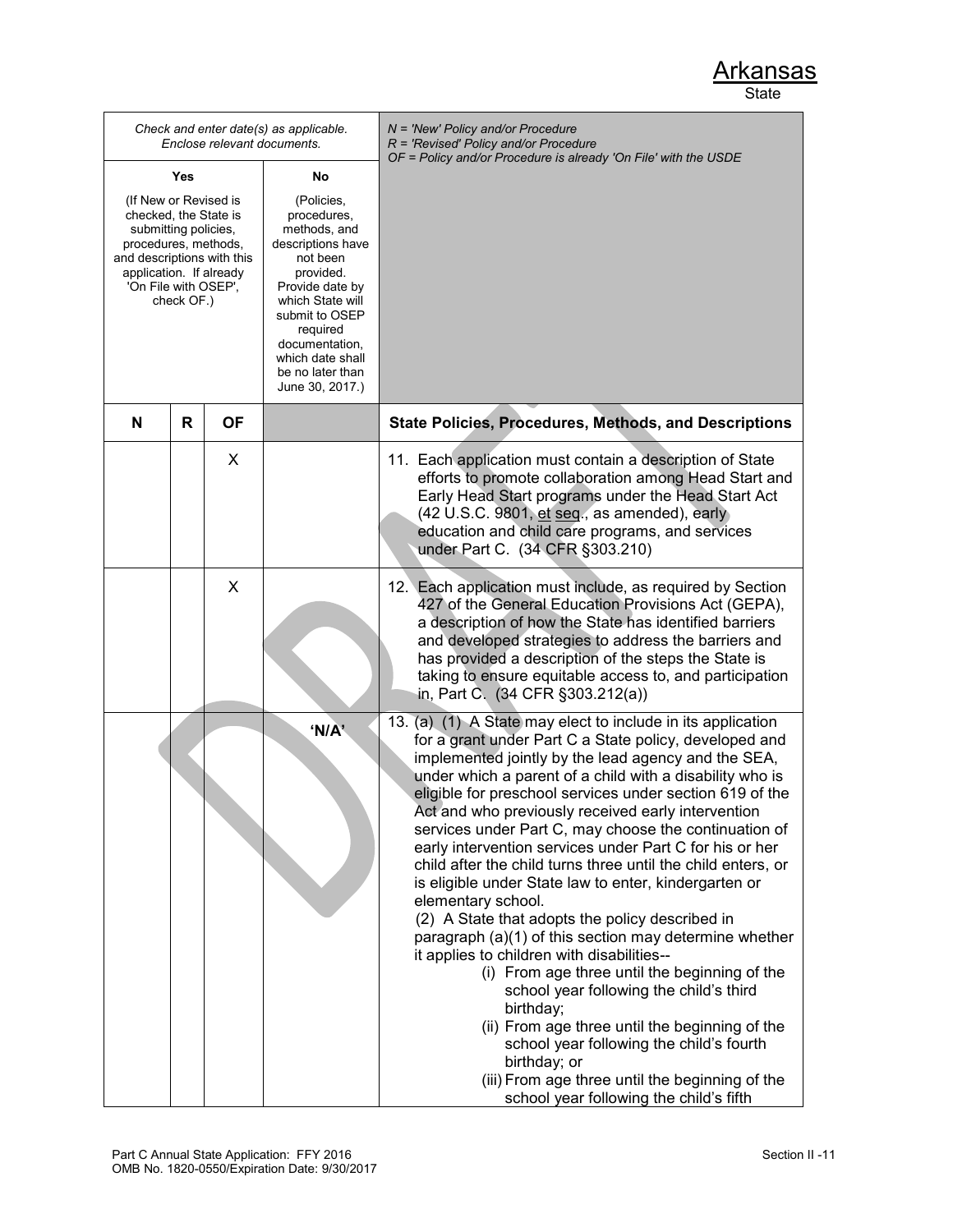|                                                                                                                                                                                               | Enclose relevant documents. | Check and enter date(s) as applicable.                                                                                                                                                                                                    | N = 'New' Policy and/or Procedure<br>$R$ = 'Revised' Policy and/or Procedure<br>OF = Policy and/or Procedure is already 'On File' with the USDE                                                                                                                                                                                                                                                                                                                                                                                                                                                                                                                                                                                                                                                                                                                                                                                                                                                                                                                                                                                                                                                                                                                                                                                                                                                                                                                                                                                                                                                               |
|-----------------------------------------------------------------------------------------------------------------------------------------------------------------------------------------------|-----------------------------|-------------------------------------------------------------------------------------------------------------------------------------------------------------------------------------------------------------------------------------------|---------------------------------------------------------------------------------------------------------------------------------------------------------------------------------------------------------------------------------------------------------------------------------------------------------------------------------------------------------------------------------------------------------------------------------------------------------------------------------------------------------------------------------------------------------------------------------------------------------------------------------------------------------------------------------------------------------------------------------------------------------------------------------------------------------------------------------------------------------------------------------------------------------------------------------------------------------------------------------------------------------------------------------------------------------------------------------------------------------------------------------------------------------------------------------------------------------------------------------------------------------------------------------------------------------------------------------------------------------------------------------------------------------------------------------------------------------------------------------------------------------------------------------------------------------------------------------------------------------------|
| Yes                                                                                                                                                                                           |                             | No                                                                                                                                                                                                                                        |                                                                                                                                                                                                                                                                                                                                                                                                                                                                                                                                                                                                                                                                                                                                                                                                                                                                                                                                                                                                                                                                                                                                                                                                                                                                                                                                                                                                                                                                                                                                                                                                               |
| (If New or Revised is<br>checked, the State is<br>submitting policies,<br>procedures, methods,<br>and descriptions with this<br>application. If already<br>'On File with OSEP',<br>check OF.) |                             | (Policies,<br>procedures,<br>methods, and<br>descriptions have<br>not been<br>provided.<br>Provide date by<br>which State will<br>submit to OSEP<br>required<br>documentation,<br>which date shall<br>be no later than<br>June 30, 2017.) |                                                                                                                                                                                                                                                                                                                                                                                                                                                                                                                                                                                                                                                                                                                                                                                                                                                                                                                                                                                                                                                                                                                                                                                                                                                                                                                                                                                                                                                                                                                                                                                                               |
| N<br>R                                                                                                                                                                                        | ΟF                          |                                                                                                                                                                                                                                           | <b>State Policies, Procedures, Methods, and Descriptions</b>                                                                                                                                                                                                                                                                                                                                                                                                                                                                                                                                                                                                                                                                                                                                                                                                                                                                                                                                                                                                                                                                                                                                                                                                                                                                                                                                                                                                                                                                                                                                                  |
|                                                                                                                                                                                               |                             |                                                                                                                                                                                                                                           | birthday.<br>(3) However, in no case may a State provide services<br>under this section beyond the age at which the child<br>actually enrolls in, or is eligible under State law to<br>enter, kindergarten or elementary school in the State.<br>(b) Requirements. If a State's application for a grant<br>under Part C includes the State policy described<br>in paragraph (a) of this section, the system must<br>ensure the following:<br>(1) Parents of children with disabilities who are<br>eligible for services under section 619 of the<br>Act and who previously received early<br>intervention services under Part C will be<br>provided annual notice (the initial annual<br>notice must be provided as set forth in<br>§303.209(f)(2)(ii)) that contains--<br>(i) A description of the rights of the parents<br>to elect to receive services pursuant to<br>§303.211 or under Part B of the Act; and<br>(ii) An explanation of the differences<br>between services provided pursuant to<br>§303.211 and services provided under<br>Part B of the Act, including--<br>(A) The types of services and the<br>locations at which the services are<br>provided;<br>The procedural safeguards that<br>(B)<br>apply; and<br>(C) Possible costs (including the costs<br>or fees to be charged to families as<br>described in §§303.520 and<br>303.521), if any, to parents; and<br>(2) Consistent with §303.344(d), services<br>provided pursuant to §303.211 will include an<br>educational component that promotes school<br>readiness and incorporates preliteracy,<br>language, and numeracy skills. |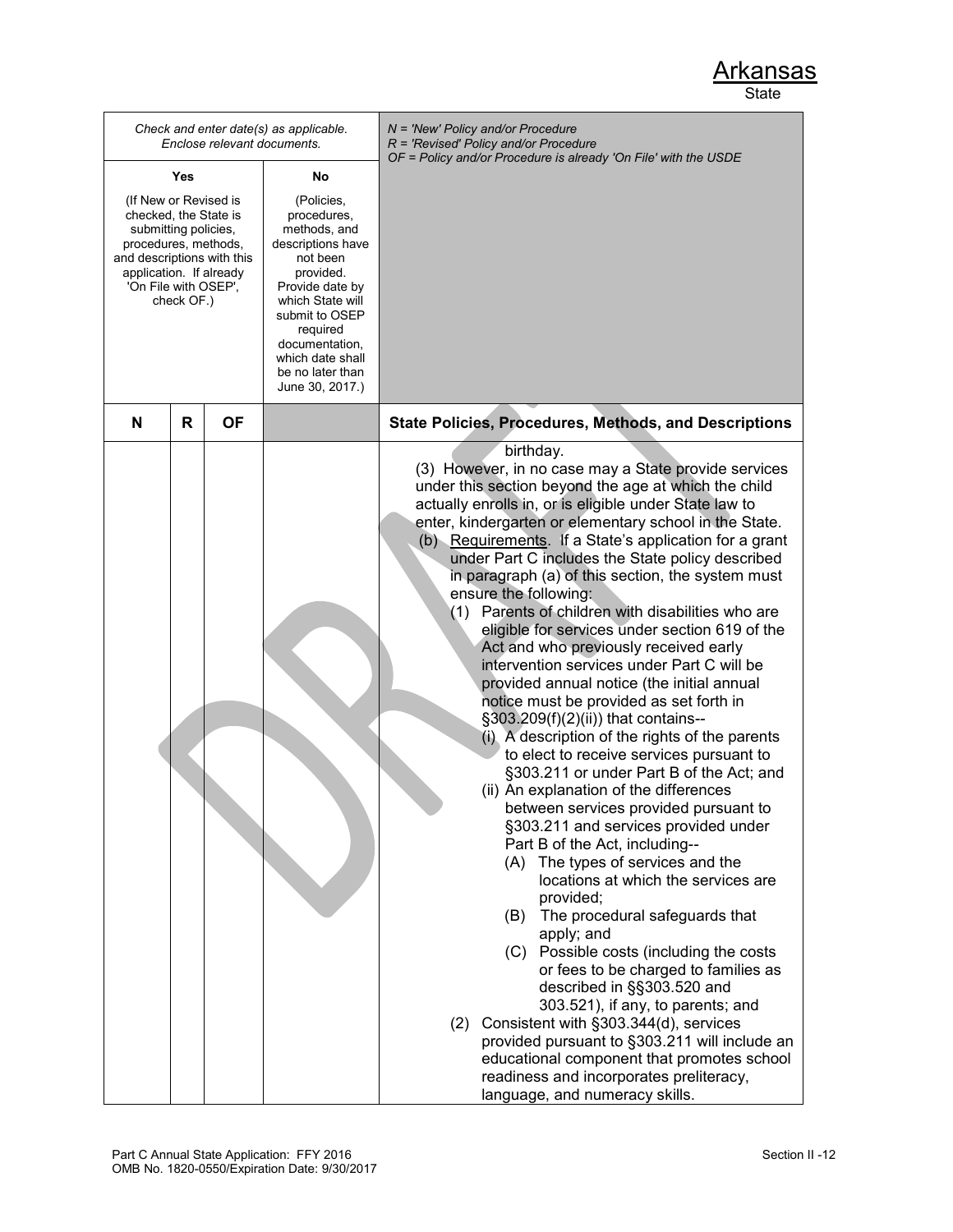|                                                                                                                                                                                               |   | Enclose relevant documents. | Check and enter date(s) as applicable.                                                                                                                                                                                                    | N = 'New' Policy and/or Procedure<br>R = 'Revised' Policy and/or Procedure<br>OF = Policy and/or Procedure is already 'On File' with the USDE                                                                                                                                                                                                                                                                                                                                                                                                                                                                                                                                                                                                                                                                                                                                                                                                                                                                                                                                                                                                                                                                                                                                                                                                                                                                                                                                                                                                                                                                                                                                                                                                                        |
|-----------------------------------------------------------------------------------------------------------------------------------------------------------------------------------------------|---|-----------------------------|-------------------------------------------------------------------------------------------------------------------------------------------------------------------------------------------------------------------------------------------|----------------------------------------------------------------------------------------------------------------------------------------------------------------------------------------------------------------------------------------------------------------------------------------------------------------------------------------------------------------------------------------------------------------------------------------------------------------------------------------------------------------------------------------------------------------------------------------------------------------------------------------------------------------------------------------------------------------------------------------------------------------------------------------------------------------------------------------------------------------------------------------------------------------------------------------------------------------------------------------------------------------------------------------------------------------------------------------------------------------------------------------------------------------------------------------------------------------------------------------------------------------------------------------------------------------------------------------------------------------------------------------------------------------------------------------------------------------------------------------------------------------------------------------------------------------------------------------------------------------------------------------------------------------------------------------------------------------------------------------------------------------------|
| Yes                                                                                                                                                                                           |   | No                          |                                                                                                                                                                                                                                           |                                                                                                                                                                                                                                                                                                                                                                                                                                                                                                                                                                                                                                                                                                                                                                                                                                                                                                                                                                                                                                                                                                                                                                                                                                                                                                                                                                                                                                                                                                                                                                                                                                                                                                                                                                      |
| (If New or Revised is<br>checked, the State is<br>submitting policies,<br>procedures, methods,<br>and descriptions with this<br>application. If already<br>'On File with OSEP',<br>check OF.) |   |                             | (Policies,<br>procedures,<br>methods, and<br>descriptions have<br>not been<br>provided.<br>Provide date by<br>which State will<br>submit to OSEP<br>required<br>documentation,<br>which date shall<br>be no later than<br>June 30, 2017.) |                                                                                                                                                                                                                                                                                                                                                                                                                                                                                                                                                                                                                                                                                                                                                                                                                                                                                                                                                                                                                                                                                                                                                                                                                                                                                                                                                                                                                                                                                                                                                                                                                                                                                                                                                                      |
| N                                                                                                                                                                                             | R | <b>OF</b>                   |                                                                                                                                                                                                                                           | <b>State Policies, Procedures, Methods, and Descriptions</b>                                                                                                                                                                                                                                                                                                                                                                                                                                                                                                                                                                                                                                                                                                                                                                                                                                                                                                                                                                                                                                                                                                                                                                                                                                                                                                                                                                                                                                                                                                                                                                                                                                                                                                         |
|                                                                                                                                                                                               |   |                             |                                                                                                                                                                                                                                           | The State policy ensures that any child<br>(3)<br>served pursuant to this section has the right,<br>at any time, to receive FAPE (as that term is<br>defined at §303.15) under Part B of the Act<br>instead of early intervention services under<br>Part C of the Act under §303.211.<br>(4)<br>The lead agency must continue to provide all<br>early intervention services identified in the<br>toddler with a disability's IFSP under<br>§303.344 (and consented to by the parent<br>under §303.342(e)) beyond age three until<br>that toddler's initial eligibility determination<br>under Part B of the Act is made under 34<br>CFR §300.306. This provision does not<br>apply if the LEA has requested parental<br>consent for the initial evaluation under<br>§300.300(a) and the parent has not provided<br>that consent.<br>(5)<br>The lead agency must obtain informed<br>consent from the parent of any child with a<br>disability for the continuation of early<br>intervention services pursuant to this section<br>for that child. Consent must be obtained<br>before the child reaches three years of age,<br>where practicable.<br>(6)(i) For toddlers with disabilities under the age<br>of three in a State that offers services under this<br>section, the lead agency ensures that the<br>transition requirements in $\S 303.209(b)(1)$ and (2),<br>$(c)(1)$ and $(d)$ are met.<br>(ii) For toddlers with disabilities age three and<br>older in a State that offers services under this<br>section, the lead agency ensures a smooth<br>transition from services under this section to<br>preschool, kindergarten or elementary school by:<br>(A) Providing the SEA and LEA where the child<br>resides, consistent with any State policy adopted |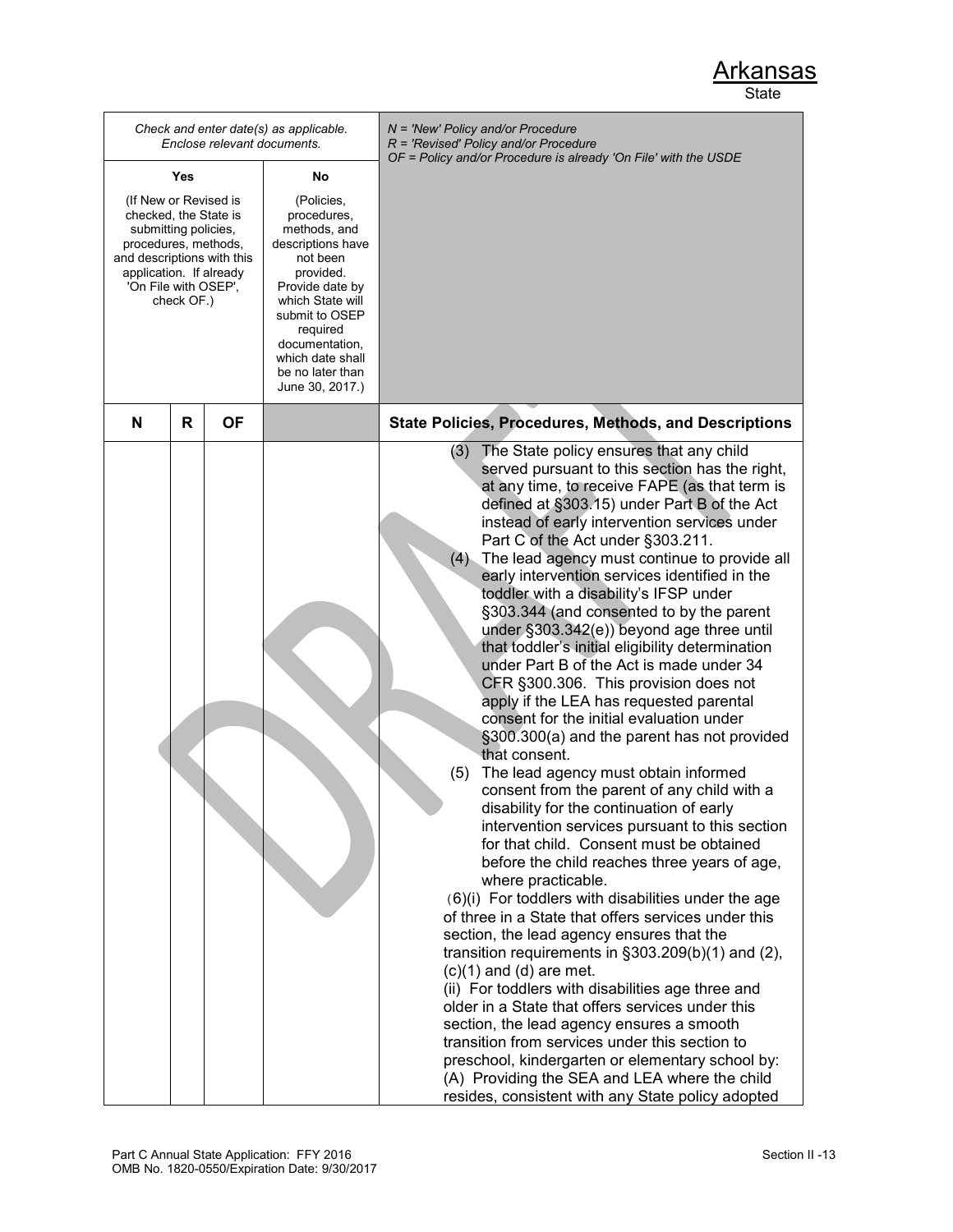|                                                                                                                                                                                               |     | Enclose relevant documents. | Check and enter date(s) as applicable.                                                                                                                                                                                                    | $N =$ 'New' Policy and/or Procedure<br>$R$ = 'Revised' Policy and/or Procedure<br>OF = Policy and/or Procedure is already 'On File' with the USDE                                                                                                                                                                                                                                                                                                                                                                                                                                                                                                                                                                                                                                                                                                                                                                                                                                                                                                                                                                                                                                                                                                                                                                                                                                                                                                                                                                                                                                                                                                                                                                                                                                                                                                                                                 |
|-----------------------------------------------------------------------------------------------------------------------------------------------------------------------------------------------|-----|-----------------------------|-------------------------------------------------------------------------------------------------------------------------------------------------------------------------------------------------------------------------------------------|---------------------------------------------------------------------------------------------------------------------------------------------------------------------------------------------------------------------------------------------------------------------------------------------------------------------------------------------------------------------------------------------------------------------------------------------------------------------------------------------------------------------------------------------------------------------------------------------------------------------------------------------------------------------------------------------------------------------------------------------------------------------------------------------------------------------------------------------------------------------------------------------------------------------------------------------------------------------------------------------------------------------------------------------------------------------------------------------------------------------------------------------------------------------------------------------------------------------------------------------------------------------------------------------------------------------------------------------------------------------------------------------------------------------------------------------------------------------------------------------------------------------------------------------------------------------------------------------------------------------------------------------------------------------------------------------------------------------------------------------------------------------------------------------------------------------------------------------------------------------------------------------------|
|                                                                                                                                                                                               | Yes |                             | No                                                                                                                                                                                                                                        |                                                                                                                                                                                                                                                                                                                                                                                                                                                                                                                                                                                                                                                                                                                                                                                                                                                                                                                                                                                                                                                                                                                                                                                                                                                                                                                                                                                                                                                                                                                                                                                                                                                                                                                                                                                                                                                                                                   |
| (If New or Revised is<br>checked, the State is<br>submitting policies,<br>procedures, methods,<br>and descriptions with this<br>application. If already<br>'On File with OSEP',<br>check OF.) |     |                             | (Policies,<br>procedures,<br>methods, and<br>descriptions have<br>not been<br>provided.<br>Provide date by<br>which State will<br>submit to OSEP<br>required<br>documentation,<br>which date shall<br>be no later than<br>June 30, 2017.) |                                                                                                                                                                                                                                                                                                                                                                                                                                                                                                                                                                                                                                                                                                                                                                                                                                                                                                                                                                                                                                                                                                                                                                                                                                                                                                                                                                                                                                                                                                                                                                                                                                                                                                                                                                                                                                                                                                   |
| N                                                                                                                                                                                             | R   | ΟF                          |                                                                                                                                                                                                                                           | <b>State Policies, Procedures, Methods, and Descriptions</b>                                                                                                                                                                                                                                                                                                                                                                                                                                                                                                                                                                                                                                                                                                                                                                                                                                                                                                                                                                                                                                                                                                                                                                                                                                                                                                                                                                                                                                                                                                                                                                                                                                                                                                                                                                                                                                      |
|                                                                                                                                                                                               |     |                             |                                                                                                                                                                                                                                           | under §303.401(e), the information listed in<br>§303.401(d)(1) not fewer than 90 days before the<br>child will no longer be eligible under subsection<br>(a)(2) of this section to receive early intervention<br>services under this section; (B) With the approval<br>of the parents of the child, convening a transition<br>conference, among the lead agency, the parents,<br>and the LEA, not fewer than 90 days--and, at the<br>discretion of all parties, not more than 9 months--<br>before the child will no longer be eligible under<br>subsection (a)(2) of this section to receive, or will<br>no longer receive, early intervention services<br>under this section, to discuss any services that the<br>child may receive under Part B of the Act; and<br>(C) Establishing a transition plan in the IFSP not<br>fewer than 90 days--and, at the discretion of all<br>parties, not more than 9 months--before the child<br>will no longer be eligible under subsection (a)(2) of<br>this section to receive, or no longer receives, early<br>intervention services under this section.<br>(7) In States that adopt the option to make<br>services under Part C available to children<br>ages three and older pursuant to §303.211,<br>there will be a referral to the Part C system,<br>dependent upon parental consent, of a child<br>under the age of three who directly<br>experiences a substantiated case of trauma<br>due to exposure to family violence, as<br>defined in section 320 of the Family Violence<br>Prevention and Services Act, 42 U.S.C.<br>10401, et seq.<br>(c) Reporting requirement. If a State includes in its<br>application a State policy described in<br>§303.211(a), the State must submit to the<br>Secretary, in the State's report under §303.124,<br>the number and percentage of children with<br>disabilities who are eligible for services under |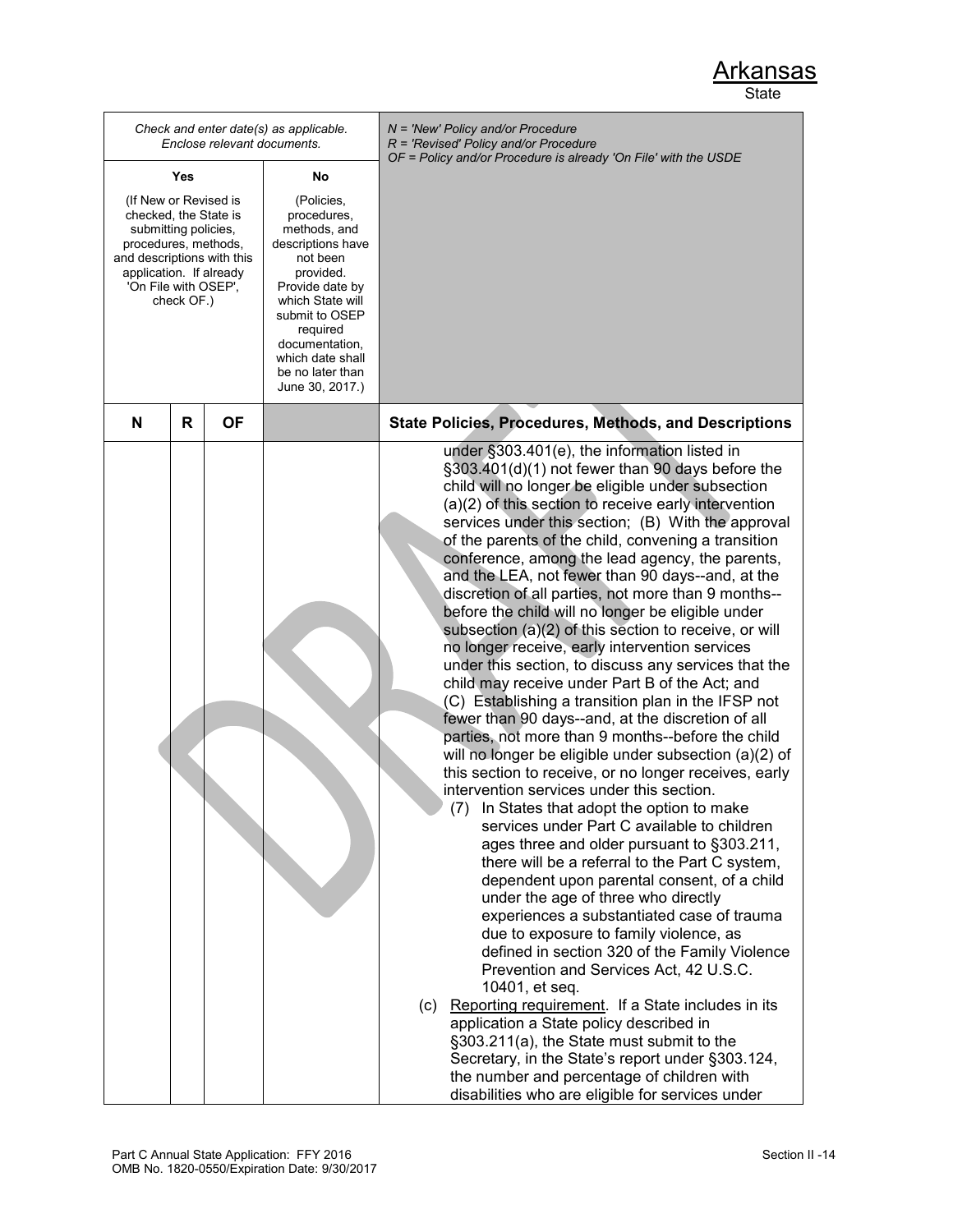|                                                                                                                                                                                               | Enclose relevant documents. | Check and enter date(s) as applicable.                                                                                                                                                                                                    | $N =$ 'New' Policy and/or Procedure<br>$R$ = 'Revised' Policy and/or Procedure                                                                                                                                                                                                                                                                                                                                                                                                                                                                                                                                                                                                                                                                                                                                                                                                                                                                                                                                                                                                                                                                                                                                                                                                                                                                                                                                                                                                                                                                                                                                            |  |
|-----------------------------------------------------------------------------------------------------------------------------------------------------------------------------------------------|-----------------------------|-------------------------------------------------------------------------------------------------------------------------------------------------------------------------------------------------------------------------------------------|---------------------------------------------------------------------------------------------------------------------------------------------------------------------------------------------------------------------------------------------------------------------------------------------------------------------------------------------------------------------------------------------------------------------------------------------------------------------------------------------------------------------------------------------------------------------------------------------------------------------------------------------------------------------------------------------------------------------------------------------------------------------------------------------------------------------------------------------------------------------------------------------------------------------------------------------------------------------------------------------------------------------------------------------------------------------------------------------------------------------------------------------------------------------------------------------------------------------------------------------------------------------------------------------------------------------------------------------------------------------------------------------------------------------------------------------------------------------------------------------------------------------------------------------------------------------------------------------------------------------------|--|
| Yes                                                                                                                                                                                           |                             | No                                                                                                                                                                                                                                        | OF = Policy and/or Procedure is already 'On File' with the USDE                                                                                                                                                                                                                                                                                                                                                                                                                                                                                                                                                                                                                                                                                                                                                                                                                                                                                                                                                                                                                                                                                                                                                                                                                                                                                                                                                                                                                                                                                                                                                           |  |
| (If New or Revised is<br>checked, the State is<br>submitting policies,<br>procedures, methods,<br>and descriptions with this<br>application. If already<br>'On File with OSEP',<br>check OF.) |                             | (Policies,<br>procedures,<br>methods, and<br>descriptions have<br>not been<br>provided.<br>Provide date by<br>which State will<br>submit to OSEP<br>required<br>documentation,<br>which date shall<br>be no later than<br>June 30, 2017.) |                                                                                                                                                                                                                                                                                                                                                                                                                                                                                                                                                                                                                                                                                                                                                                                                                                                                                                                                                                                                                                                                                                                                                                                                                                                                                                                                                                                                                                                                                                                                                                                                                           |  |
| N<br>R                                                                                                                                                                                        | ΟF                          |                                                                                                                                                                                                                                           | <b>State Policies, Procedures, Methods, and Descriptions</b>                                                                                                                                                                                                                                                                                                                                                                                                                                                                                                                                                                                                                                                                                                                                                                                                                                                                                                                                                                                                                                                                                                                                                                                                                                                                                                                                                                                                                                                                                                                                                              |  |
|                                                                                                                                                                                               |                             |                                                                                                                                                                                                                                           | section 619 of the Act but whose parents choose<br>for their children to continue to receive early<br>intervention services under §303.211.<br>(d) Available funds. The State policy described in<br>§303.211(a) must describe the funds--including<br>an identification as Federal, State, or local funds--<br>that will be used to ensure that the option<br>described in §303.211(a) is available to eligible<br>children and families who provide the consent<br>described in §303.211(b)(5), including fees, if<br>any, to be charged to families as described in<br>§§303.520 and 303.521.<br>(e) Rules of construction. (1) If a statewide system<br>includes a State policy described in §303.211(a),<br>a State that provides services in accordance with<br>this section to a child with a disability who is<br>eligible for services under section 619 of the Act<br>will not be required to provide the child FAPE<br>under Part B of the Act for the period of time in<br>which the child is receiving services under<br>§303.211.<br>(2) Nothing in this section may be construed to<br>require a provider of services under Part C to<br>provide a child served under Part C with<br>FAPE.<br>(34 CFR §303.211)<br>The policies and procedures listed in 13 are<br>optional. Enter 'NA' in the cells to the left if the<br>State has elected not to develop and implement a<br>policy under 34 CFR §303.211 to make Part C<br>services to children beyond age three; otherwise<br>check the appropriate response under the 'Yes'<br>column and, if checking 'N' or 'R', attach policies<br>and procedures. |  |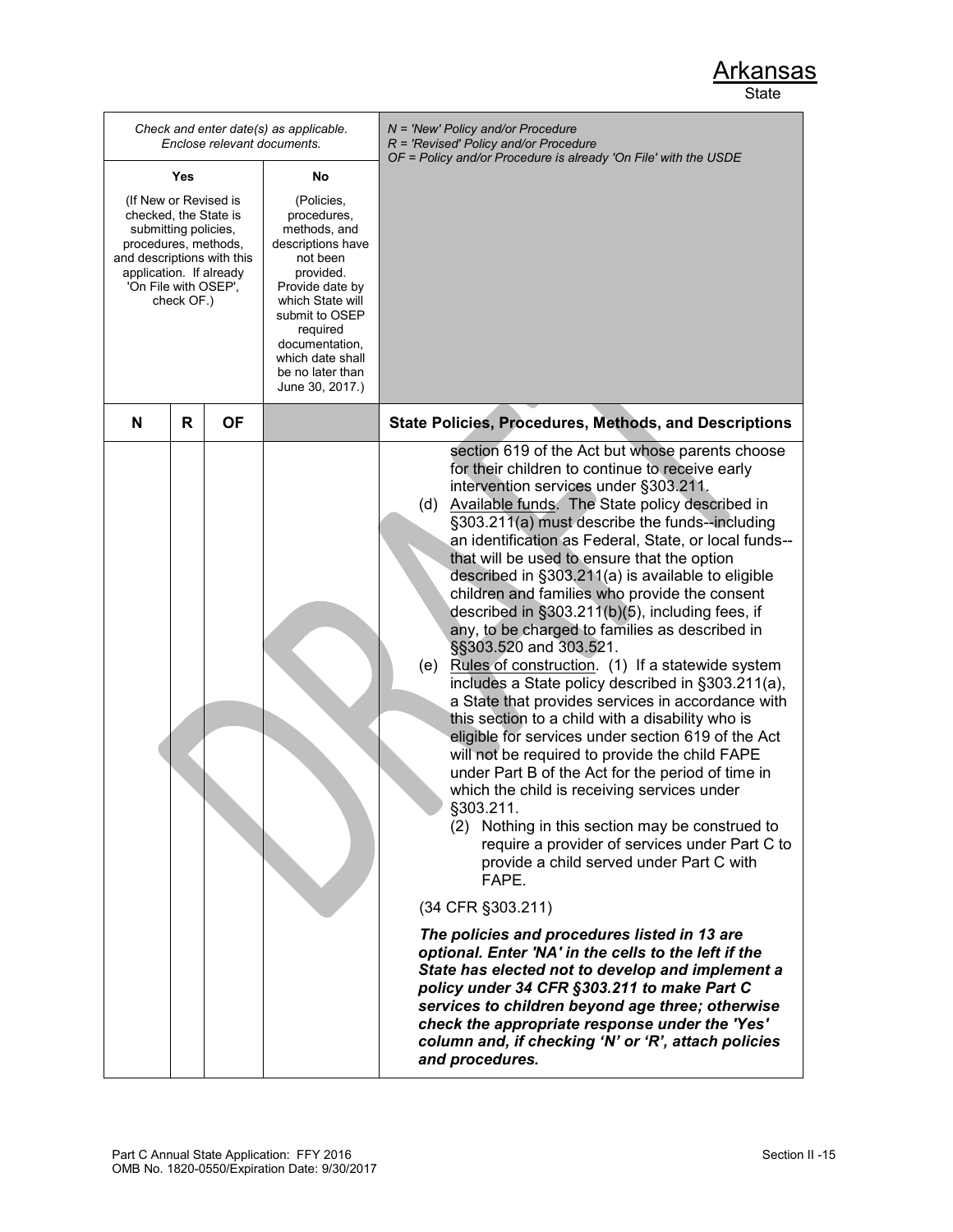### **B. Assurances and Optional Assurance**

The State makes the following assurances and provisions as required by Part C of the Individuals with Disabilities Education Act. (20 U.S.C. 1431 et. seq.; 34 CFR §§303.101-126; 303.220; 303.227)

| Check and enter date(s) as<br>applicable            |                                                                                                                                                     | <b>Subpart B - Assurances</b><br>(20 U.S.C. 1434; 1435; and 1437(b); 34 CFR §§303.101-126; 303.220; 303.227)                                                                                                                                                                                                                                                                                                                                                                                                                                                                                  |
|-----------------------------------------------------|-----------------------------------------------------------------------------------------------------------------------------------------------------|-----------------------------------------------------------------------------------------------------------------------------------------------------------------------------------------------------------------------------------------------------------------------------------------------------------------------------------------------------------------------------------------------------------------------------------------------------------------------------------------------------------------------------------------------------------------------------------------------|
| <b>Yes</b><br>(Assurance is<br>hereby<br>provided.) | No<br>(Assurance<br>cannot be<br>ensured.<br>Provide date<br>on which<br>State will<br>complete<br>changes in<br>order to<br>provide<br>assurance.) |                                                                                                                                                                                                                                                                                                                                                                                                                                                                                                                                                                                               |
| X                                                   |                                                                                                                                                     | The State has adopted a policy that appropriate early intervention<br>1.<br>services, as defined in 34 CFR §303.13, are available to all infants and<br>toddlers with disabilities in the State and their families, including--<br>Indian infants and toddlers with disabilities and their families<br>(a)<br>residing on a reservation geographically located in the State;<br>Infants and toddlers with disabilities who are homeless children<br>(b)<br>and their families; and<br>Infants and toddlers with disabilities who are wards of the State.<br>(c)<br>$(34$ CFR $\S 303.101(a))$ |
| X                                                   |                                                                                                                                                     | The State has in effect a statewide system of early intervention services<br>2.<br>that meets the requirements of section 635 of the Act, including policies<br>and procedures that address, at a minimum, the components required in<br>34 CFR §§303.111 through 303.126. (34 CFR §303.101(a))                                                                                                                                                                                                                                                                                               |
| X                                                   |                                                                                                                                                     | 3 <sub>1</sub><br>The State ensures that any State rules, regulations, policies and<br>procedures relating to 34 CFR Part 303 conform to the purposes and<br>requirements of 34 CFR Part 303. (34 CFR §303.102)                                                                                                                                                                                                                                                                                                                                                                               |
| X                                                   |                                                                                                                                                     | 4.<br>Each statewide system (system) must include, at a minimum, the<br>components described in §§303.111 through 303.126. (34 CFR<br>§303.110)                                                                                                                                                                                                                                                                                                                                                                                                                                               |
| Х                                                   |                                                                                                                                                     | The State has a policy in effect that ensures that appropriate early<br>5.<br>intervention services are based on scientifically based research, to the<br>extent practicable, and are available to all infants and toddlers with<br>disabilities and their families, including-<br>Indian infants and toddlers with disabilities and their families<br>(a)<br>residing on a reservation geographically located in the State; and<br>Infants and toddlers with disabilities who are homeless children<br>(b)<br>and their families. (34 CFR §303.112)                                          |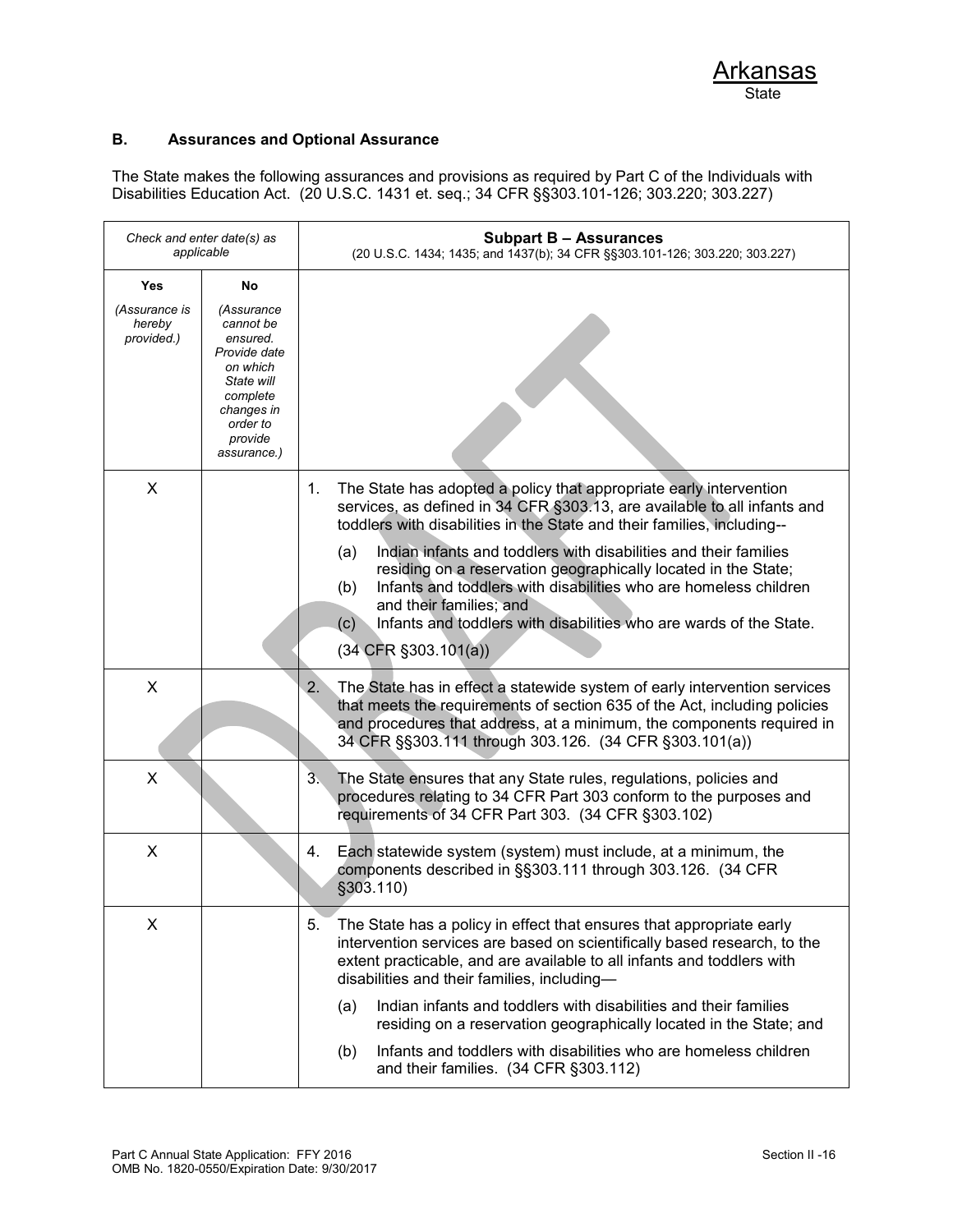| Check and enter date(s) as<br>applicable |                                                                                                                                               | <b>Subpart B - Assurances</b><br>(20 U.S.C. 1434; 1435; and 1437(b); 34 CFR §§303.101-126; 303.220; 303.227)                                                                                                                                                                                                                                                                                                                                                                                                  |
|------------------------------------------|-----------------------------------------------------------------------------------------------------------------------------------------------|---------------------------------------------------------------------------------------------------------------------------------------------------------------------------------------------------------------------------------------------------------------------------------------------------------------------------------------------------------------------------------------------------------------------------------------------------------------------------------------------------------------|
| Yes                                      | No                                                                                                                                            |                                                                                                                                                                                                                                                                                                                                                                                                                                                                                                               |
| (Assurance is<br>hereby<br>provided.)    | (Assurance<br>cannot be<br>ensured.<br>Provide date<br>on which<br>State will<br>complete<br>changes in<br>order to<br>provide<br>assurance.) |                                                                                                                                                                                                                                                                                                                                                                                                                                                                                                               |
| X                                        |                                                                                                                                               | (a) The Statewide system ensures the performance of--<br>6.                                                                                                                                                                                                                                                                                                                                                                                                                                                   |
|                                          |                                                                                                                                               | A timely, comprehensive, multidisciplinary evaluation of the<br>(1)<br>functioning of each infant or toddler with a disability in the<br>State; and<br>A family-directed identification of the needs of the family of<br>(2)<br>the infant or toddler to assist appropriately in the<br>development of the infant or toddler.<br>The evaluation and family-directed identification required in<br>(b)<br>paragraph (a) of this section must meet the requirements of 34<br>CFR §303.321.<br>(34 CFR §303.113) |
|                                          |                                                                                                                                               |                                                                                                                                                                                                                                                                                                                                                                                                                                                                                                               |
| X                                        |                                                                                                                                               | The Statewide system ensures that, for each infant or toddler with a<br>7.<br>disability and his or her family in the State, an IFSP, as defined in 34<br>CFR §303.20, is developed and implemented that meets the<br>requirements of 34 CFR §§303.340 through 303.345 and that includes<br>service coordination services, as defined in 34 CFR §303.34. (34 CFR<br>\$303.114)                                                                                                                                |
| X,                                       |                                                                                                                                               | 8.<br>The Statewide system includes a comprehensive child find system that<br>meets the requirements in 34 CFR §§303.302 and 303.303. (34 CFR<br>\$303.115)                                                                                                                                                                                                                                                                                                                                                   |
| X                                        |                                                                                                                                               | The Statewide system includes a public awareness program that--<br>9.<br>Focuses on the early identification of infants and toddlers with<br>(a)<br>disabilities; and<br>Provides information to parents of infants and toddlers through<br>(b)<br>primary referral sources in accordance with 34 CFR §303.301.<br>(34 CFR §303.116)                                                                                                                                                                          |
| X                                        |                                                                                                                                               | 10. The Statewide system includes a central directory that is accessible to<br>the general public (i.e., through the lead agency's Web site and other<br>appropriate means) and includes accurate, up-to-date information about:                                                                                                                                                                                                                                                                              |
|                                          |                                                                                                                                               | Public and private early intervention services, resources, and<br>(a)<br>experts available in the State;<br>Professional and other groups (including parent support and<br>(b)<br>training and information centers, such as those funded under the<br>Act) that provide assistance to infants and toddlers with disabilities                                                                                                                                                                                  |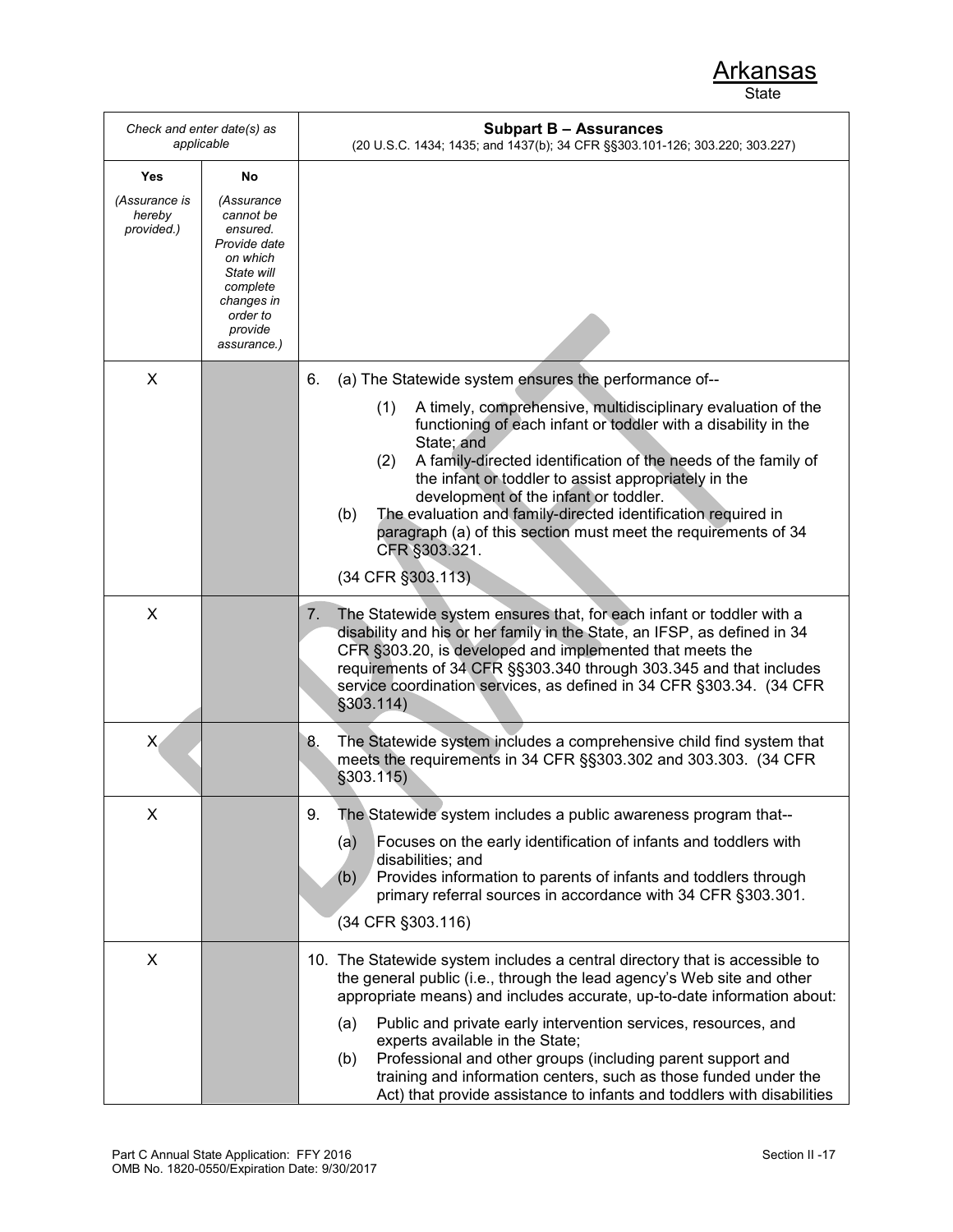| Check and enter date(s) as<br>applicable     |                                                                                                        | <b>Subpart B - Assurances</b><br>(20 U.S.C. 1434; 1435; and 1437(b); 34 CFR §§303.101-126; 303.220; 303.227)                                                                                                                                                                                                                                                                                                                                                                                                                                                                                                                                                                                                                                                                                                                                                                                                                                                                                                                                                                                                                                                                                                                                                                                                                                                                                                                                                               |
|----------------------------------------------|--------------------------------------------------------------------------------------------------------|----------------------------------------------------------------------------------------------------------------------------------------------------------------------------------------------------------------------------------------------------------------------------------------------------------------------------------------------------------------------------------------------------------------------------------------------------------------------------------------------------------------------------------------------------------------------------------------------------------------------------------------------------------------------------------------------------------------------------------------------------------------------------------------------------------------------------------------------------------------------------------------------------------------------------------------------------------------------------------------------------------------------------------------------------------------------------------------------------------------------------------------------------------------------------------------------------------------------------------------------------------------------------------------------------------------------------------------------------------------------------------------------------------------------------------------------------------------------------|
| Yes<br>(Assurance is<br>hereby<br>provided.) | No<br>(Assurance<br>cannot be<br>ensured.                                                              |                                                                                                                                                                                                                                                                                                                                                                                                                                                                                                                                                                                                                                                                                                                                                                                                                                                                                                                                                                                                                                                                                                                                                                                                                                                                                                                                                                                                                                                                            |
|                                              | Provide date<br>on which<br>State will<br>complete<br>changes in<br>order to<br>provide<br>assurance.) |                                                                                                                                                                                                                                                                                                                                                                                                                                                                                                                                                                                                                                                                                                                                                                                                                                                                                                                                                                                                                                                                                                                                                                                                                                                                                                                                                                                                                                                                            |
|                                              |                                                                                                        | eligible under Part C of the Act and their families; and<br>Research and demonstration projects being conducted in the State<br>(c)<br>relating to infants and toddlers with disabilities.                                                                                                                                                                                                                                                                                                                                                                                                                                                                                                                                                                                                                                                                                                                                                                                                                                                                                                                                                                                                                                                                                                                                                                                                                                                                                 |
|                                              |                                                                                                        | (34 CFR §303.117)                                                                                                                                                                                                                                                                                                                                                                                                                                                                                                                                                                                                                                                                                                                                                                                                                                                                                                                                                                                                                                                                                                                                                                                                                                                                                                                                                                                                                                                          |
| X                                            |                                                                                                        | 11. The Statewide system includes a comprehensive system of personnel<br>development, including the training of paraprofessionals and the training<br>of primary referral sources with respect to the basic components of early<br>intervention services available in the State. The State's comprehensive<br>system of personnel development--<br>Includes--<br>(a)<br>Training personnel to implement innovative strategies and<br>(1)<br>activities for the recruitment and retention of EIS providers;<br>Promoting the preparation of EIS providers who are fully and<br>(2)<br>appropriately qualified to provide early intervention services<br>under Part C; and<br>(3)<br>Training personnel to coordinate transition services for<br>infants and toddlers with disabilities who are transitioning<br>from an early intervention services program under Part C of<br>the Act to a preschool program under section 619 of the Act,<br>Head Start, Early Head Start, an elementary school program<br>under Part B of the Act, or another appropriate program.<br>May include--<br>(b)<br>Training personnel to work in rural and inner-city areas;<br>(1)<br>(2)<br>Training personnel in the emotional and social development<br>of young children;<br>Training personnel to support families in participating fully in<br>(3)<br>the development and implementation of the child's IFSP;<br>and<br>(4)<br>Training personnel who provide services under this part |
|                                              |                                                                                                        | using standards that are consistent with early learning<br>personnel development standards funded under the State<br>Advisory Council on Early Childhood Education and Care<br>established under the Head Start Act, if applicable. (34 CFR<br>§303.118)                                                                                                                                                                                                                                                                                                                                                                                                                                                                                                                                                                                                                                                                                                                                                                                                                                                                                                                                                                                                                                                                                                                                                                                                                   |
| X                                            |                                                                                                        | 12. The Statewide system includes policies and procedures relating to the<br>establishment and maintenance of qualification standards to ensure that<br>personnel necessary to carry out the purposes of Part C are<br>appropriately and adequately prepared and trained. These policies and<br>procedures provide for the establishment and maintenance of                                                                                                                                                                                                                                                                                                                                                                                                                                                                                                                                                                                                                                                                                                                                                                                                                                                                                                                                                                                                                                                                                                                |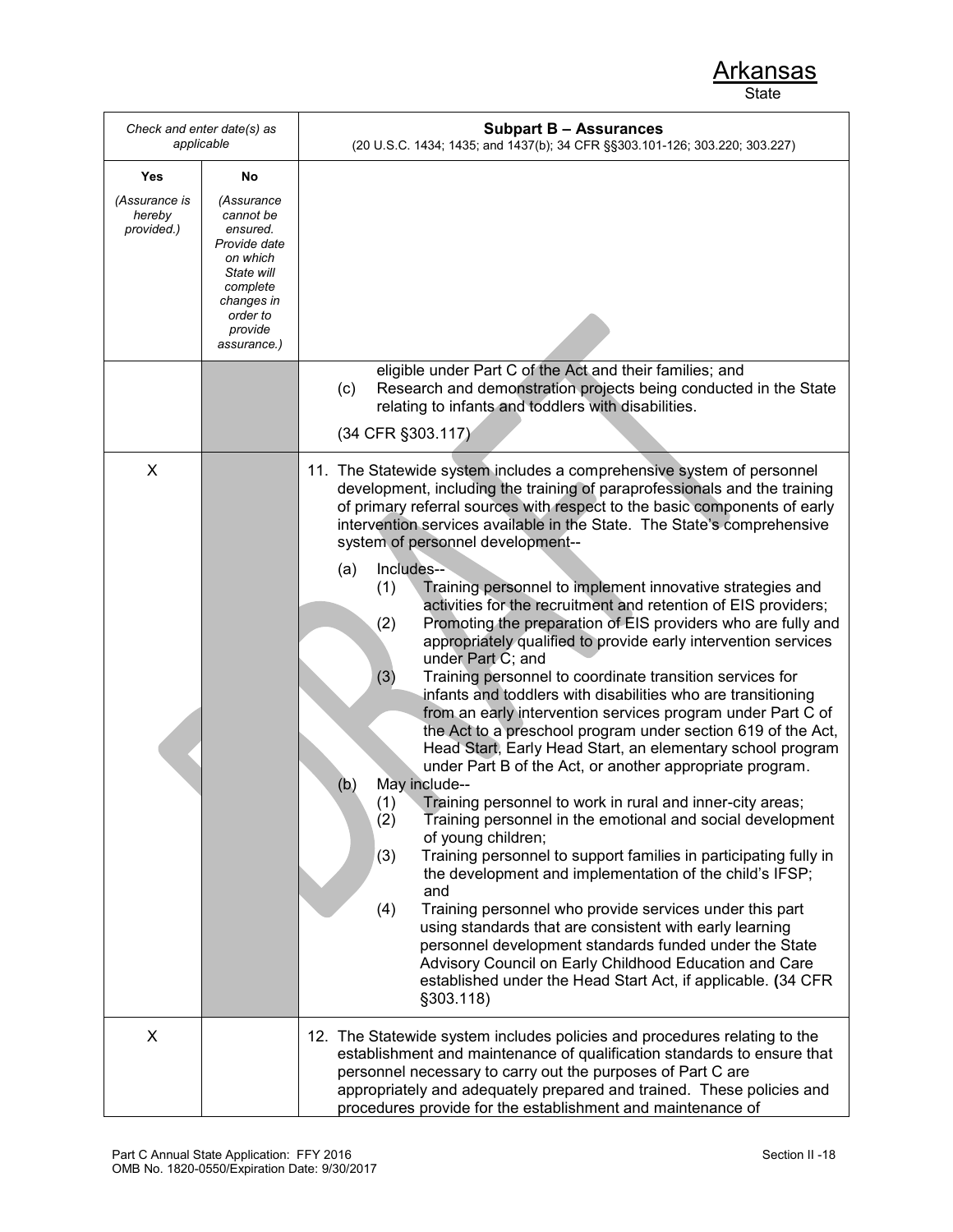| Check and enter date(s) as<br>applicable |                                                                                                                                               | <b>Subpart B - Assurances</b><br>(20 U.S.C. 1434; 1435; and 1437(b); 34 CFR §§303.101-126; 303.220; 303.227)                                                                                                                                                                                                                                                                                                                                                                                                                                                                                                                                                                                  |
|------------------------------------------|-----------------------------------------------------------------------------------------------------------------------------------------------|-----------------------------------------------------------------------------------------------------------------------------------------------------------------------------------------------------------------------------------------------------------------------------------------------------------------------------------------------------------------------------------------------------------------------------------------------------------------------------------------------------------------------------------------------------------------------------------------------------------------------------------------------------------------------------------------------|
| Yes                                      | No                                                                                                                                            |                                                                                                                                                                                                                                                                                                                                                                                                                                                                                                                                                                                                                                                                                               |
| (Assurance is<br>hereby<br>provided.)    | (Assurance<br>cannot be<br>ensured.<br>Provide date<br>on which<br>State will<br>complete<br>changes in<br>order to<br>provide<br>assurance.) |                                                                                                                                                                                                                                                                                                                                                                                                                                                                                                                                                                                                                                                                                               |
|                                          |                                                                                                                                               | qualification standards that are consistent with any State-approved or<br>State-recognized certification, licensing, registration, or other<br>comparable requirements that apply to the profession, discipline, or area<br>in which personnel are providing early intervention services. Nothing in<br>Part C of the Act may be construed to prohibit the use of<br>paraprofessionals and assistants who are appropriately trained and<br>supervised in accordance with State law, regulation, or written policy, to<br>assist in the provision of early intervention services under Part C of the<br>Act to infants and toddlers with disabilities. $(34 \text{ CFR } \S 303.119(a) - (c))$ |
| $\boldsymbol{\mathsf{X}}$                |                                                                                                                                               | 13. The Statewide system includes a single line of responsibility in a lead<br>agency designated or established by the Governor that is responsible for<br>the following--                                                                                                                                                                                                                                                                                                                                                                                                                                                                                                                    |
|                                          |                                                                                                                                               | (a)(1) The general administration and supervision of programs and<br>activities administered by agencies, institutions, organizations, and<br>EIS providers receiving assistance under Part C of the Act; and<br>The monitoring of programs and activities used by the State<br>(2)<br>to carry out Part C of the Act (whether or not the programs or<br>activities are administered by agencies, institutions,<br>organizations, and EIS providers that are receiving                                                                                                                                                                                                                        |
|                                          |                                                                                                                                               | assistance under Part C of the Act), to ensure that the State                                                                                                                                                                                                                                                                                                                                                                                                                                                                                                                                                                                                                                 |
|                                          |                                                                                                                                               | complies with Part C of the Act, including--<br>Monitoring agencies, institutions, organizations, and<br>(i)                                                                                                                                                                                                                                                                                                                                                                                                                                                                                                                                                                                  |
|                                          |                                                                                                                                               | EIS providers used by the State to carry out Part C of                                                                                                                                                                                                                                                                                                                                                                                                                                                                                                                                                                                                                                        |
|                                          |                                                                                                                                               | the Act;<br>(ii)<br>Enforcing any obligations imposed on those agencies,<br>institutions, organizations, and EIS providers under<br>Part C of the Act and 34 CFR Part 303;                                                                                                                                                                                                                                                                                                                                                                                                                                                                                                                    |
|                                          |                                                                                                                                               | Providing technical assistance, if necessary, to those<br>(iii)                                                                                                                                                                                                                                                                                                                                                                                                                                                                                                                                                                                                                               |
|                                          |                                                                                                                                               | agencies, institutions, organizations and EIS providers;<br>Correcting any noncompliance identified through<br>(iv)                                                                                                                                                                                                                                                                                                                                                                                                                                                                                                                                                                           |
|                                          |                                                                                                                                               | monitoring as soon as possible and in no case later<br>than one year after the lead agency's identification of                                                                                                                                                                                                                                                                                                                                                                                                                                                                                                                                                                                |
|                                          |                                                                                                                                               | the noncompliance; and                                                                                                                                                                                                                                                                                                                                                                                                                                                                                                                                                                                                                                                                        |
|                                          |                                                                                                                                               | Conducting the activities in paragraphs (a)(2)(i)<br>(v)<br>through (a)(2)(iv) of this section, consistent with 34                                                                                                                                                                                                                                                                                                                                                                                                                                                                                                                                                                            |
|                                          |                                                                                                                                               | CFR §§303.700 through 303.707, and any other                                                                                                                                                                                                                                                                                                                                                                                                                                                                                                                                                                                                                                                  |
|                                          |                                                                                                                                               | activities required by the State under those sections.<br>The identification and coordination of all available resources for<br>(b)                                                                                                                                                                                                                                                                                                                                                                                                                                                                                                                                                           |
|                                          |                                                                                                                                               | early intervention services within the State, including those from                                                                                                                                                                                                                                                                                                                                                                                                                                                                                                                                                                                                                            |
|                                          |                                                                                                                                               | Federal, State, local, and private sources, consistent with subpart F                                                                                                                                                                                                                                                                                                                                                                                                                                                                                                                                                                                                                         |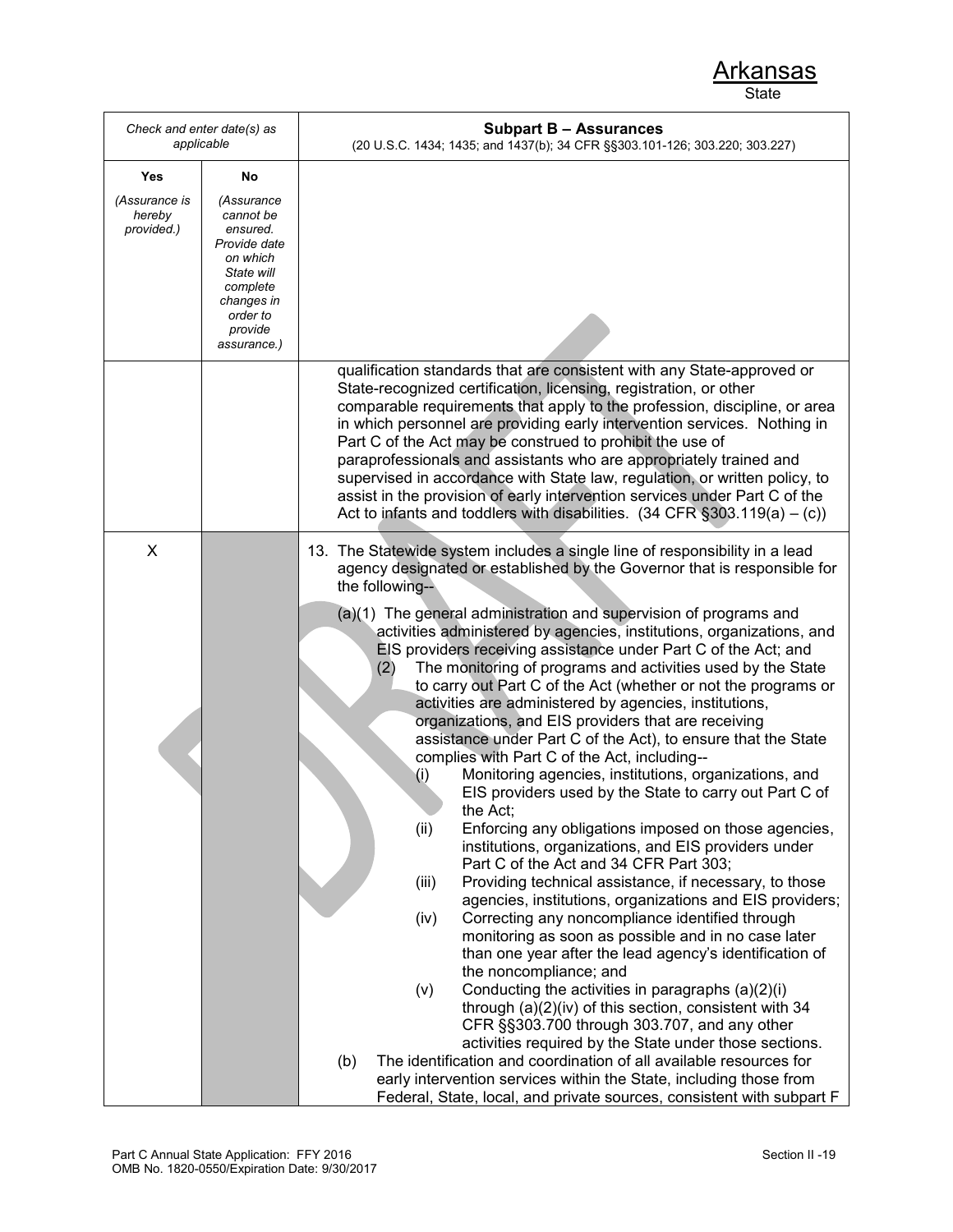| Check and enter date(s) as<br>applicable     |                                                                                     | <b>Subpart B - Assurances</b><br>(20 U.S.C. 1434; 1435; and 1437(b); 34 CFR §§303.101-126; 303.220; 303.227)                                                                                                                                                                                                                                                                                                                                                                                                                                                                                                                                                                                                                                                                                                                                                                                                                                                                                                                                                                                                                    |
|----------------------------------------------|-------------------------------------------------------------------------------------|---------------------------------------------------------------------------------------------------------------------------------------------------------------------------------------------------------------------------------------------------------------------------------------------------------------------------------------------------------------------------------------------------------------------------------------------------------------------------------------------------------------------------------------------------------------------------------------------------------------------------------------------------------------------------------------------------------------------------------------------------------------------------------------------------------------------------------------------------------------------------------------------------------------------------------------------------------------------------------------------------------------------------------------------------------------------------------------------------------------------------------|
| Yes<br>(Assurance is<br>hereby<br>provided.) | No<br>(Assurance<br>cannot be<br>ensured.<br>Provide date<br>on which<br>State will |                                                                                                                                                                                                                                                                                                                                                                                                                                                                                                                                                                                                                                                                                                                                                                                                                                                                                                                                                                                                                                                                                                                                 |
|                                              | complete<br>changes in<br>order to<br>provide<br>assurance.)                        |                                                                                                                                                                                                                                                                                                                                                                                                                                                                                                                                                                                                                                                                                                                                                                                                                                                                                                                                                                                                                                                                                                                                 |
|                                              |                                                                                     | of 34 CFR Part 303.<br>The assignment of financial responsibility in accordance with<br>(c)<br>subpart F of 34 CFR Part 303.<br>The development of procedures in accordance with subpart F of 34<br>(d)<br>CFR Part 303 to ensure that early intervention services are<br>provided to infants and toddlers with disabilities and their families<br>under Part C of the Act in a timely manner, pending the resolution<br>of any disputes among public agencies or EIS providers.<br>The resolution of intra- and interagency disputes in accordance<br>(e)<br>with subpart F of 34 CFR Part 303.<br>The entry into formal interagency agreements or other written<br>(f)<br>methods of establishing financial responsibility, consistent with 34<br>CFR §303.511, that define the financial responsibility of each<br>agency for paying for early intervention services (consistent with<br>State law) and procedures for resolving disputes and that include<br>all additional components necessary to ensure meaningful<br>cooperation and coordination as set forth in subpart F of 34 CFR<br>Part 303.<br>(34 CFR §303.120) |
| $\mathsf{X}$                                 |                                                                                     | 14. The Statewide system includes a policy pertaining to the contracting or<br>making of other arrangements with public or private individuals or<br>agency service providers to provide early intervention services in the<br>State, consistent with the provisions of Part C of the Act and 34 CFR<br>Part 303, including the contents of the application, and the conditions of<br>the contract or other arrangements. The policy --<br>Includes a requirement that all early intervention services must<br>(a)<br>meet State standards and be consistent with the provisions of Part<br>$C$ ; and<br>(b)<br>Is consistent with the Education Department General<br>Administrative Regulations in 34 CFR Part 80.<br>(34 CFR §303.121)                                                                                                                                                                                                                                                                                                                                                                                       |
| X                                            |                                                                                     | 15. The Statewide system includes procedures for securing the timely<br>reimbursement of funds used under Part C of the Act, in accordance with<br>subpart F of 34 CFR Part 303. (34 CFR §303.122)                                                                                                                                                                                                                                                                                                                                                                                                                                                                                                                                                                                                                                                                                                                                                                                                                                                                                                                              |
| X                                            |                                                                                     | 16. The Statewide system includes procedural safeguards that meet the<br>requirements of subpart E of 34 CFR Part 303. (34 CFR §303.123)                                                                                                                                                                                                                                                                                                                                                                                                                                                                                                                                                                                                                                                                                                                                                                                                                                                                                                                                                                                        |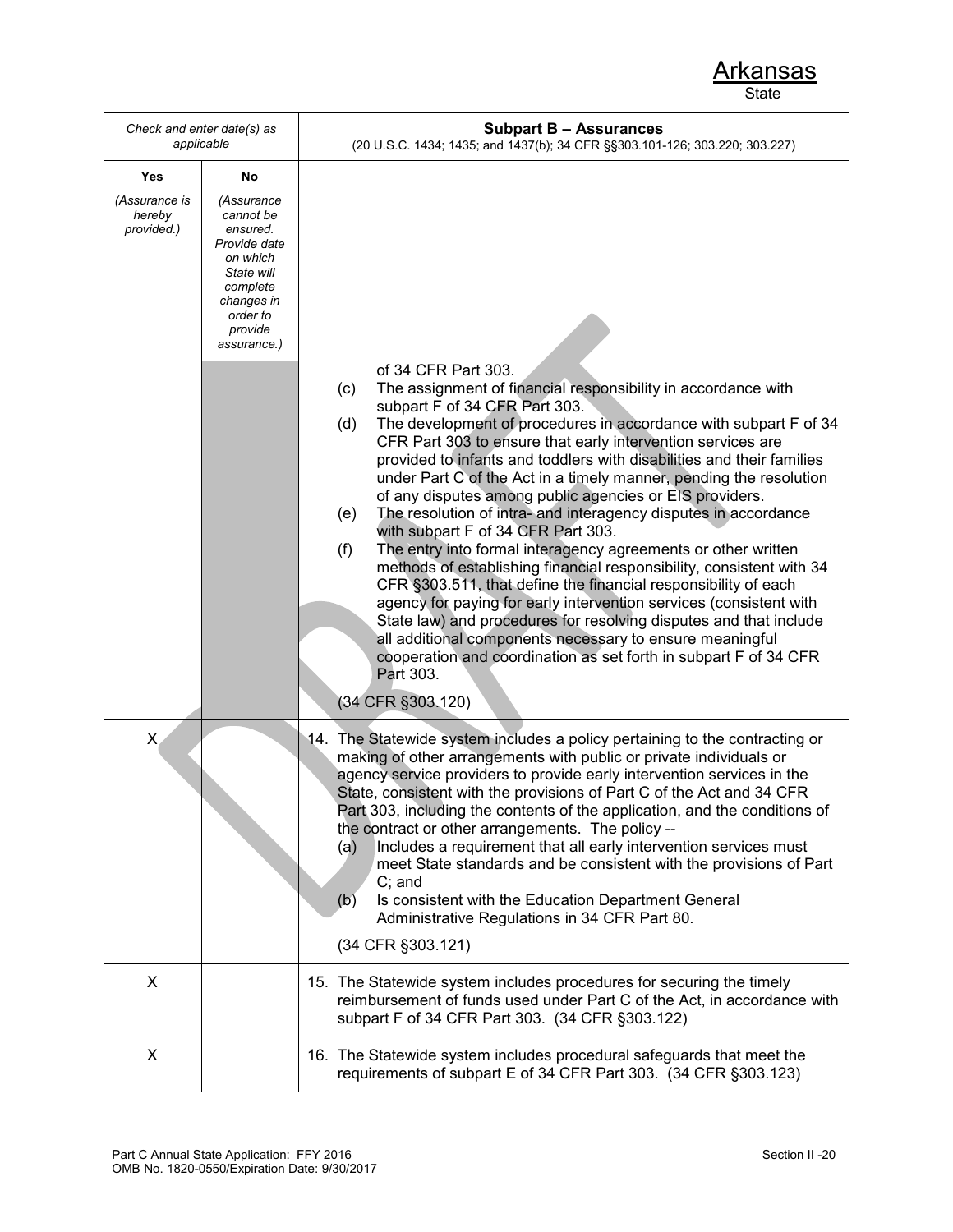| Check and enter date(s) as<br>applicable |                                                                                                                                               | <b>Subpart B - Assurances</b><br>(20 U.S.C. 1434; 1435; and 1437(b); 34 CFR §§303.101-126; 303.220; 303.227)                                                                                                                                                                                                                                                                                                                                                                                                                                                                                                                                                                                                          |
|------------------------------------------|-----------------------------------------------------------------------------------------------------------------------------------------------|-----------------------------------------------------------------------------------------------------------------------------------------------------------------------------------------------------------------------------------------------------------------------------------------------------------------------------------------------------------------------------------------------------------------------------------------------------------------------------------------------------------------------------------------------------------------------------------------------------------------------------------------------------------------------------------------------------------------------|
| Yes                                      | No                                                                                                                                            |                                                                                                                                                                                                                                                                                                                                                                                                                                                                                                                                                                                                                                                                                                                       |
| (Assurance is<br>hereby<br>provided.)    | (Assurance<br>cannot be<br>ensured.<br>Provide date<br>on which<br>State will<br>complete<br>changes in<br>order to<br>provide<br>assurance.) |                                                                                                                                                                                                                                                                                                                                                                                                                                                                                                                                                                                                                                                                                                                       |
| X                                        |                                                                                                                                               | 17. The Statewide system includes a system for compiling and reporting<br>timely and accurate data that meets the requirements of 34 CFR<br>§§303.700 through 303.702 and 303.720 through 303.724 and the<br>following requirements. The data system includes a description of the<br>process that the State uses, or will use, to compile data on infants or<br>toddlers with disabilities receiving early intervention services under Part<br>C, including a description of the State's sampling methods, if sampling is<br>used, for reporting the data required by the Secretary under sections 616<br>and 618 of the IDEA and 34 CFR §§303.700 through 303.707 and<br>303.720 through 303.724. (34 CFR §303.124) |
| X                                        |                                                                                                                                               | 18. The Statewide system includes a State Interagency Coordinating Council<br>(Council) that meets the requirements of subpart G of 34 CFR Part 303.<br>(34 CFR §303.125)                                                                                                                                                                                                                                                                                                                                                                                                                                                                                                                                             |
| X                                        |                                                                                                                                               | 19. The Statewide system includes policies and procedures to ensure,<br>consistent with 34 CFR §§303.13(a)(8) (early intervention services),<br>303.26 (natural environments), and 303.344(d)(1)(ii) (content of an<br>IFSP), that early intervention services for infants and toddlers with<br>disabilities are provided--<br>To the maximum extent appropriate, in natural environments; and<br>(a)<br>In settings other than the natural environment that are most<br>(b)<br>appropriate, as determined by the parent and the IFSP Team, only<br>when early intervention services cannot be achieved satisfactorily<br>in a natural environment.<br>(34 CFR §303.126)                                              |
| X                                        |                                                                                                                                               | 20. The Statewide system ensures that Federal funds made available to the<br>State under section 643 of the Act will be expended in accordance with<br>the provisions of 34 CFR Part 303, including §§303.500 and 303.501.<br>(34 CFR §303.221)                                                                                                                                                                                                                                                                                                                                                                                                                                                                       |
| X                                        |                                                                                                                                               | 21. The Statewide system will comply with the requirements in §§303.510<br>and 303.511 in subpart F of this part. (34 CFR §303.222)                                                                                                                                                                                                                                                                                                                                                                                                                                                                                                                                                                                   |
| X                                        |                                                                                                                                               | 22. The Statewide system ensures that--<br>(a) The control of funds provided under 34 CFR Part 303, and title to<br>property acquired with those funds, will be in a public agency for the                                                                                                                                                                                                                                                                                                                                                                                                                                                                                                                            |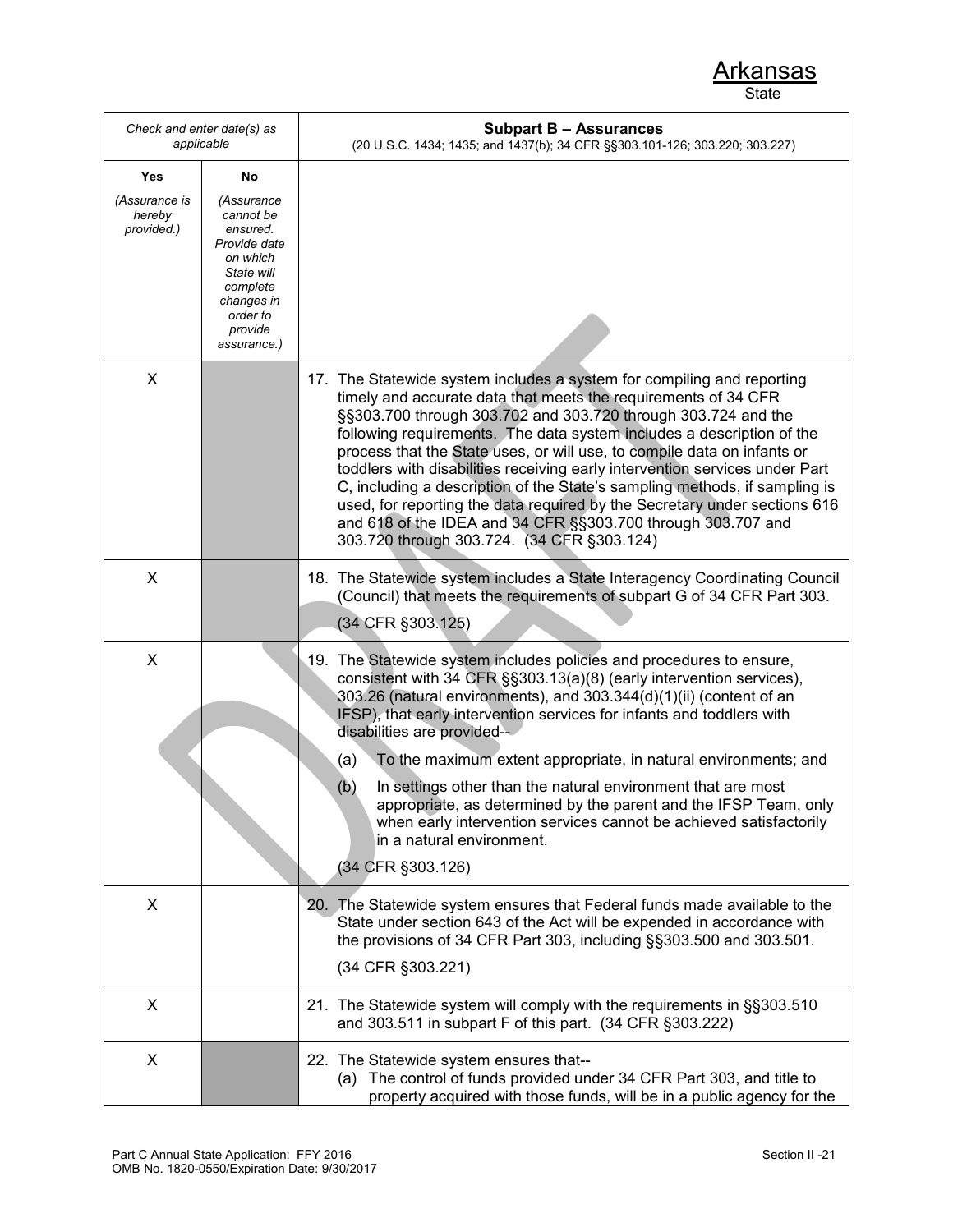| Check and enter date(s) as<br>applicable |                                                                                                                                               | <b>Subpart B - Assurances</b><br>(20 U.S.C. 1434; 1435; and 1437(b); 34 CFR §§303.101-126; 303.220; 303.227)                                                                                                                                                                                                                                                                                                                                                                                                                                                                                                                                                                                                                                                                                                                                                                                                                                                                                                                                                                                                                                                                                                                                                                                                                                                                                                                                                                                                                                                                                                                                                            |
|------------------------------------------|-----------------------------------------------------------------------------------------------------------------------------------------------|-------------------------------------------------------------------------------------------------------------------------------------------------------------------------------------------------------------------------------------------------------------------------------------------------------------------------------------------------------------------------------------------------------------------------------------------------------------------------------------------------------------------------------------------------------------------------------------------------------------------------------------------------------------------------------------------------------------------------------------------------------------------------------------------------------------------------------------------------------------------------------------------------------------------------------------------------------------------------------------------------------------------------------------------------------------------------------------------------------------------------------------------------------------------------------------------------------------------------------------------------------------------------------------------------------------------------------------------------------------------------------------------------------------------------------------------------------------------------------------------------------------------------------------------------------------------------------------------------------------------------------------------------------------------------|
| Yes                                      | No                                                                                                                                            |                                                                                                                                                                                                                                                                                                                                                                                                                                                                                                                                                                                                                                                                                                                                                                                                                                                                                                                                                                                                                                                                                                                                                                                                                                                                                                                                                                                                                                                                                                                                                                                                                                                                         |
| (Assurance is<br>hereby<br>provided.)    | (Assurance<br>cannot be<br>ensured.<br>Provide date<br>on which<br>State will<br>complete<br>changes in<br>order to<br>provide<br>assurance.) |                                                                                                                                                                                                                                                                                                                                                                                                                                                                                                                                                                                                                                                                                                                                                                                                                                                                                                                                                                                                                                                                                                                                                                                                                                                                                                                                                                                                                                                                                                                                                                                                                                                                         |
|                                          |                                                                                                                                               | uses and purposes provided in 34 CFR Part 303; and<br>(b) A public agency will administer the funds and property.<br>(34 CFR §303.223)                                                                                                                                                                                                                                                                                                                                                                                                                                                                                                                                                                                                                                                                                                                                                                                                                                                                                                                                                                                                                                                                                                                                                                                                                                                                                                                                                                                                                                                                                                                                  |
| X                                        |                                                                                                                                               | 23. The Statewide system ensures that it will--<br>(a) Make reports in the form and containing the information that the<br>Secretary may require; and<br>Keep records and afford access to those records as the Secretary<br>(b)<br>may find necessary to ensure compliance with the requirements of<br>34 CFR Part 303, the correctness and verification of reports, and the<br>proper disbursement of funds provided under 34 CFR Part 303.<br>(34 CFR §303.224)                                                                                                                                                                                                                                                                                                                                                                                                                                                                                                                                                                                                                                                                                                                                                                                                                                                                                                                                                                                                                                                                                                                                                                                                      |
| X                                        |                                                                                                                                               | 24. The Statewide system ensures that -                                                                                                                                                                                                                                                                                                                                                                                                                                                                                                                                                                                                                                                                                                                                                                                                                                                                                                                                                                                                                                                                                                                                                                                                                                                                                                                                                                                                                                                                                                                                                                                                                                 |
|                                          |                                                                                                                                               | (a) Federal funds made available under section 643 of the Act to the<br>State -<br>(1) Will not be commingled with State funds; and<br>(2) Will be used so as to supplement the level of State and local<br>funds expended for infants and toddlers with disabilities and their<br>families and in no case to supplant those State and local funds.<br>(b) To meet the requirement in paragraph (a) of this section, the total<br>amount of State and local funds budgeted for expenditures in the current<br>fiscal year for early intervention services for children eligible under this<br>part and their families must be at least equal to the total amount of State<br>and local funds actually expended for early intervention services for<br>these children and their families in the most recent preceding fiscal year<br>for which the information is available. Allowance may be made for-<br>(1) A decrease in the number of infants and toddlers who are eligible<br>to receive early intervention services under this part; and<br>(2) Unusually large amounts of funds expended for such long-term<br>purposes as the acquisition of equipment and the construction of<br>facilities.<br>(c) Requirement regarding indirect costs. (1) Except as provided in<br>paragraph (c)(2) of this section, a lead agency under this part may not<br>charge indirect costs to its Part C grant.<br>(2) If approved by the lead agency's cognizant Federal agency or by<br>the Secretary, the lead agency must charge indirect costs through<br>either--<br>(i) A restricted indirect cost rate that meets the requirements in 34<br>CFR 76.560 through 76.569; or |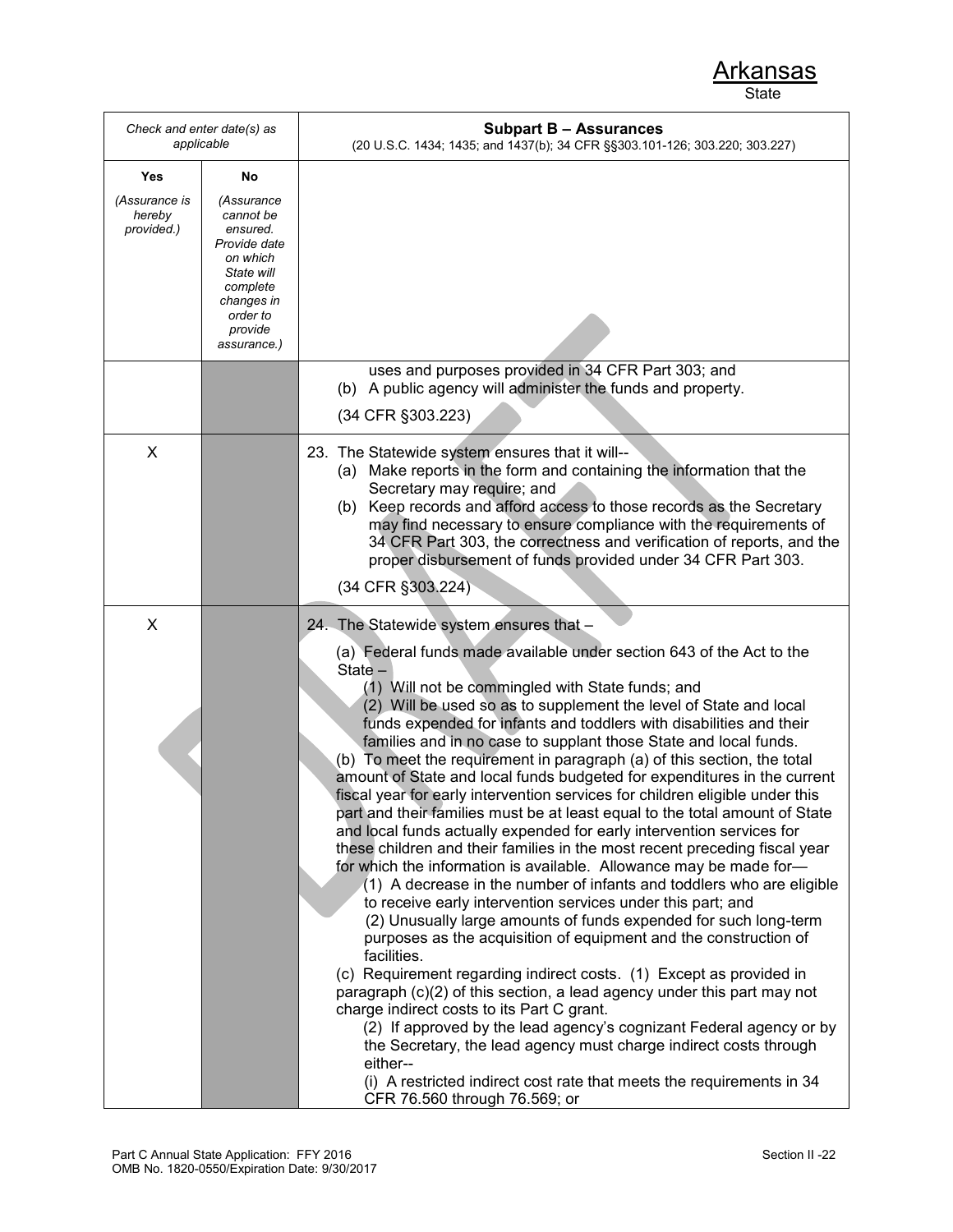| Check and enter date(s) as<br>applicable |                                                                                                                                               | <b>Subpart B - Assurances</b><br>(20 U.S.C. 1434; 1435; and 1437(b); 34 CFR §§303.101-126; 303.220; 303.227)                                                                                                                                                                                                                                                                                                                                                                                                                                                                                                                                                                                       |
|------------------------------------------|-----------------------------------------------------------------------------------------------------------------------------------------------|----------------------------------------------------------------------------------------------------------------------------------------------------------------------------------------------------------------------------------------------------------------------------------------------------------------------------------------------------------------------------------------------------------------------------------------------------------------------------------------------------------------------------------------------------------------------------------------------------------------------------------------------------------------------------------------------------|
| Yes                                      | No                                                                                                                                            |                                                                                                                                                                                                                                                                                                                                                                                                                                                                                                                                                                                                                                                                                                    |
| (Assurance is<br>hereby<br>provided.)    | (Assurance<br>cannot be<br>ensured.<br>Provide date<br>on which<br>State will<br>complete<br>changes in<br>order to<br>provide<br>assurance.) |                                                                                                                                                                                                                                                                                                                                                                                                                                                                                                                                                                                                                                                                                                    |
|                                          |                                                                                                                                               | (ii) A cost allocation plan that meets the non-supplanting<br>requirements in paragraph (b) of this section and 34 CFR Part 76 of<br>EDGAR.<br>(3) In charging indirect costs under paragraph $(c)(2)(i)$ and $(c)(2)(ii)$<br>of this section, the lead agency may not charge rent, occupancy, or<br>space maintenance costs directly to the Part C grant, unless those<br>costs are specifically approved in advance by the Secretary.<br>(34 CFR §303.225)                                                                                                                                                                                                                                       |
| X                                        |                                                                                                                                               | 25. The Statewide system ensures that fiscal control and fund accounting<br>procedures will be adopted as necessary to ensure proper disbursement<br>of, and accounting for, Federal funds paid under 34 CFR Part 303.<br>(34 CFR §303.226)                                                                                                                                                                                                                                                                                                                                                                                                                                                        |
| X                                        |                                                                                                                                               | 26. The State ensures that policies and practices have been adopted to<br>ensure that--<br>Traditionally underserved groups, including minority, low-income,<br>(a)<br>homeless, and rural families and children with disabilities who are<br>wards of the State, are meaningfully involved in the planning and<br>implementation of all the requirements of Part C; and<br>These families have access to culturally competent services within<br>(b)<br>their local geographical areas.<br>(34 CFR §303.227)                                                                                                                                                                                      |
|                                          |                                                                                                                                               | <b>Assurance Regarding Optional Policy</b>                                                                                                                                                                                                                                                                                                                                                                                                                                                                                                                                                                                                                                                         |
| X                                        |                                                                                                                                               | Enter 'NA' in the cell to the left if this assurance is not applicable to your<br>State.<br>27. A State may adopt and has adopted a policy that includes making<br>ongoing good-faith efforts to recruit and hire appropriately and<br>adequately trained personnel to provide early intervention services to<br>infants and toddlers with disabilities, including, in a geographic area of<br>the State where there is a shortage of such personnel, the most qualified<br>individuals available who are making satisfactory progress toward<br>completing applicable course work necessary to meet the standards<br>described in paragraphs (a) and (b) of this section. (34 CFR<br>§303.119(d)) |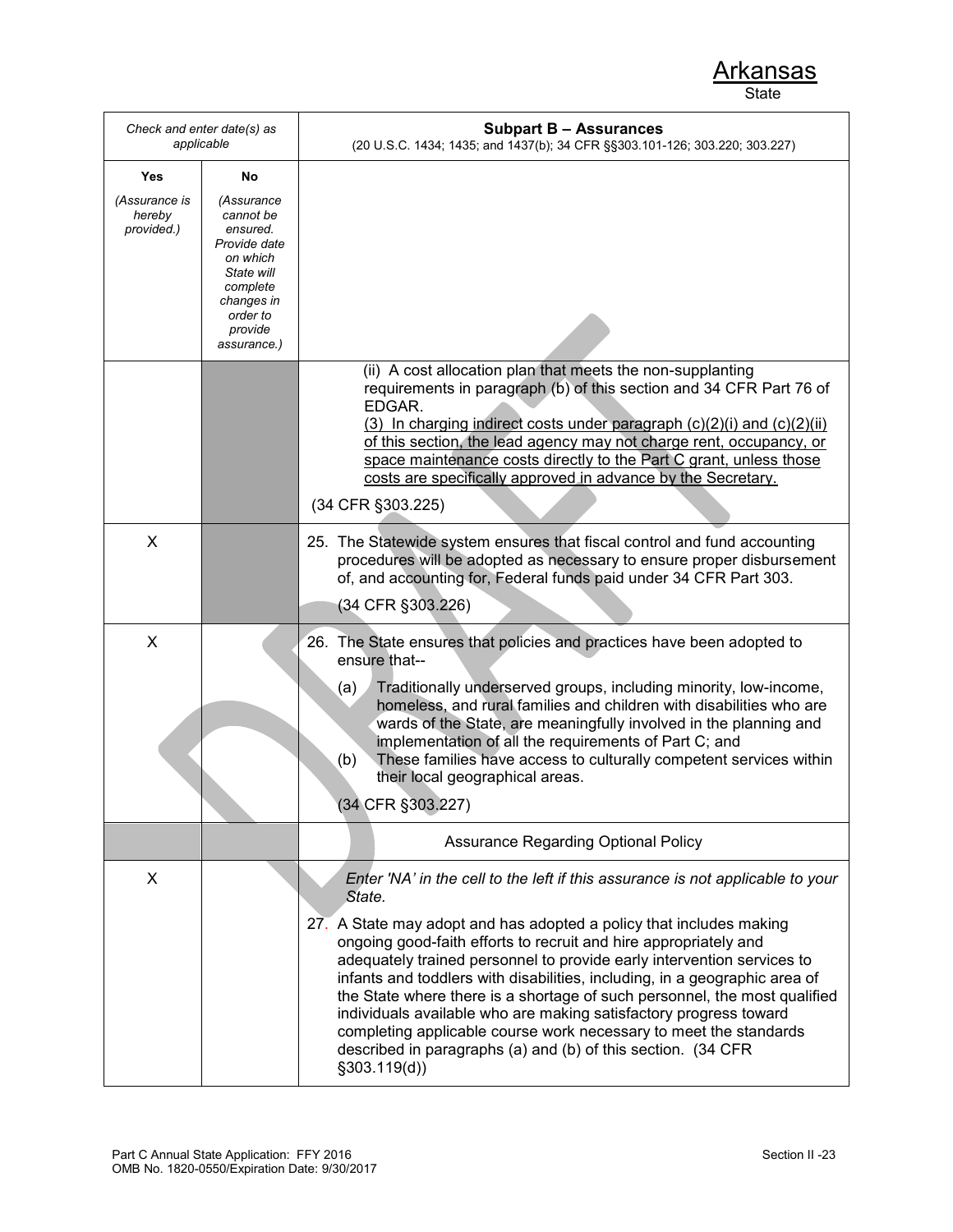### **C. Certifications**

The State Lead Agency is providing the following certifications:

| <b>Yes</b> |                                                                                                                                                                                                                                                                                                                                                                                                                                                                                                                                                                                                                                                                                                                                                                       |
|------------|-----------------------------------------------------------------------------------------------------------------------------------------------------------------------------------------------------------------------------------------------------------------------------------------------------------------------------------------------------------------------------------------------------------------------------------------------------------------------------------------------------------------------------------------------------------------------------------------------------------------------------------------------------------------------------------------------------------------------------------------------------------------------|
| X          | The State certifies that ED Form 80-0013, Certification Regarding Lobbying, is on file<br>$1_{-}$<br>with the Secretary of Education.                                                                                                                                                                                                                                                                                                                                                                                                                                                                                                                                                                                                                                 |
|            | With respect to the Certification Regarding Lobbying the State recertifies that no<br>Federal appropriated funds have been paid or will be paid to any person for<br>influencing or attempting to influence an officer or employee of any agency, a Member<br>of Congress, an officer or employee of Congress, or an employee of a Member of<br>Congress in connection with the making or renewal of Federal grants under this<br>program; that the State shall complete and submit Standard Form-LLL, "Disclosure<br>Form to Report Lobbying," when required (34 CFR Part 82, Appendix B); and that the<br>State Agency shall require the full certification, as set forth in 34 CFR Part 82,<br>Appendix A, in the award documents for all sub awards at all tiers. |
| X          | The State certifies that it has met the certifications in the Education Department<br>2 <sub>1</sub><br>General Administrative Regulations (EDGAR) at 34 CFR §80.11 relating to State<br>eligibility, authority and approval to submit and carry out the provisions of its State<br>application, and consistency of that application with State law are in place within the<br>State.                                                                                                                                                                                                                                                                                                                                                                                 |
| X          | The State certifies that the arrangements to establish financial responsibility for the<br>3.<br>provision of Part C services among appropriate public agencies under §303.511 and<br>the lead agency's contracts with EIS providers regarding financial responsibility for the<br>provision of Part C services meet the requirements in §§303.500 through 303.521 and<br>are current as of the date of submission of the certification. (34 CFR §303.202)                                                                                                                                                                                                                                                                                                            |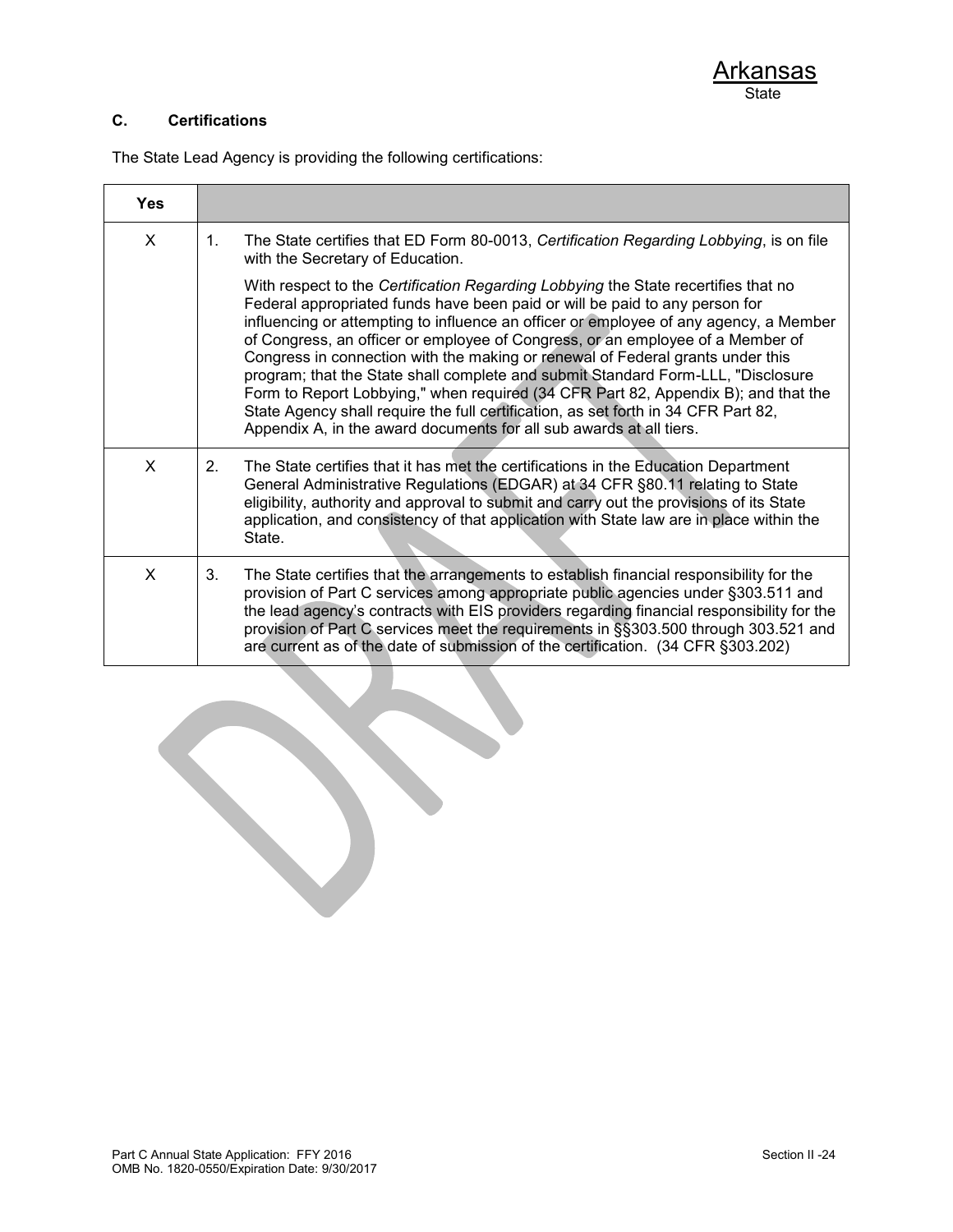#### **D. Statement**

I certify that the State of **ARKANSAS** has provided the policies, procedures, methods, descriptions, and assurances checked as 'yes' in Sections II.A and II.B and the certifications required in Section II.C of this application. These provisions meet the requirements of Part C of the Individuals with Disabilities Education Act as found in 20 U.S.C. 1431-1443 and the final regulations in 34 CFR Part 303. The State will operate its Part C program in accordance with all of the required policies, procedures, methods, descriptions, assurances and certifications.

If any policies, procedures, methods, descriptions, and assurances have been checked 'no', I certify that the State will operate throughout the period of this grant award consistent with the requirements of the IDEA as found in 20 U.S.C. 1431-1443 and the final regulations 34 CFR Part 303, and will make such changes to existing policies and procedures as are necessary to bring those policies and procedures into compliance with the requirements of the IDEA, as amended, as soon as possible, and not later than June 30, 2017. (34 CFR §76.104)

I, the undersigned authorized official of the

 $\overline{\phantom{a}}$  , and the contract of the contract of the contract of the contract of the contract of the contract of the contract of the contract of the contract of the contract of the contract of the contract of the contrac (Name of State and official name of State lead agency)

am designated under Part C by the Governor of this State to submit this application for FFY 2016 funds under Part C of the Individuals with Disabilities Education Act (IDEA).

| Printed/Typed Name and Title of Authorized Representative of the State: |       |  |  |  |
|-------------------------------------------------------------------------|-------|--|--|--|
| Signature:                                                              | Date: |  |  |  |
|                                                                         |       |  |  |  |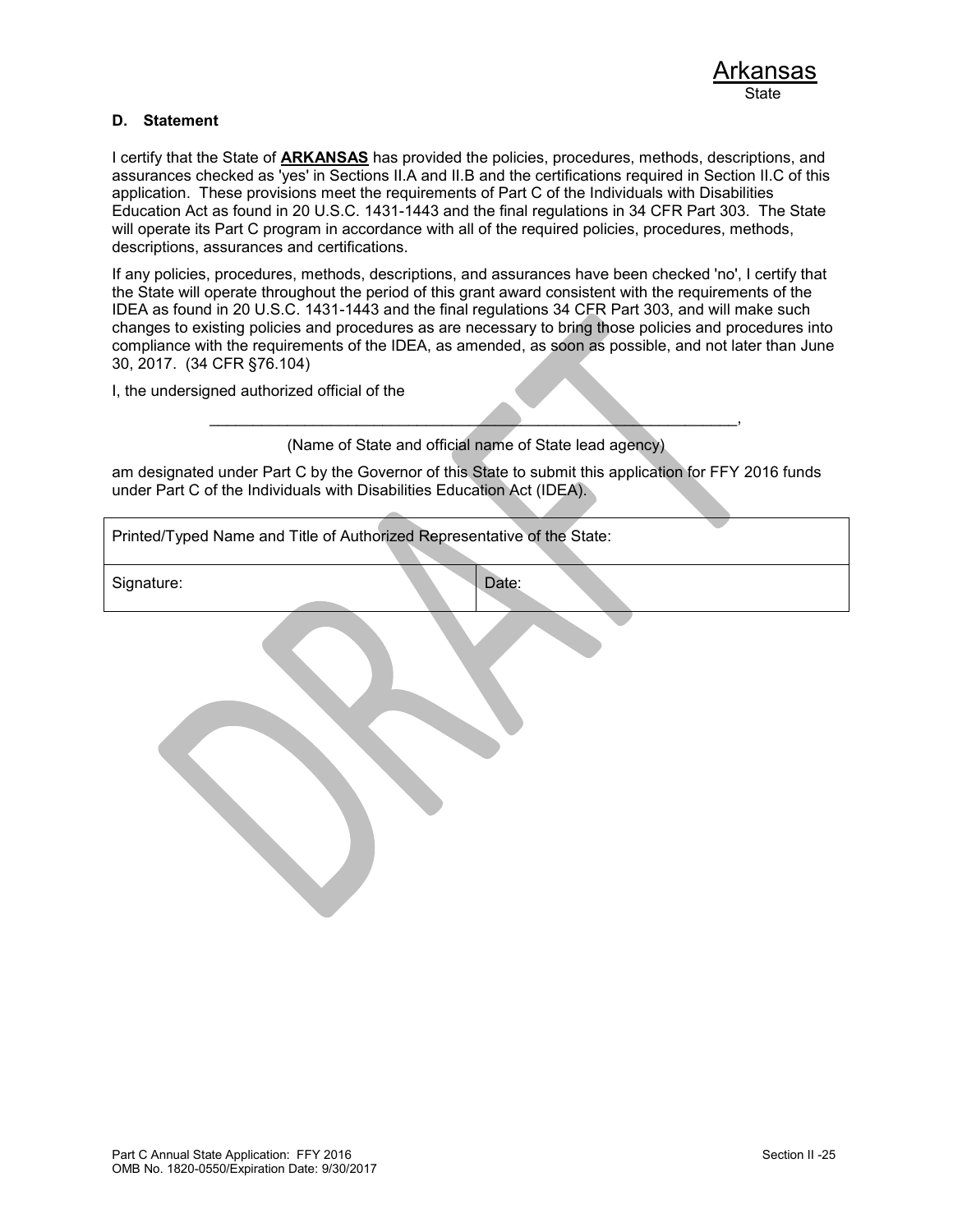### **Section III**

#### **A. Description of Use of Part C Funds for the Lead Agency**

(Completion of this Section, III.A is optional for SEAs.)

When completing this section include:

- Totals for the number of lead agency administrative positions, salaries and fringe benefits funded either 100 percent and/or less than 100 percent with Part C funds;
- A general description of the duties which the positions entail; and
- A subtotal of the amount.

Identify any administrative positions for which less than 100% of the time is spent on Part C and, for each such position, indicate the percentage of time spent on Part C and the total amount of salary and fringe benefits included in the Part C application budget.

| <b>Positions</b><br><b>Funded</b>      | <b>Number of</b><br><b>Positions</b> | $%$ of<br><b>Time</b><br><b>Spent</b><br>on Part<br>$\mathbf c$ | <b>Salaries &amp;</b><br><b>Fringe</b><br><b>Benefits</b> | <b>Description of Duties</b>                                                                                                                                                                                                                                                                                                                                                                                                                                                                                                                                                                                                                                       |
|----------------------------------------|--------------------------------------|-----------------------------------------------------------------|-----------------------------------------------------------|--------------------------------------------------------------------------------------------------------------------------------------------------------------------------------------------------------------------------------------------------------------------------------------------------------------------------------------------------------------------------------------------------------------------------------------------------------------------------------------------------------------------------------------------------------------------------------------------------------------------------------------------------------------------|
| 100%<br>funded<br>with Part<br>C Funds | 1                                    | 100%                                                            |                                                           | <b>Administrative Assistant:</b><br>Prepares special Early Intervention related projects<br>for supervisor; conducts studies and prepares<br>reports on subjects relevant to Early Intervention;<br>taking notes and transcribes minutes/summaries of<br>ICC meetings/subcommittee meetings; provides<br>support and technical assistance to Governor's<br>Interagency Coordinating Council; helps prepare<br>analysis, reports and recommendations for the<br>Council; provides reports and recommendations to<br>the Coordinator; collects data from various sources;<br>upon request contacts public officials involved with<br>the early intervention program. |
| 100%<br>funded<br>with Part<br>C Funds | 1                                    | 100%                                                            |                                                           | <b>Administrative Assistant:</b><br>Conducts and prepares Early Intervention projects<br>for supervisor. Take/prepares notes for staff<br>meetings. Provides support and technical<br>assistance to Governor's Interagency Coordinating<br>Council; helps prepare analysis, reports and<br>recommendations for the Council; provides reports<br>and recommendations to the Coordinator; collects<br>data from various sources; upon request contacts<br>public officials involved with the early intervention<br>program.                                                                                                                                          |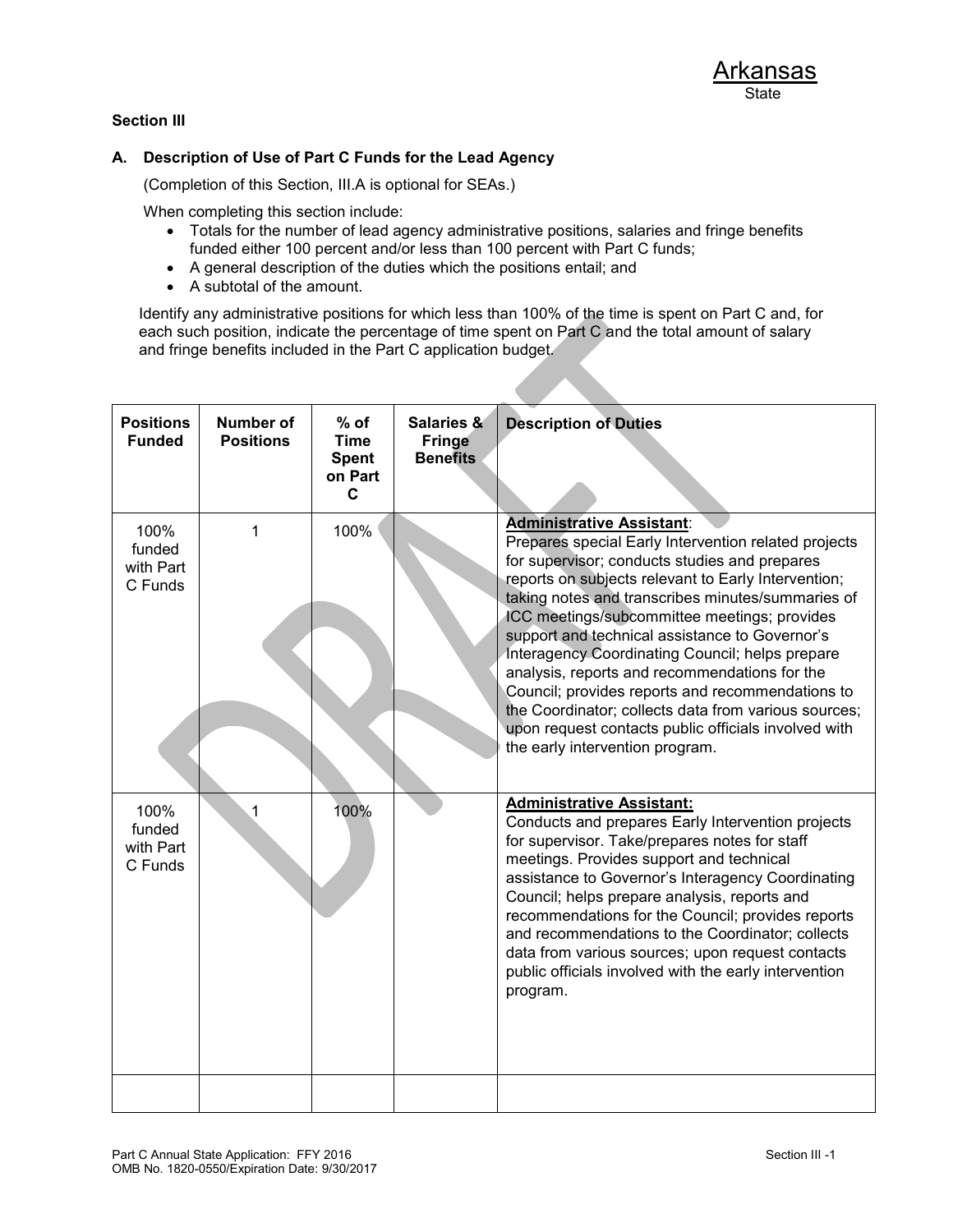100% funded with Part C Funds 7 Clerical **Support** 1 100% .33% **Clerical Support:** Reads incoming correspondence and routes as needed; composes routine correspondence; gathers files and other pertinent data to facilitate answering correspondence by supervisor; answers telephone and provides information for routine questions; maintains appointment calendar, makes travel arrangements; keeps supervisor and other staff aware of scheduled meetings; maintains files containing confidential materials; types correspondence from rough draft for staff; inventories and orders office supplies; provide direct assistance to providers regarding payment of services; performs other duties as assigned. **Health Care Analyst II**: Provides administrative oversight and act as a liaison between CMS (Children's Services) & DDS, assist staff with administrative functions, Timekeeper for department, and inventories all equipment, orders supplies and coordinate purchase activities. 1 1 100% 100% **Program Consultant:** Provides technical assistance and consultation to staff, providers and eligible infants and toddlers and their families in the area of parent/child interaction; conducts training; assists in developing training packets; provides technical assistance to committees/task forces and service providers; conducts monitoring and supervision activities for service coordinators and service providers, provide services options to providers and families related to other available services in the state, research and develop trainings regarding available service options for infants and toddlers, performs other duties as assigned. **Speech Pathologist**: Provides consultation and training related to therapeutic/developmental services to eligible infants/toddlers, providers and parents; provides technical assistance on committees related to early intervention services, serves as consultant for assistive technology, evaluation and programming techniques.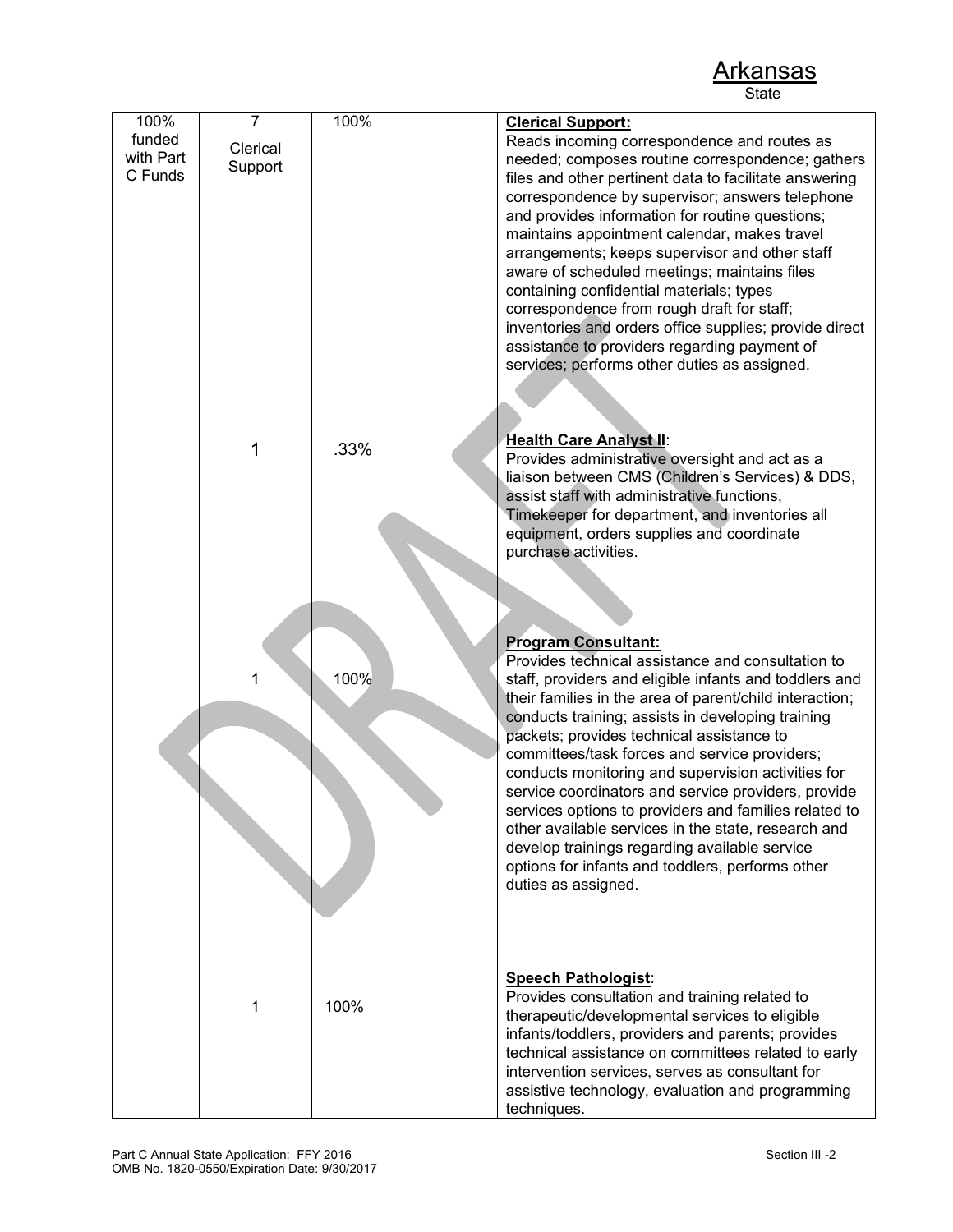| 20 | 100% | <b>Program Manager:</b><br>Participates in the establishment of goals and<br>objectives and short and long-range plans, develops<br>and implements program policies, procedures, and<br>projects, evaluates program and/or service delivery<br>effectiveness and compliance, initiates corrective<br>actions and revisions, and provides technical<br>direction and administrative support to program<br>personnel. Disseminates and interprets laws,<br>policies, and procedures. Investigates and resolves<br>complaints and monitors and analyzes statewide<br>activities to identify trends, problems, and progress.<br>Assists in the identification of resources to fund the<br>early intervention program. Facilities the<br>development of the contract/voucher process and<br>tracks expenditures for direct services.                                                 |
|----|------|---------------------------------------------------------------------------------------------------------------------------------------------------------------------------------------------------------------------------------------------------------------------------------------------------------------------------------------------------------------------------------------------------------------------------------------------------------------------------------------------------------------------------------------------------------------------------------------------------------------------------------------------------------------------------------------------------------------------------------------------------------------------------------------------------------------------------------------------------------------------------------|
| 1  | 100% | <b>Part C Coordinator:</b><br>The Part C Coordinator coordinates the refinement<br>of the Early Intervention system to provide services<br>to infants and toddlers with disabilities and their<br>families. The Part C Coordinator develops<br>standards which apply to services and programs<br>providing services to infants and toddlers with<br>disabilities and their families. He/she coordinates<br>quality assurance activities and provides reports<br>and recommendations to the Division Director, and<br>the Assistant Director. He/she provides support and<br>technical assistance to the Arkansas Interagency<br>Coordinating Council on Early Intervention;<br>prepares and analyses, reports and makes<br>recommendations for the Council; and provides or<br>secures training or orientation to the Council on the<br>objectives and methods for the program. |
| 3  | 100% | Data Staff:<br>Assist in the management of data entry and<br>reporting. Assist the Data manager in all functions<br>related data. Provide technical assistance to<br>providers and staff. Works with Information<br>Technology personal to assist with the development<br>of reports and other need items to local and state<br>data. Assist Part C Coordinator in activities related<br>to the Early Intervention Program.                                                                                                                                                                                                                                                                                                                                                                                                                                                     |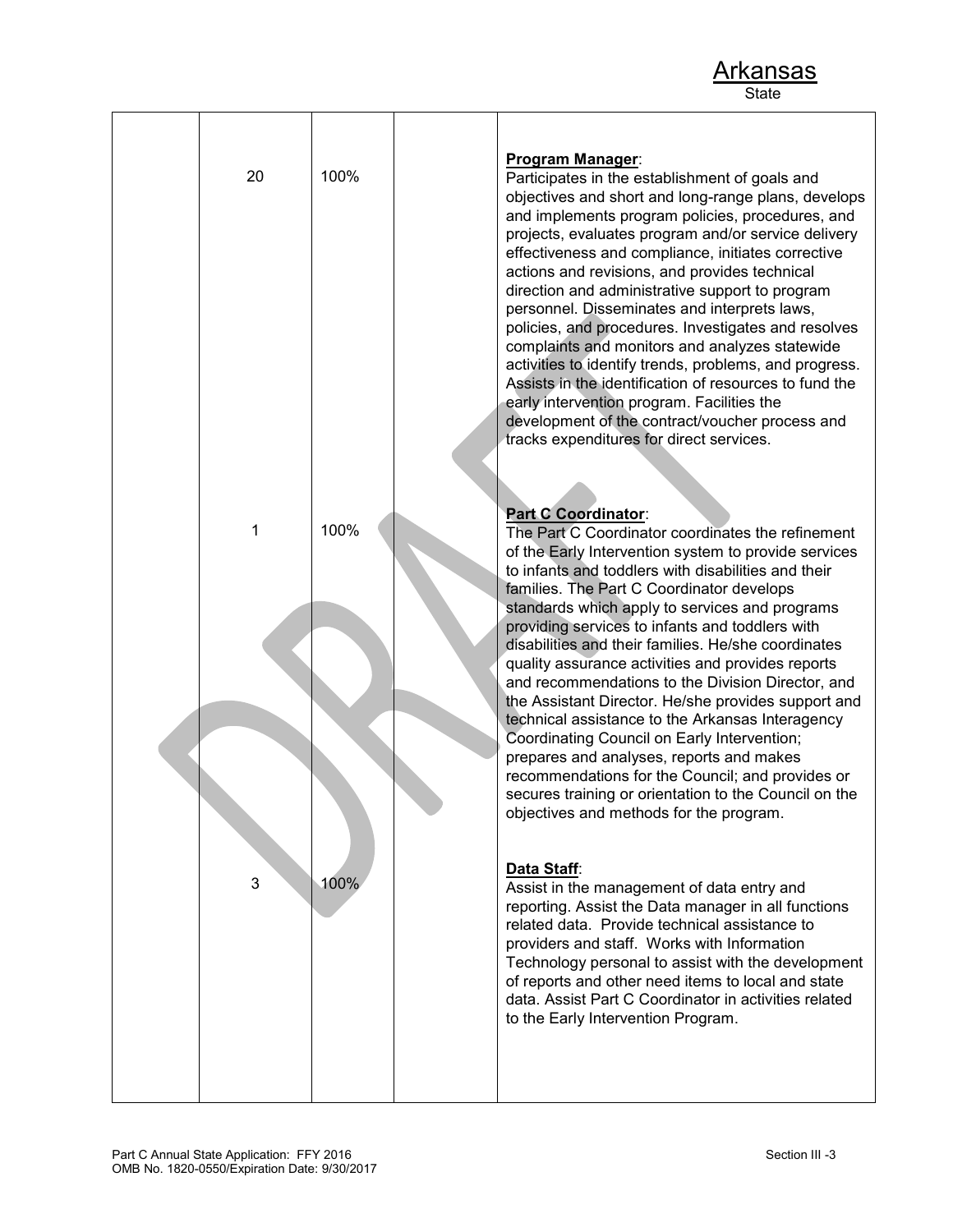|                                             | 1            | 100% | Data Manager:<br>Manages the flow of data entry and data reporting.<br>Collaborate with Information Technology personnel<br>to create federal reports using reported data.<br>Provide training and technical assistance of the use<br>of the web based system (Comprehensive Data<br>System (CDS). Provides technical assistance to staff<br>concerning Early Intervention and monitors to<br>assure compliance with Part C requirements. Also<br>participates in all training and data collecting<br>activities. Provides computer and data support to<br>the early intervention program. Assists in technical<br>assistance to the staff service coordinators. |
|---------------------------------------------|--------------|------|------------------------------------------------------------------------------------------------------------------------------------------------------------------------------------------------------------------------------------------------------------------------------------------------------------------------------------------------------------------------------------------------------------------------------------------------------------------------------------------------------------------------------------------------------------------------------------------------------------------------------------------------------------------|
|                                             | 1            | 50%  | <b>Assistant Director:</b><br>Provides overall administrative oversight to the<br>Early Intervention Program. Assures staff performs<br>required functions in a timely manner.                                                                                                                                                                                                                                                                                                                                                                                                                                                                                   |
|                                             |              |      |                                                                                                                                                                                                                                                                                                                                                                                                                                                                                                                                                                                                                                                                  |
| <b>Subtotal</b><br>of<br>amount<br>under A: | \$696,131.34 |      |                                                                                                                                                                                                                                                                                                                                                                                                                                                                                                                                                                                                                                                                  |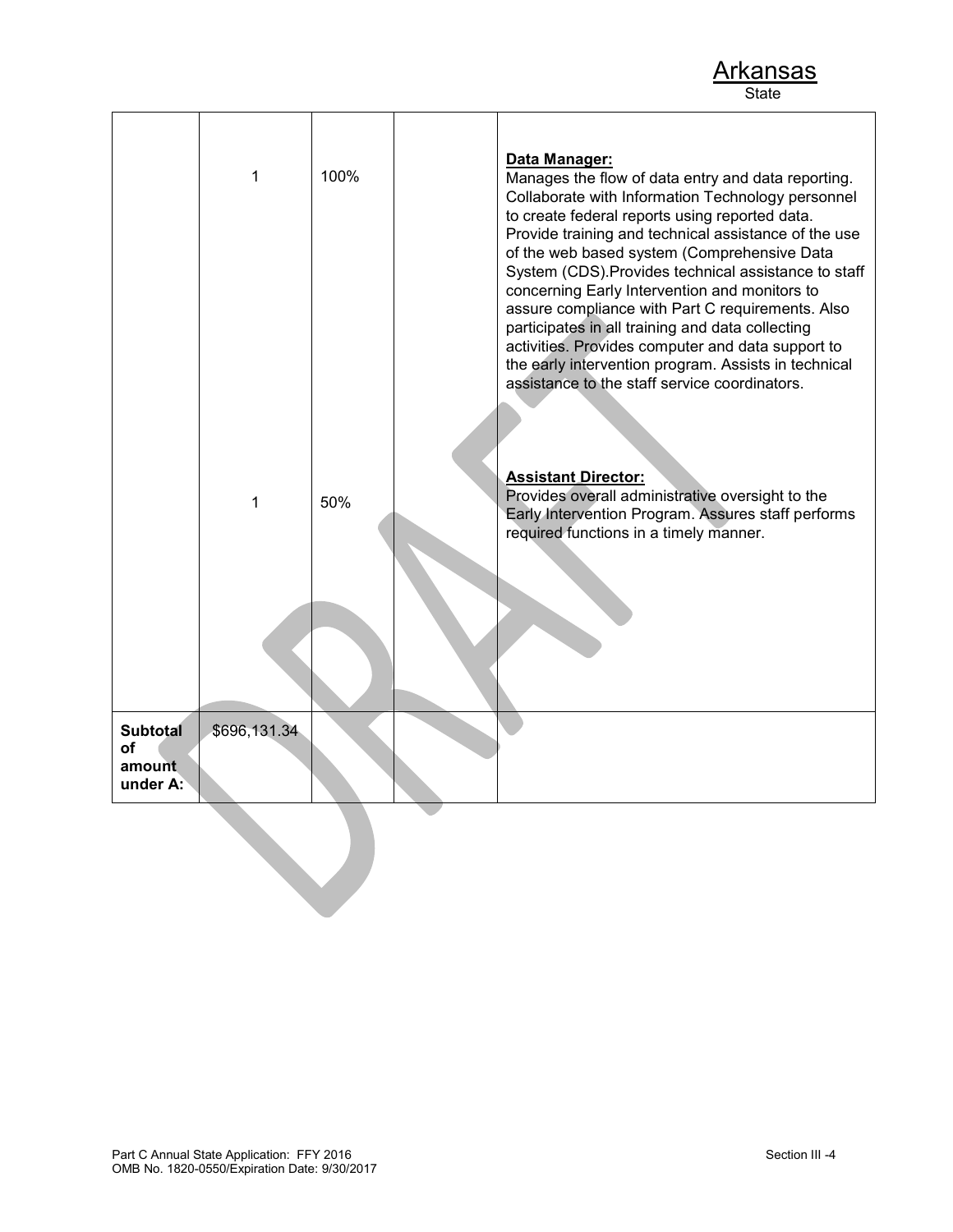### **B. Maintenance and Implementation Activities for the Lead Agency**

When completing this section include:

- A description of the nature and scope of each major activity to be carried out under Part C in maintaining and implementing the statewide system of early intervention services. Activities could include enhancing the Comprehensive System of Personnel Development, implementing child find strategies, or ensuring a timely, comprehensive, multidisciplinary evaluation for each child;
- The approximate amount of funds to be spent for each activity; and
- A subtotal of the amount.

| <b>Major Activity</b>                                                | <b>Part C Funds</b><br>to be Spent | <b>Description of Activities</b>                                                                                                                                                                                                                                                                                                                                                                                                                                |
|----------------------------------------------------------------------|------------------------------------|-----------------------------------------------------------------------------------------------------------------------------------------------------------------------------------------------------------------------------------------------------------------------------------------------------------------------------------------------------------------------------------------------------------------------------------------------------------------|
| Maintenance & General<br>Operation                                   | \$300,000.00                       | Allotment includes maintenance and operating expenses associated<br>with administrative activities related to the implementation of the<br>Part C program.                                                                                                                                                                                                                                                                                                      |
| <b>Comprehensive System</b><br>of Personnel<br>Development           | \$75,000.00                        | Allotment of funds to provide the development and delivery of<br>training/technical assistance for services coordination, IFSP<br>development, provision of services in natural environments, ongoing<br>assessment, child/family outcome and other training and technical<br>assistance to address identified needs. Funds provided to CSPD to<br>reimburse members for costs necessary to enable members to<br>attend meetings and fund training initiatives. |
| Travel                                                               | \$10,000.00                        | Allotment of funds to cover cost for, mileage reimbursement, meals<br>and lodging for staff, providers, and families room rental; speaker<br>reimbursement and equipment rental.                                                                                                                                                                                                                                                                                |
| El Monitoring                                                        | \$178,941.85                       | The Lead Agency provides staff to performs administrative functions<br>as well as monitoring, technical assistance and in-services training<br>activities to staff, providers and families of eligible infants and<br>toddlers.                                                                                                                                                                                                                                 |
| Local Interagency<br><b>Coordinating Council</b><br>(LICC) Operation | \$16,800.00                        | Allotment of funds provided to LICC's to enhance access to services<br>and public awareness activities.                                                                                                                                                                                                                                                                                                                                                         |
| Contracts                                                            | \$208,672.22                       | Allotment of funds provided for independent contractors for activities<br>such as mediation/ training for Part C families, providers and staff.<br>Maintenance and continued development of the state's data system.<br>Interpreter and translator services.                                                                                                                                                                                                    |
| <b>Subtotal of amount</b><br>under B:                                | \$789,414.07                       |                                                                                                                                                                                                                                                                                                                                                                                                                                                                 |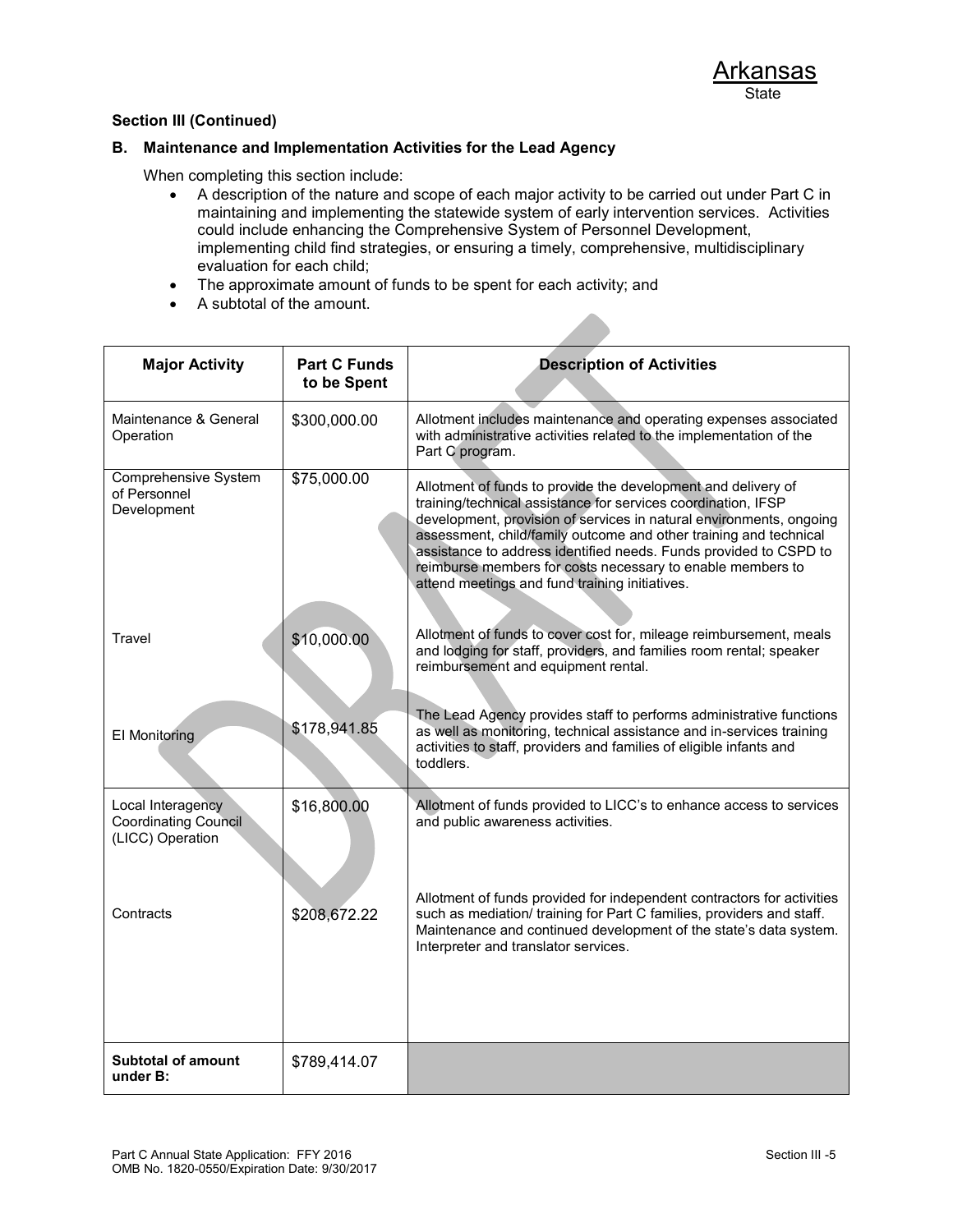## **C. Description of Use of Part C Funds for the Interagency Coordinating Council (ICC)<sup>2</sup>**

- When completing this section include: Totals for the number of ICC administrative positions, salaries and fringe benefits funded either 100 percent and/or less than 100 percent with Part C funds;
- A general description of the duties which the positions entail; and
- A subtotal of the amount.

Identify any administrative positions for which less than 100% of the time is spent on Part C and, for each such position, indicate the percentage of time spent on Part C and the total amount of salary and fringe benefits included in the Part C application budget.

| <b>Positions</b><br><b>Funded</b>           | <b>Number</b><br><b>of</b><br><b>Positions</b> | $%$ of<br><b>Time</b><br>Spent on<br>Part C | Amount of<br><b>Salaries &amp;</b><br><b>Fringe</b><br><b>Benefits</b> | <b>Description of Duties</b>                                                                                                                                                                                                                                                                                                                                                                                                                                                              |
|---------------------------------------------|------------------------------------------------|---------------------------------------------|------------------------------------------------------------------------|-------------------------------------------------------------------------------------------------------------------------------------------------------------------------------------------------------------------------------------------------------------------------------------------------------------------------------------------------------------------------------------------------------------------------------------------------------------------------------------------|
| 100%<br>funded<br>with Part<br>C Funds      | 1 ICC<br>Developer                             | 100%                                        | \$42,137.29                                                            | Promotes collaboration and communication among<br>community providers and between local ICC's and<br>the council. Provides technical assistance in the<br>development or expansion of ICC programs and/or<br>develops program proposals and descriptions.<br>Maintains proposed program records and information,<br>and helps prepare local ICC and Council annual<br>reports. Assists with recruitment and retention of<br>parent representatives for the ICC and orient new<br>members. |
| < 100%<br>funded<br>with Part<br>C Funds    |                                                |                                             |                                                                        |                                                                                                                                                                                                                                                                                                                                                                                                                                                                                           |
| <b>Subtotal</b><br>οf<br>amount<br>under C: |                                                |                                             | \$42,137.29                                                            |                                                                                                                                                                                                                                                                                                                                                                                                                                                                                           |

 2 Federal Part C funds used to support the SICC must meet the requirements of 34 CFR §303.603.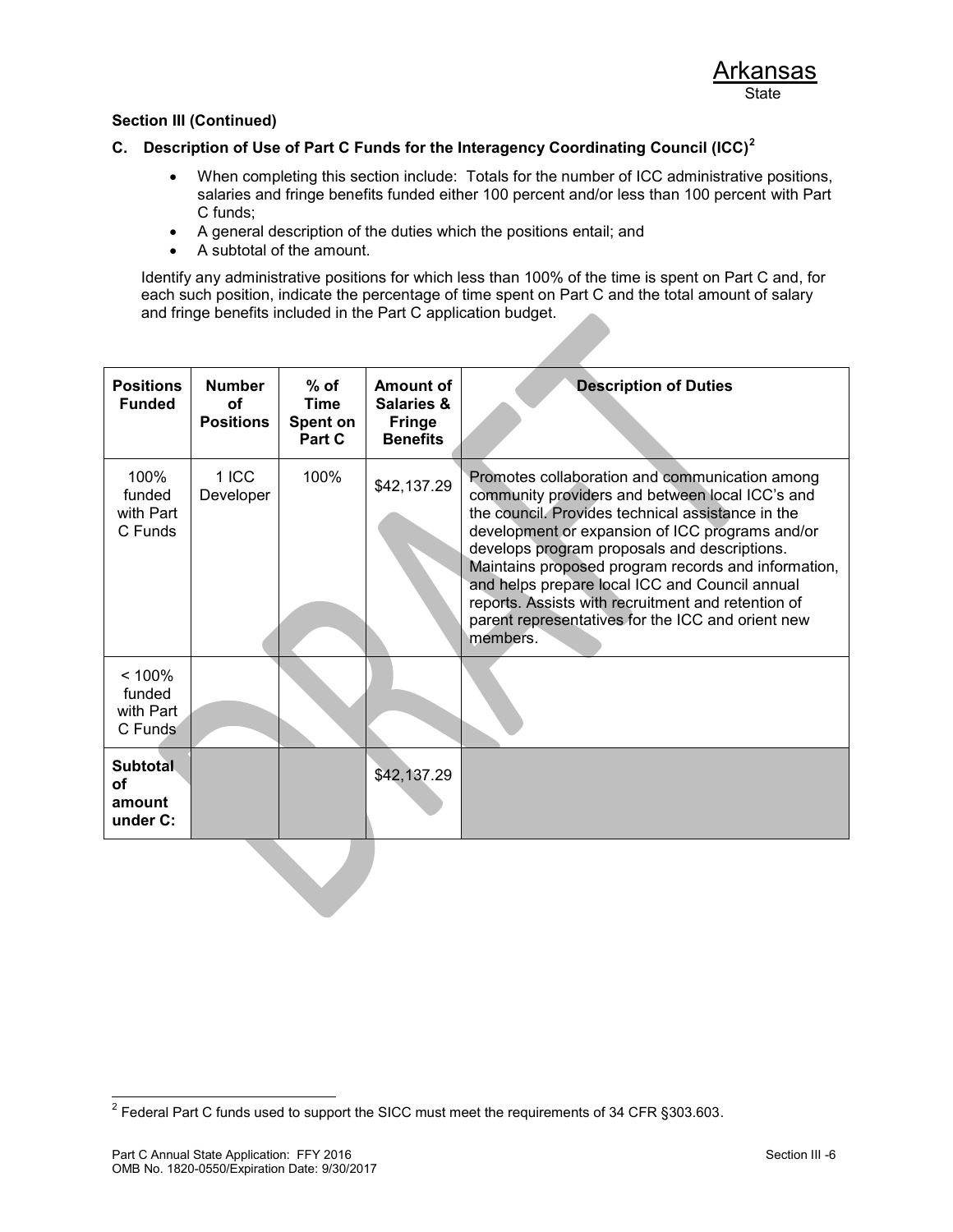#### **D. Maintenance and Implementation Activities for the Interagency Coordinating Council (ICC)**

When completing this section include:

- A description of the nature and scope of each major activity to be carried out under Part C in maintaining and implementing the statewide system of early intervention services. Activities could include coordinating child find identification efforts, ensuring the timely provision and payment of early intervention services to eligible children and their families, advising on early childhood transition, support for the ICC (travel), or other implementation and development activities of the SICC;
- The approximate amount of funds to be spent for each activity; and
- A subtotal of the amount.

*(Add columns and rows as needed.)*

| <b>Major Activity</b>                                               | <b>Part C Funds</b><br>to be Spent | <b>Description of Activities</b>                                                                                                                                                                                    |
|---------------------------------------------------------------------|------------------------------------|---------------------------------------------------------------------------------------------------------------------------------------------------------------------------------------------------------------------|
| State Interagency<br><b>Coordinating Council</b><br>(SICC) Meetings | \$3,000.00                         | The AICC utilizes to reimburse members of the council for<br>reasonable and necessary expenses for attending council<br>meeting and performing council duties, including child care<br>for parent representatives). |
|                                                                     |                                    |                                                                                                                                                                                                                     |
|                                                                     |                                    |                                                                                                                                                                                                                     |
|                                                                     |                                    |                                                                                                                                                                                                                     |
| <b>Subtotal of amount</b><br>under D:                               | \$3,000.00                         |                                                                                                                                                                                                                     |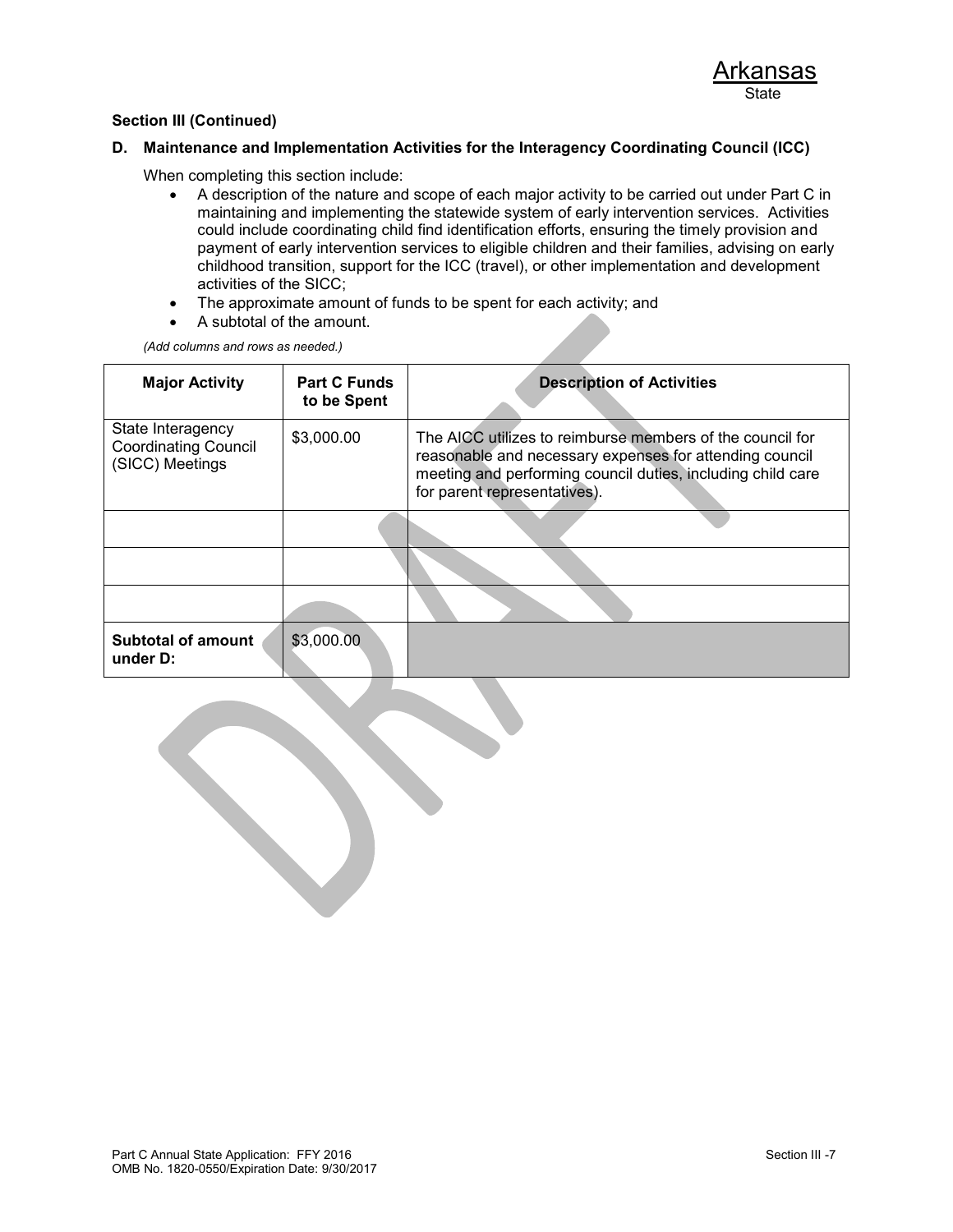### **E. Direct Services (Funded by Part C Federal Dollars)**

 When completing this section include a description of any direct early intervention service that the State lead agency expects to provide to eligible children and their families with funds under Part C, and the approximate amount for each direct service (States must disaggregate by service the approximate amount of funds expected to be expended for each direct service).

| <b>Description of Direct Early Intervention Service</b>                                                                                                                                                                                                                                                                                                                                                                                                                                                                                                                                                                                                                                                                                                                                                                                                                                                                                                                                                                                                                                                                                                                                                                                                                                                                                                                                                                                                                                                                                                                                                                                                                                                                                                                                                                                                                                              | <b>Approximate Amount of Part C</b><br><b>Funds to be Spent on Service</b> |
|------------------------------------------------------------------------------------------------------------------------------------------------------------------------------------------------------------------------------------------------------------------------------------------------------------------------------------------------------------------------------------------------------------------------------------------------------------------------------------------------------------------------------------------------------------------------------------------------------------------------------------------------------------------------------------------------------------------------------------------------------------------------------------------------------------------------------------------------------------------------------------------------------------------------------------------------------------------------------------------------------------------------------------------------------------------------------------------------------------------------------------------------------------------------------------------------------------------------------------------------------------------------------------------------------------------------------------------------------------------------------------------------------------------------------------------------------------------------------------------------------------------------------------------------------------------------------------------------------------------------------------------------------------------------------------------------------------------------------------------------------------------------------------------------------------------------------------------------------------------------------------------------------|----------------------------------------------------------------------------|
| <b>Assistive Technology Services</b>                                                                                                                                                                                                                                                                                                                                                                                                                                                                                                                                                                                                                                                                                                                                                                                                                                                                                                                                                                                                                                                                                                                                                                                                                                                                                                                                                                                                                                                                                                                                                                                                                                                                                                                                                                                                                                                                 |                                                                            |
| A service that directly assists a child with a disability in the<br>selection, acquisition, or use of an assistive technology device.<br>Assistive technology device means any item, piece of<br>equipment, or product system, whether acquired commercially<br>off the shelf, modified or customized that is used to increase<br>maintain, or improve the functional capabilities of children with<br>disabilities. Assistive technology services include: the<br>evaluation of the needs of a child with a disability including<br>functional evaluation of the child in the child's customary<br>environment; purchasing, leasing or otherwise providing for the<br>acquisition of assistive technology devices by children with<br>disabilities; selecting, designing, fitting, customizing, adapting,<br>applying, maintaining, repairing or replacing assistive<br>technology devices, coordinating and using other therapies,<br>interventions, or services with assistive technology devices,<br>such as those associated with exiting education and<br>rehabilitation plans and programs; training or technical<br>assistance for a child with disabilities, or if appropriate, that<br>child's family; and training or technical assistance for<br>professionals (including individuals providing early intervention<br>services) or other individuals who provide services to, or are<br>otherwise substantially involved in the major life functions of<br>individuals with disabilities.<br>All families who participate in the First Connections Program<br>should receive information needed to appropriately address<br>family concerns related to enhancing the development of their<br>infant/toddler and to meet the needs of their infant or toddler<br>with a disability. Services may be provided in the home or<br>community through a variety of learning modes and methods. |                                                                            |
|                                                                                                                                                                                                                                                                                                                                                                                                                                                                                                                                                                                                                                                                                                                                                                                                                                                                                                                                                                                                                                                                                                                                                                                                                                                                                                                                                                                                                                                                                                                                                                                                                                                                                                                                                                                                                                                                                                      |                                                                            |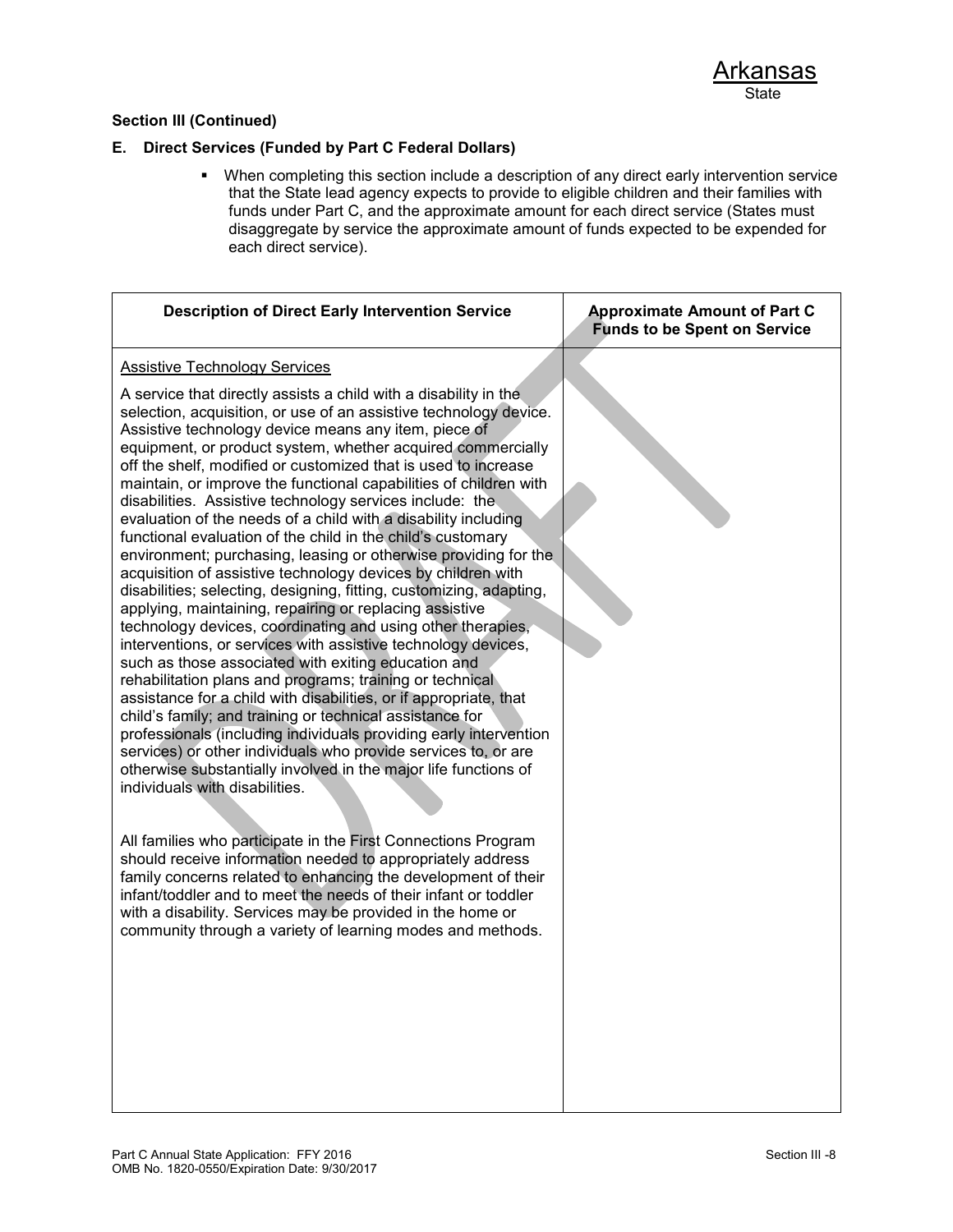#### Audiology Services

Services provided by public/private providers including; Identification of children with auditory impairment, using at risk criteria and appropriate audio-logical screening techniques; determination of the range, nature and degree of hearing loss and communication functions, by sue of audio-logical evaluation procedures; referral for medical and other services necessary for the habilitation or rehabilitation of children with auditory impairment; provision of auditory impairment; provision of auditory training, aural rehabilitation, speech reading and listening device orientation and training, and other services; provision of services for prevention of hearing loss; and determination of the child's need for individual amplification, including selecting, fitting and dispensing appropriate listening and vibotactile devices, and evaluation effectiveness of those devices.

All families who participate in the First Connections Program should receive the information needed to appropriately address family concerns related to enhancing the development of their infant/toddler and to meet the needs of their infant or toddler with a disability.

Services may be provided in the home or community through a variety of learning modes and methods.

### Family Training, Counseling, & Home Visits

Family training, counseling, and home visits means services provided, as appropriate, by social workers, psychologist, and other qualified personnel to assist the family of a child eligible under this part in understanding the special needs of the child and enhancing the child's development.

All families who participate in the First Connections Program should receive the information needed to appropriately address family concerns related to enhancing the development of their infant/toddler and to meet the needs of their infant or toddler with a disability. Family Training, Counseling, and Home Visits are three separate support services provided by social workers, psychologists, and other qualified personnel to assist the family of an infant or toddler with a disability in understanding the special needs of the child and enhancing the child's development. Such services may include training in any area related to the special needs of the infant or toddler with a disability (such as, but not limited to, the use of specialized equipment or feeding techniques) and must be determined necessary by the multidisciplinary IFSP team.

Services may be provided in the home or community through a variety of learning modes and methods.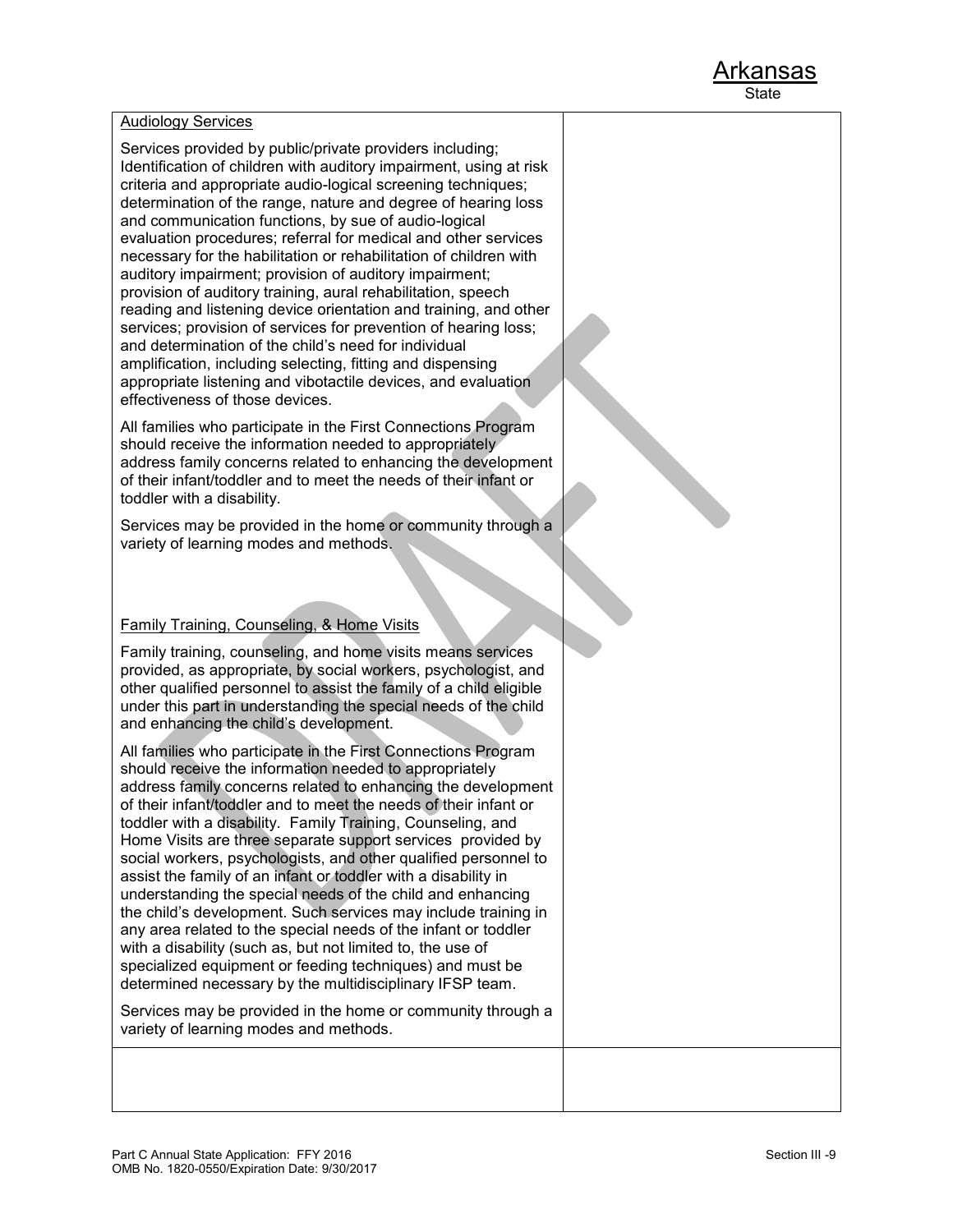#### Health Services

As used in this part, health services means services necessary to enable a child to benefit from early intervention services during the time that the child is receiving other early intervention services. The term includes such services as clean intermittent catheterization, tracheotomy care, tubefeeding, the changing of dressings or ostomy collection bags, and other health services; and consultation by physicians with other service providers concerning the special health care needs of eligible children that will need to be addressed in the course of providing other early intervention services. The term does NOT include services that are surgical in nature(such as cleft palate surgery, surgery for club foot, or the shunting of hydrocephalus); or purely medical in nature (such as hospitalization for management of congenital heart ailments, or the prescribing of medicine or drugs for any purpose); devices necessary to control or treat a medical condition (example: diapers for a child who has frequent kidney problems); medical-health services (such as immunizations and regular "well baby" care) that are recommended for all children.

All families who participate in the First Connections Program should receive the information needed to appropriately address family concerns related to enhancing the development of their infant/toddler and to meet the needs of their infant or toddler with a disability. Services may be provided in the home or community through a variety of learning modes and methods.

#### Medical Services

Medical services are only for diagnostic or evaluation purposes and means services provided by a licensed physician to determine a child's development status and need for early intervention services.

All families who participate in the First Connections Program should receive the information needed to appropriately address family concerns related to enhancing the development of their infant/toddler and to meet the needs of their infant or toddler with a disability. Services may be provided in the home or community through a variety of learning modes and methods.

#### Nursing Service

Nursing services includes: The assessment of health status for the purpose of providing nursing care, including the identification of patterns of human response to actual or potential health problems; Provision of nursing care to prevent health problems, restore or improve functioning, and promote optimal health and development; Administration of medication, treatments and regimens prescribed by a licensed physician.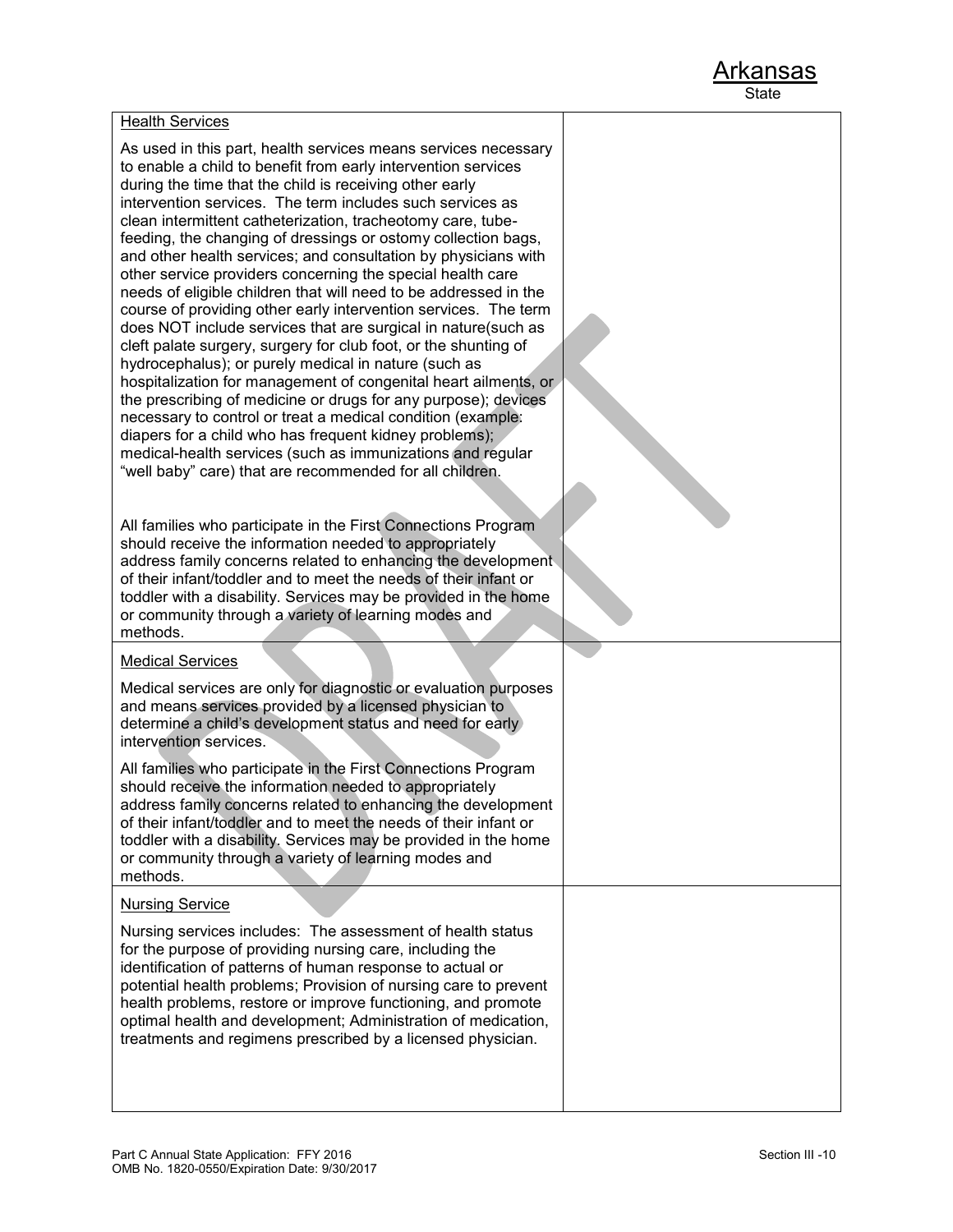| All families who participate in the First Connections Program<br>should receive the information needed to appropriately<br>address family concerns related to enhancing the development<br>of their infant/toddler and to meet the needs of their infant or<br>toddler with a disability. Services may be provided in the home<br>or community through a variety of learning modes and<br>methods.                                                                                                                                                                                                                                                                                                                                                         |  |
|------------------------------------------------------------------------------------------------------------------------------------------------------------------------------------------------------------------------------------------------------------------------------------------------------------------------------------------------------------------------------------------------------------------------------------------------------------------------------------------------------------------------------------------------------------------------------------------------------------------------------------------------------------------------------------------------------------------------------------------------------------|--|
| <b>Nutrition Service</b>                                                                                                                                                                                                                                                                                                                                                                                                                                                                                                                                                                                                                                                                                                                                   |  |
| Nutrition services includes conducting individual assessments<br>in: Nutritional history and dietary intake; Anthropometric,<br>biochemical and clinical variables; Feeding skills and feeding<br>problems; and food habits and food preferences; developing<br>and monitoring appropriate plans to address the nutritional<br>needs of children eligible, based on the findings in paragraph<br>(d) (7) (i) of this section; and making referrals to community<br>resources to carry out nutrition goals.                                                                                                                                                                                                                                                 |  |
| All families who participate in the First Connections Program<br>should receive the information needed to appropriately<br>address family concerns related to enhancing the development<br>of their infant/toddler and to meet the needs of their infant or<br>toddler with a disability. Services may be provided in the home<br>or community through a variety of learning modes and<br>methods.                                                                                                                                                                                                                                                                                                                                                         |  |
| <b>Occupational Therapy Service</b>                                                                                                                                                                                                                                                                                                                                                                                                                                                                                                                                                                                                                                                                                                                        |  |
| Occupational therapy includes services to address the<br>functional needs of a child related to the performance of self-<br>help skills, adaptive behavior and play and sensory, motor and<br>postural development. These services are designed to<br>improve the child's functional ability to perform tasks in home,<br>school and community settings, and include: Identification,<br>assessment, and intervention; adaptation of the environment<br>and selection, design, and fabrication of assistive and orthotic<br>devises to facilitate development and promote the acquisition<br>of functional skills and; prevention or minimization of the<br>impact of initial or future impairment, delay in development or<br>loss of functional ability. |  |
| Early Intervention Service providers are responsible for<br>consulting with and training parents and others concerning the<br>provision of early intervention services described in the IFSP of<br>the infant or toddler with a disability. Additionally, this<br>consultation and training will provide family members with the<br>tools to facilitate a child's development even when a teacher or<br>therapist is not present.                                                                                                                                                                                                                                                                                                                          |  |
| <b>Physical Therapy Service</b>                                                                                                                                                                                                                                                                                                                                                                                                                                                                                                                                                                                                                                                                                                                            |  |
| Physical therapy includes: Screening/evaluation of infants and<br>toddlers to identify movement dysfunction; identification,<br>assessment and intervention; obtaining, interpreting and<br>integrating information appropriate or program planning, to<br>prevent, alleviate, or compensate for movement dysfunction<br>and related functional problems.                                                                                                                                                                                                                                                                                                                                                                                                  |  |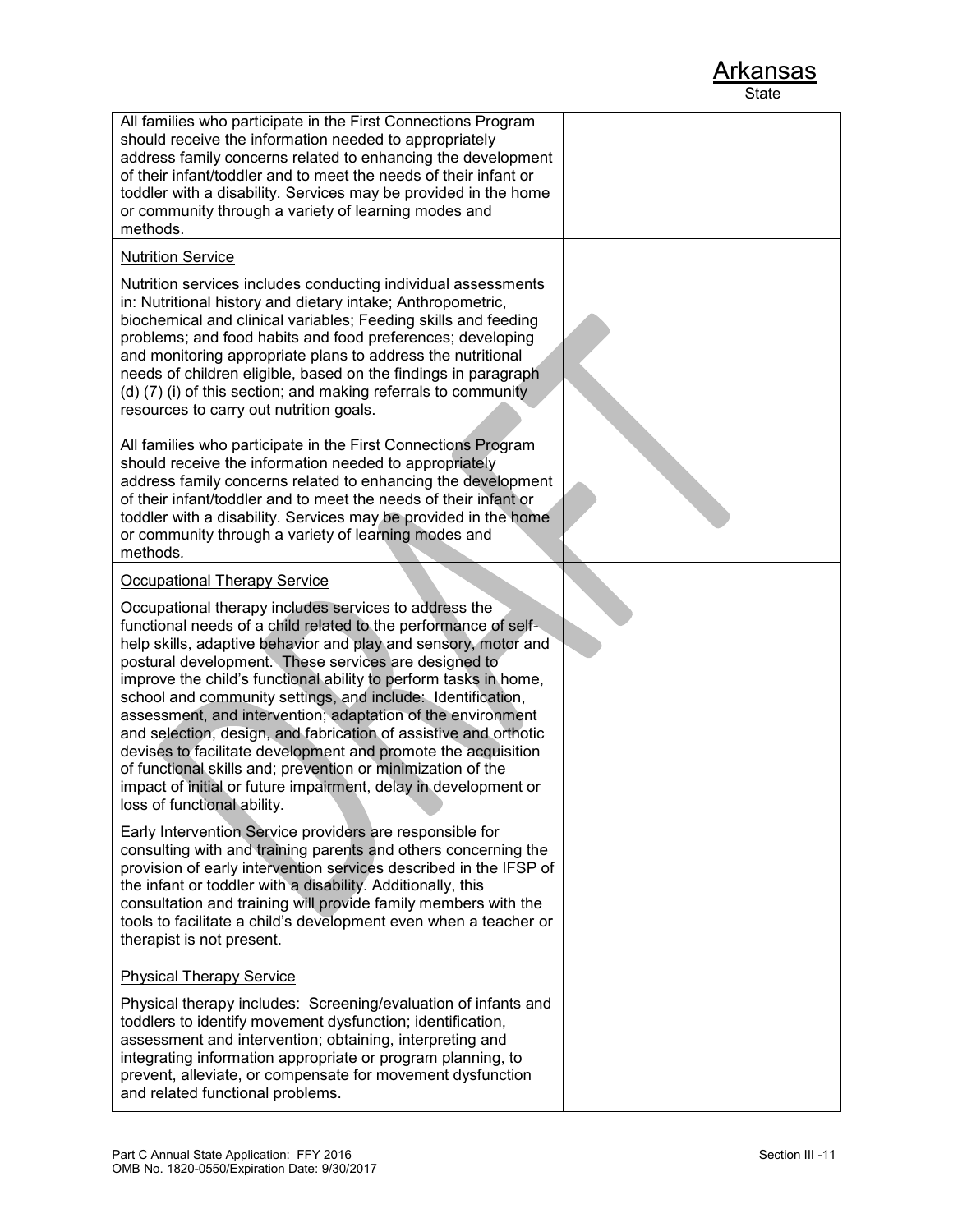| Early Intervention Service providers are responsible for<br>consulting with and training parents and others concerning the<br>provision of early intervention services described in the IFSP of<br>the infant or toddler with a disability. Additionally, this<br>consultation and training will provide family members with the<br>tools to facilitate a child's development even when a teacher or<br>therapist is not present.                                                                                                                                                                                                                                                                                                                                                                                                                                                                                                                                                                                                                                                                                                                                                                                                                                                                                                   |  |
|-------------------------------------------------------------------------------------------------------------------------------------------------------------------------------------------------------------------------------------------------------------------------------------------------------------------------------------------------------------------------------------------------------------------------------------------------------------------------------------------------------------------------------------------------------------------------------------------------------------------------------------------------------------------------------------------------------------------------------------------------------------------------------------------------------------------------------------------------------------------------------------------------------------------------------------------------------------------------------------------------------------------------------------------------------------------------------------------------------------------------------------------------------------------------------------------------------------------------------------------------------------------------------------------------------------------------------------|--|
| <b>Psychological Services</b><br>Psychological Services include: Administering psychological<br>and developmental tests and other assessment procedures;<br>interpreting assessment results; obtaining, integrating and<br>interpreting information about child behavior, and child and<br>family conditions related to learning, mental health and<br>development; and planning and managing a program of<br>psychological services, including psychological counseling for<br>children and parents, family counseling, consultation of child<br>development, parent training and education programs.                                                                                                                                                                                                                                                                                                                                                                                                                                                                                                                                                                                                                                                                                                                              |  |
| <b>Social Work Service</b><br>Social works services includes: Making home visits to evaluate<br>a child's living conditions and patterns for parent-child<br>interaction; Preparing a social or emotional developmental<br>assessment of the child within the family context, providing<br>individual and family-group counseling with parents and other<br>family members, and appropriate social skill-building activities<br>with the child and parents; working with those problems in a<br>child's and family's living situation (home, community, and any<br>center where early intervention services are provided) that<br>affect the child's maximum utilization of early intervention<br>services; and Identifying, mobilizing and coordinating<br>community resources and services to enable the child and<br>family to receive maximum benefit from early intervention<br>services.<br>Early Intervention Service providers are responsible for<br>consulting with and training parents and others concerning the<br>provision of early intervention services described in the IFSP of<br>the infant or toddler with a disability. Additionally, this<br>consultation and training will provide family members with the<br>tools to facilitate a child's development even when a teacher or<br>therapist is not present. |  |
| <b>Special Instruction Service</b><br>Special instructions includes: the design of learning<br>environments and activities that promote the child's acquisition<br>of skills in a variety of developmental areas. Including<br>cognitive processes and social interaction; of the personnel,<br>materials, and time and space, that leads to achieving the<br>outcomes in the child's individualized family service plan<br>(IFSP); providing families with information, skills, and support                                                                                                                                                                                                                                                                                                                                                                                                                                                                                                                                                                                                                                                                                                                                                                                                                                        |  |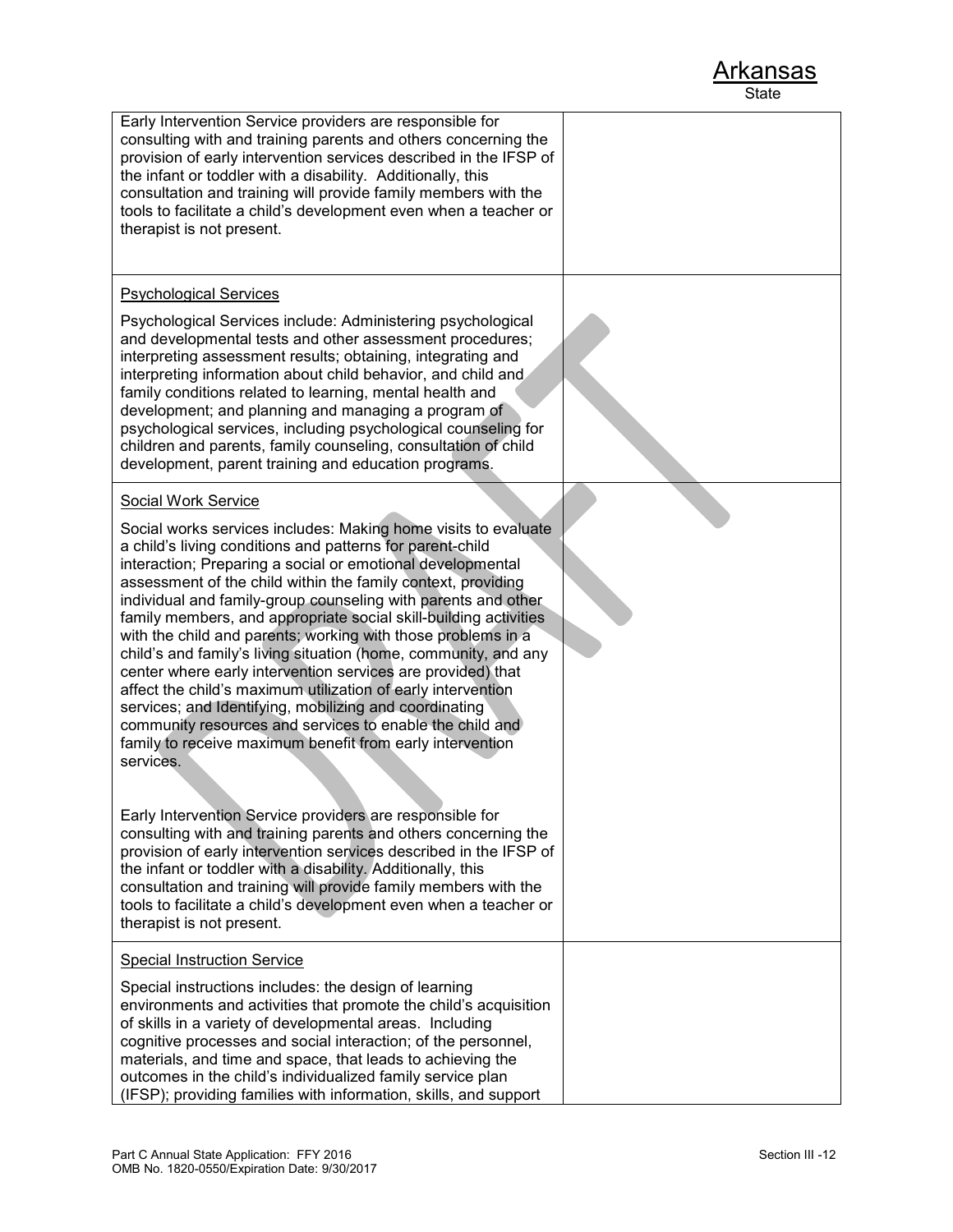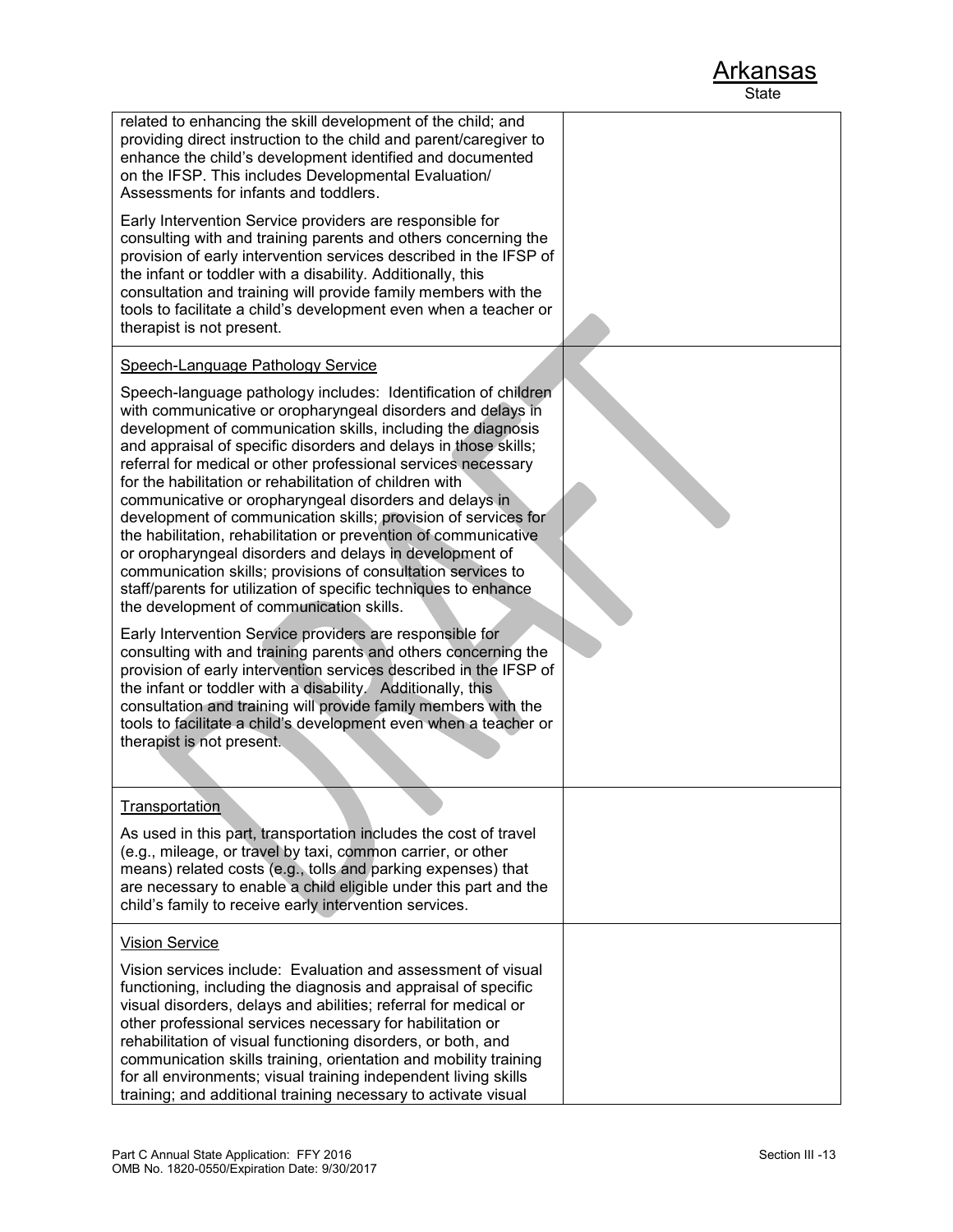motor abilities.

Early Intervention Service providers are responsible for

consulting with and training parents and others concerning the provision of early intervention services described in the IFSP of

| <b>Subtotal of amount under E:</b>                                                                                                                                                                                                                                                                                                                                                                                                                                                                                                                                                       | \$2,577,905.30 |
|------------------------------------------------------------------------------------------------------------------------------------------------------------------------------------------------------------------------------------------------------------------------------------------------------------------------------------------------------------------------------------------------------------------------------------------------------------------------------------------------------------------------------------------------------------------------------------------|----------------|
| The First Connections Program provides service coordination<br>through employed personnel. Each service coordinator must<br>complete a forty- hour training course and pass a competency-<br>based test with a minimum score of 70. Each service<br>coordinator must possess a bachelor's degree in education,<br>social work, nursing or a related field, or a Case Manager<br>Certification in addition to specialized training and a score of<br>70.                                                                                                                                  |                |
| Early Intervention Service providers are responsible for<br>consulting with and training parents and others concerning the<br>provision of early intervention services described in the IFSP of<br>the infant or toddler with a disability. Additionally, this<br>consultation and training will provide family members with the<br>tools to facilitate a child's development even when a teacher or<br>therapist is not present.                                                                                                                                                        |                |
| Service Coordination means that the activities carried out by a<br>service coordinator to assist and enable a child eligible and the<br>child's family to receive the rights, procedural safeguards, and<br>services that are authorized to be provided under the First<br>Connections Program. Each eligible child and the child's<br>family will be provided with one service coordinator who is<br>responsible for coordinating all services across agency lines<br>and serving as the single point of contact in helping parents to<br>obtain the services and assistance they need. |                |
| 16 Staff                                                                                                                                                                                                                                                                                                                                                                                                                                                                                                                                                                                 |                |
| <b>Service Coordination</b>                                                                                                                                                                                                                                                                                                                                                                                                                                                                                                                                                              |                |
| Specialized Evaluation services necessary for diagnostic<br>purposes to assist the IFSP Team in developing and<br>implementing an appropriate plan of services. Specialized<br>evaluation services must be based on need as documented on<br>the Individual Family Service Plan (IFSP), and may include all<br>necessary expenses associated with the required specialized<br>evaluation.                                                                                                                                                                                                |                |
| Specialized Evaluation                                                                                                                                                                                                                                                                                                                                                                                                                                                                                                                                                                   |                |
| the infant or toddler with a disability. Additionally, this<br>consultation and training will provide family members with the<br>tools to facilitate a child's development even when a teacher or<br>therapist is not present.                                                                                                                                                                                                                                                                                                                                                           |                |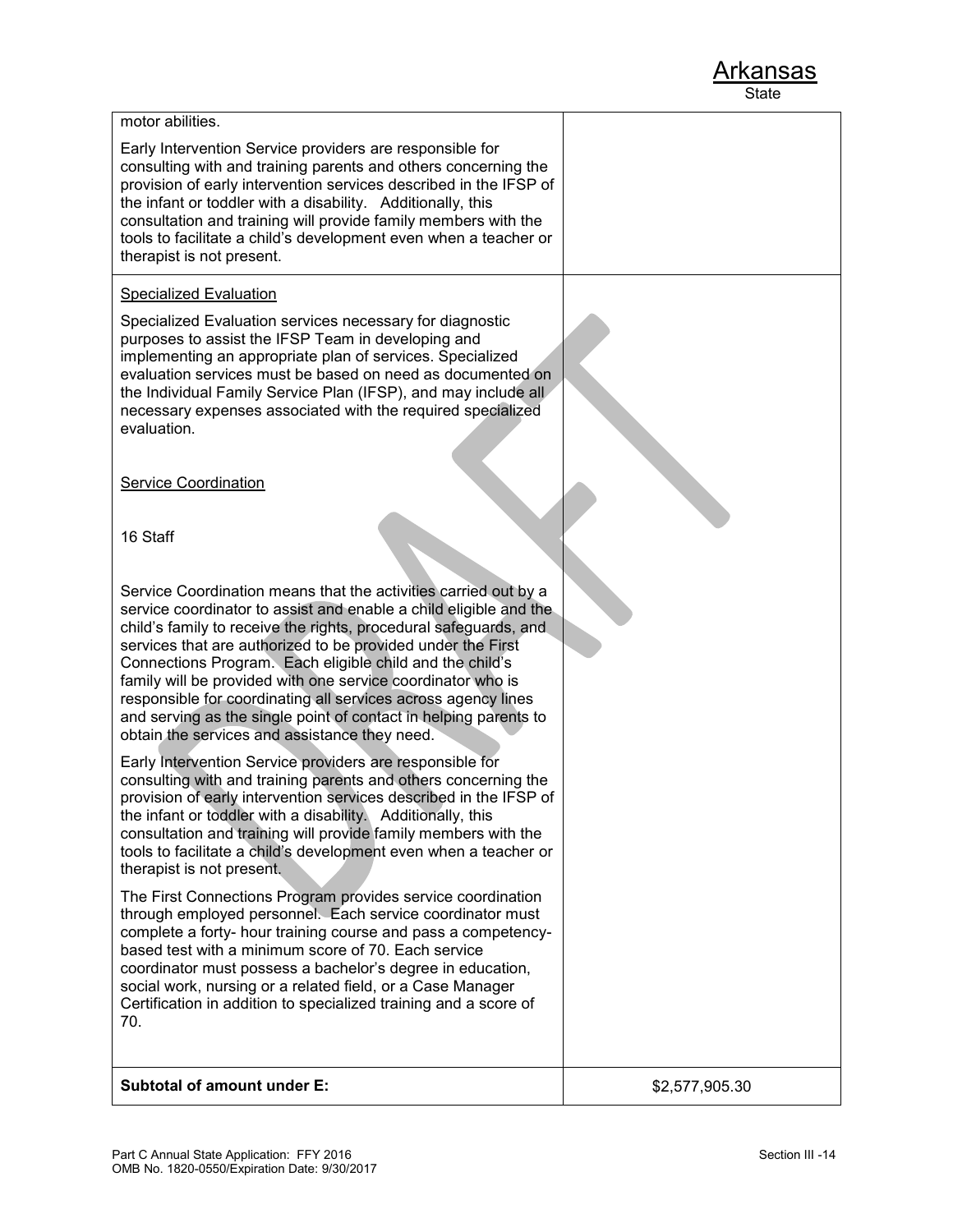#### **F. Description of Optional Use of Part C Funds**

If the State uses Part C funds for initiating, expanding, or improving collaborative efforts related to at-risk infants and toddlers, the application must include:

- The name of the major activity ;
- The approximate amount of funds to be spent; and
- A description of the activities.

Provide subtotal of amount. *(Add columns and rows as needed.)*

| <b>Major Activity</b><br><b>Part C Funds</b><br>to be Spent |   | <b>Description of Activities</b> |  |
|-------------------------------------------------------------|---|----------------------------------|--|
| <b>Not Applicable</b>                                       | 0 |                                  |  |
|                                                             |   |                                  |  |
|                                                             |   |                                  |  |
|                                                             |   |                                  |  |
| <b>Subtotal of amount</b>                                   | 0 |                                  |  |
| under F:                                                    |   |                                  |  |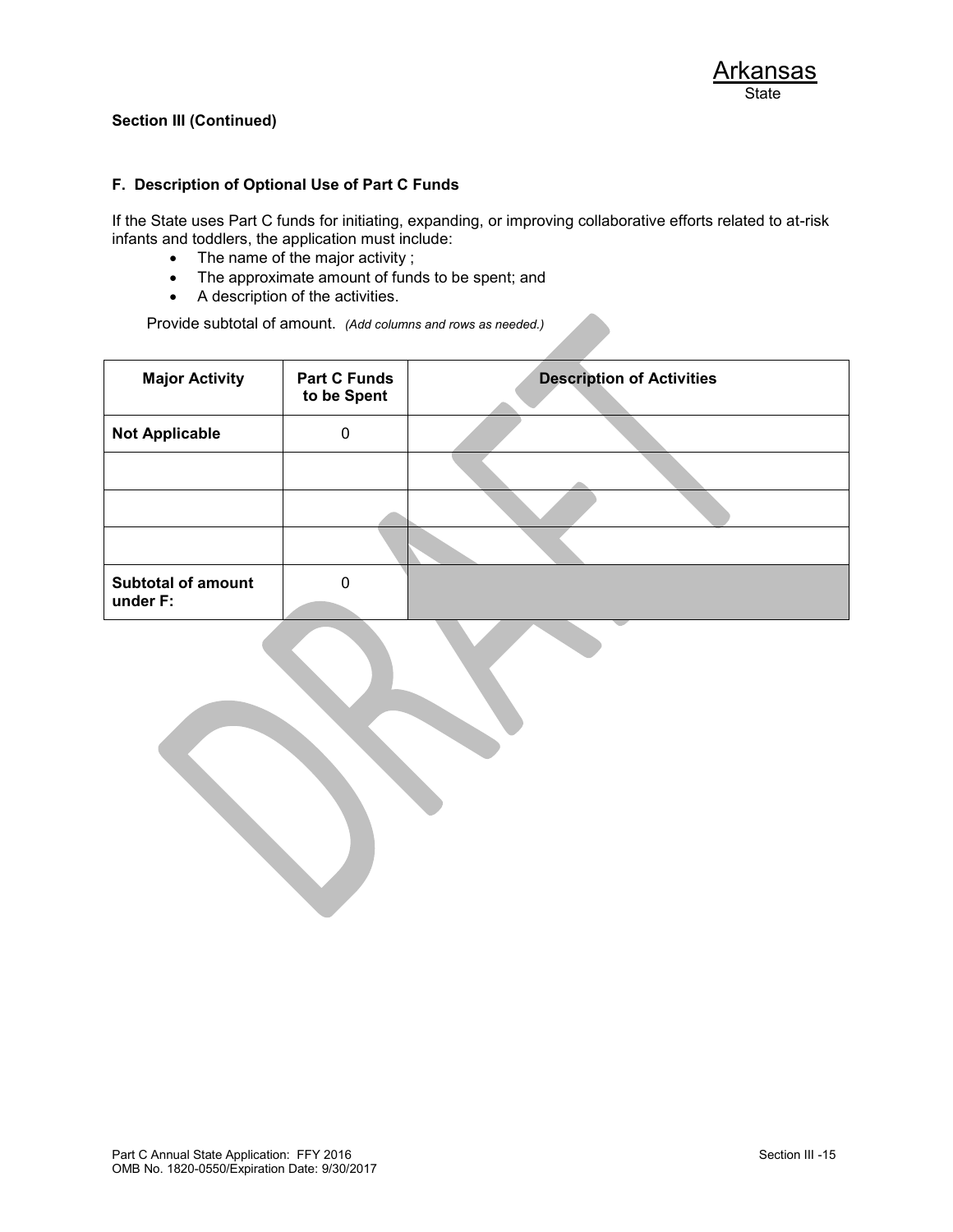### **G. Activities by Other Agencies**

If other State or local public agencies are to receive a portion of the Federal funds under Part C, the Application must include:

- The name of each public agency expected to receive funds;
- The approximate amount of funds each public agency will receive; and
- A summary of the purposes for which the funds will be used.

Provide subtotal of amount. *(Add columns and rows as needed.)*

| <b>Agency Receiving Funds</b>  | <b>Amount of Funds</b> | <b>Purpose</b> |
|--------------------------------|------------------------|----------------|
| <b>Not Applicable</b>          | 0                      |                |
|                                |                        |                |
|                                |                        |                |
|                                |                        |                |
| Subtotal of amount under<br>G: | 0                      |                |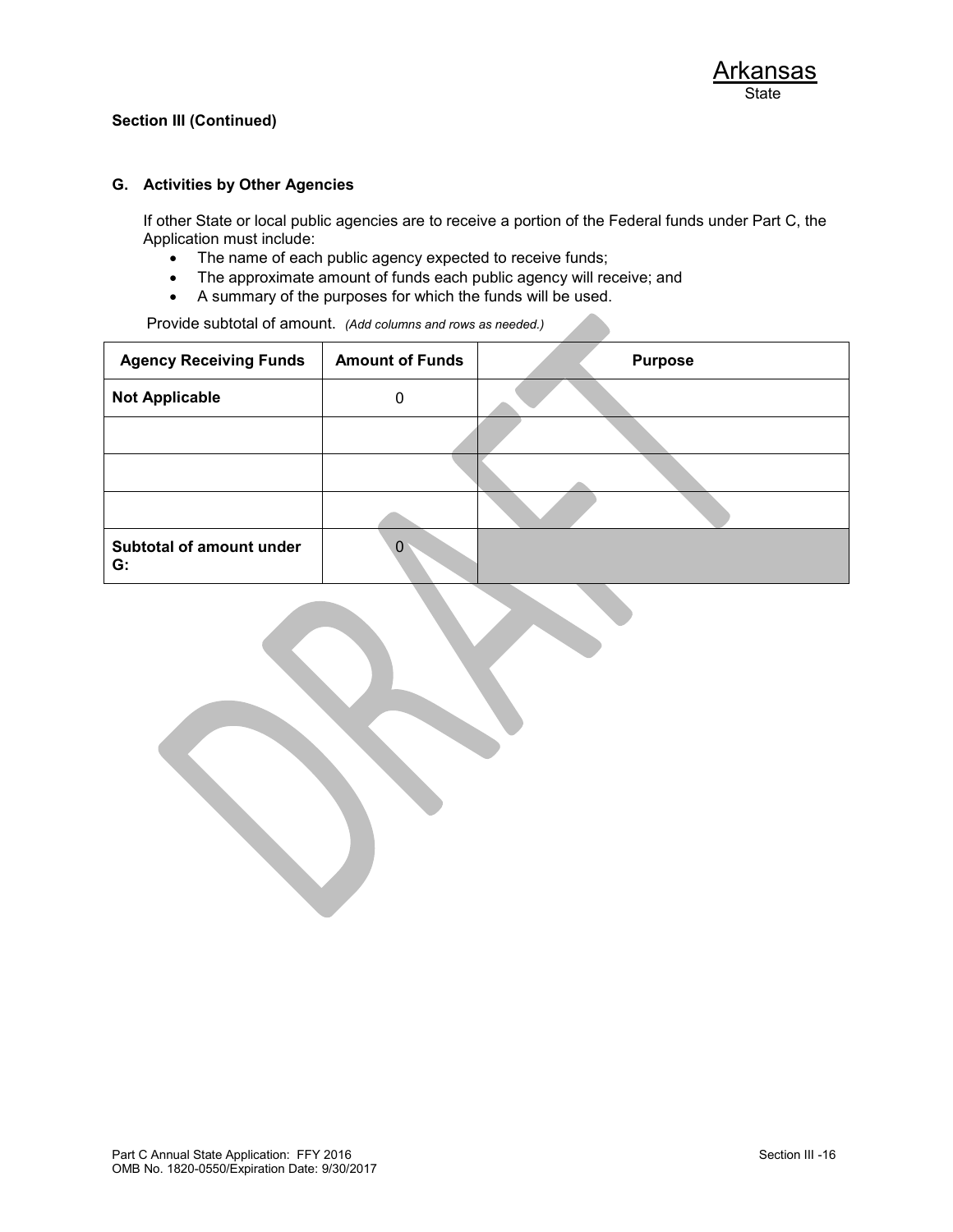### **H. Totals**

Enter the subtotal amounts for Sub Sections A-G found in Section III and any indirect costs charged as specified in Section IV.B. The sub total amounts (Rows 1-8) should total the estimated grant application amount. (A State may apply for less than the full estimated allotted amount.)

|                  | Enter the subtotal amounts for Sub Sections A-G found in Section III of this application. |                                                                          |                |  |  |
|------------------|-------------------------------------------------------------------------------------------|--------------------------------------------------------------------------|----------------|--|--|
| Row No.          | <b>Section</b>                                                                            | <b>Amount</b>                                                            |                |  |  |
| 1.               | III.A.                                                                                    |                                                                          | \$696,131.34   |  |  |
| 2.               | III.B.                                                                                    |                                                                          | \$789,414.07   |  |  |
| 3.               | III.C.                                                                                    |                                                                          | \$42,137.29    |  |  |
| 4.               | III.D.                                                                                    |                                                                          | \$3,000.00     |  |  |
| 5.               | III.E.                                                                                    |                                                                          | \$2,577,905.30 |  |  |
| 6.               | III.F.                                                                                    |                                                                          | \$0.00         |  |  |
| 7.               | III G.                                                                                    |                                                                          | \$0.00         |  |  |
|                  |                                                                                           | Enter any Indirect Costs Charged (See Section IV.B of this application.) |                |  |  |
| 8.               | IV.B                                                                                      |                                                                          | \$86,811.00    |  |  |
| Total (Rows 1-8) |                                                                                           |                                                                          | \$4,195,399.00 |  |  |
|                  |                                                                                           |                                                                          |                |  |  |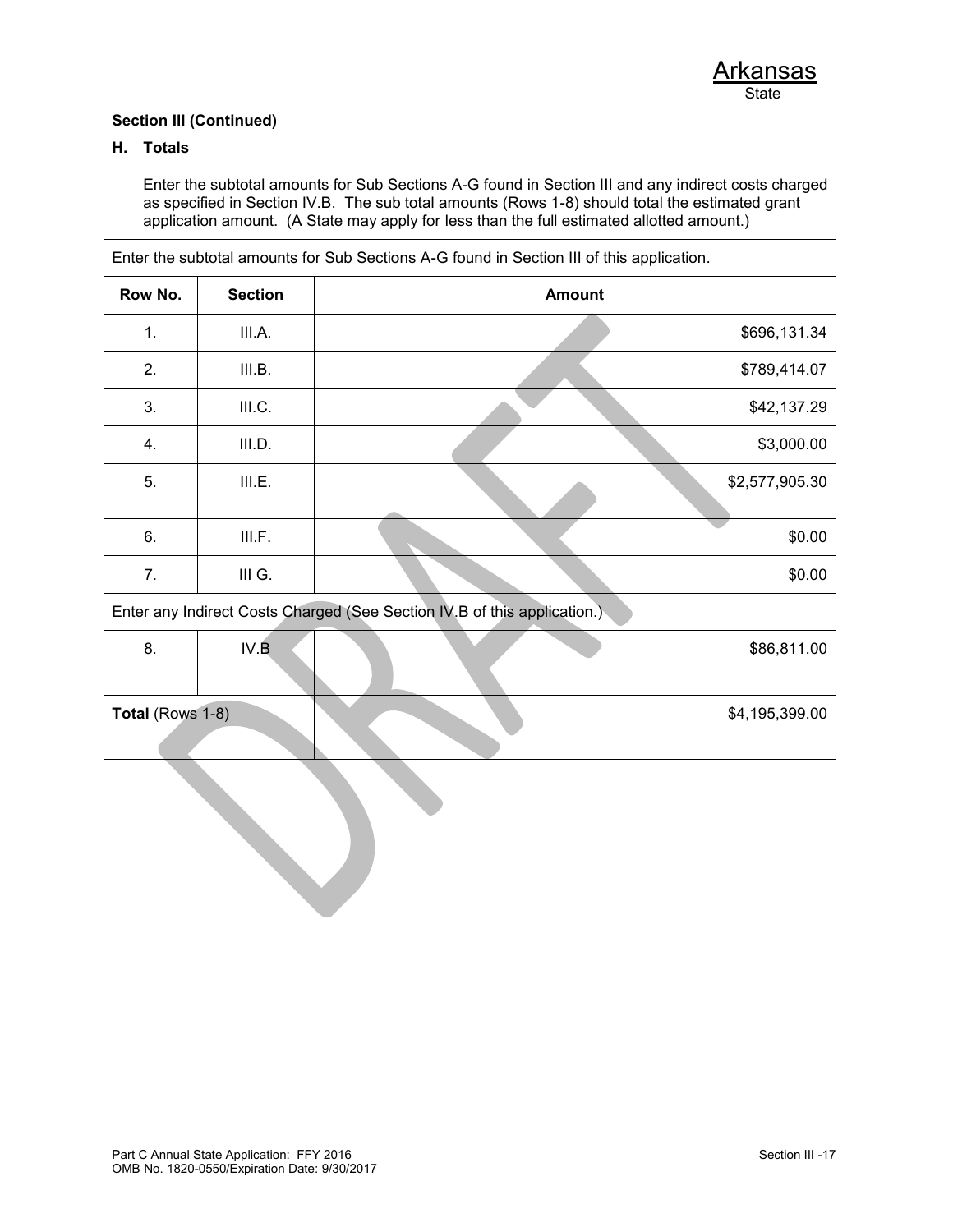### **Section IV**

### **A. System of Payments / Use of Insurance / Program Income**

The State

X does (check as applicable)

does not (check as applicable)

have a system of payments for Part C services under 34 CFR §§303.203(b)(1), 303.500(b), 303.520, and 303.521 which may include use of public benefits or insurance, private insurance or family fees, such as a sliding scale. Any family fees are treated as "program income" for purposes of 2 CFR §200.307(e) and 34 CFR §303.520(e) and are not included in the State's determination of State and local expenditures for purposes of 20 U.S.C. 1437(b)(5)(B) and 34 CFR §303.225(a) and (b). *Note: If the State has adopted new or has revised its existing policies and procedures regarding its system of payments, it must submit these new and/or revised policies and procedures under Item 3.a in Section II.A above.*

### **B. Restricted Indirect Cost Rate/Cost Allocation Plan Information**

(*Note: To be completed if Lead Agency is not a State Educational Agency)* 

Under 34 CFR §303.225(c)(3), a lead agency may not charge indirect costs to its Part C grant unless the lead agency charges indirect costs through either-- (i) A restricted indirect cost rate that meets the requirements in 34 CFR §§76.560 through 76.569; or (ii) A cost allocation plan that meets the nonsupplanting requirements in paragraph (b) of this section and 34 CFR part 76 of EDGAR.

- 1. If the lead agency is not a State educational agency (as well as any outlying areas that have the Department of Interior as its cognizant Federal agency, even if an SEA) check the applicable status below (more than one check mark may be necessary) and enclose appropriate documentation for this Federal Fiscal Year.
- X The lead agency has a final restricted indirect cost rate or cost allocation plan that has been approved by the State lead agency's cognizant Federal agency and is in effect for this Federal fiscal year (FFY) (ending on June 30, 2017). (Attach a copy of the approved restricted indirect cost rate agreement or cost allocation plan.)
	- The lead agency has either a provisional or final restricted indirect cost rate or cost allocation plan that expires or expired on \_\_\_\_\_\_\_\_\_\_ and the State is in the process of negotiating a new restricted indirect cost rate agreement or cost allocation plan that will be in effect for the period  $\overline{\phantom{a}}$  $3$  The State lead agency will continue to charge or bill the Part C grant using the provisional or previously approved final restricted indirect cost rate or cost allocation plan until a new rate or plan is negotiated and approved by the State's cognizant Federal agency, at which point the State lead agency must make appropriate adjustments for applicable FFYs. The State acknowledges that a final restricted indirect cost rate may result in an adjustment of the final audited expenditures allowable to be charged to the Part C grant and the Department's approval of this FFY Part C application with an expired or provisional restricted indirect cost rate does not constitute approval of that rate as the final rate for the lead agency for this FFY. When a final restricted indirect cost rate is approved, the lead agency must submit to OSEP: (1) a copy of the "final" restricted indirect cost rate agreement; and (2) details of adjustments made to past GAPS draw downs in light of the "final" rate. (Attach a copy of the previously approved restricted indirect cost rate agreement or cost allocation plan.)
	- No indirect costs are charged to the Part C grant. The total amount of the Federal Part C grant is used for allowable direct costs.

<sup>&</sup>lt;sup>3</sup> A "provisional" indirect cost rate is a temporary rate established for a future prospective period of time to permit budgeting, obligations, and payment of funds by awarding agencies until such time as the actual indirect costs can be determined and a final rate is established for the applicable period; provisional rates are subject to adjustment by issuance of a "final" rate based on actual indirect costs incurred for the period (usually the organization's fiscal year).